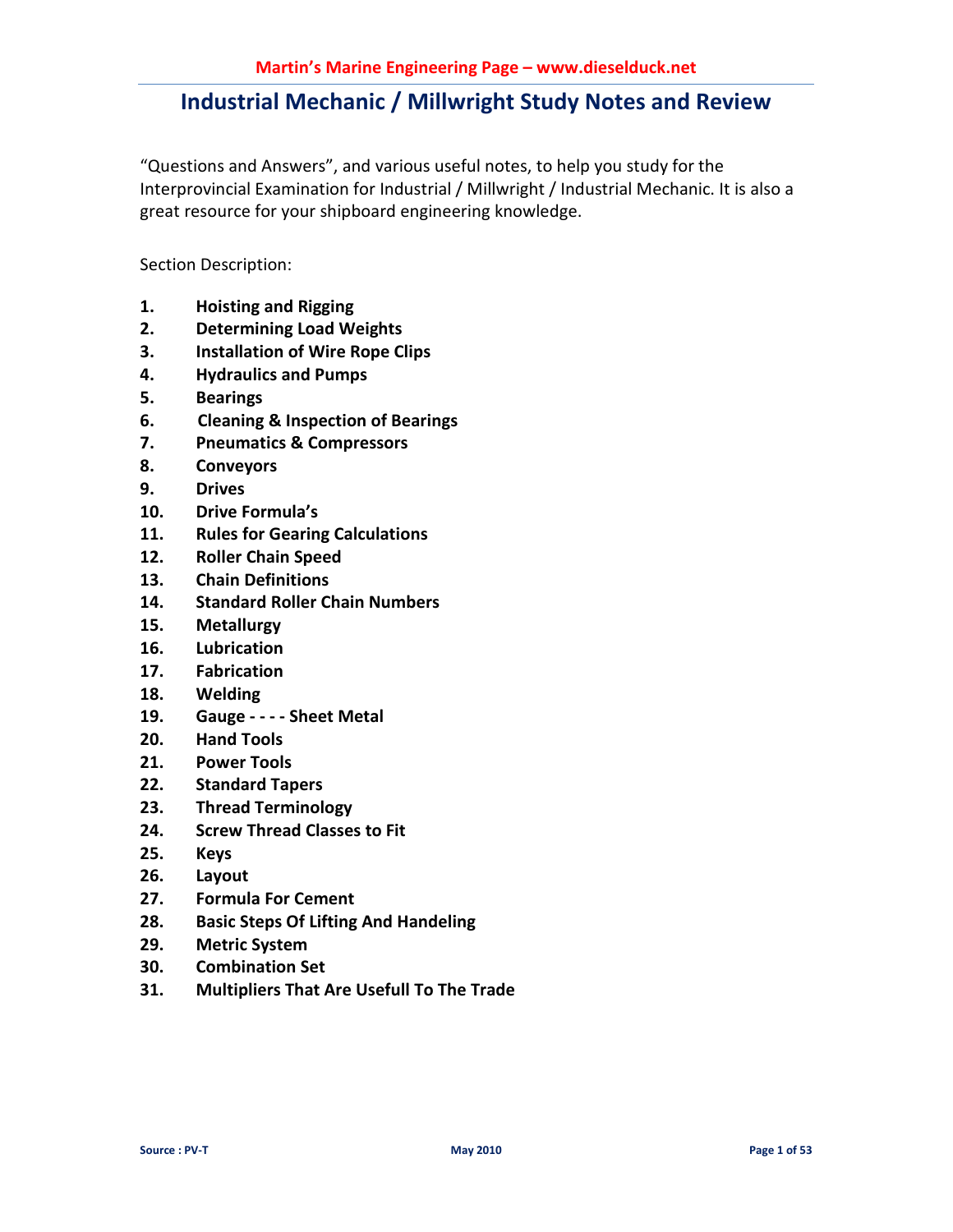### *RIGGING*

| 1.   | THE "LAY" OF THE ROPE MEANS THE                                                                            |
|------|------------------------------------------------------------------------------------------------------------|
| ANS. | DIRECTION THE WIRES AND STRANDS ROTATE                                                                     |
| 2.   | DEFECTIVE RIGGING COMPONENTS SHOULD BE                                                                     |
| ANS. | <b>DESTROYED</b>                                                                                           |
| 3.   | INSPECTION OF RIGGING EQUIPMENT SHOULD BE MADE                                                             |
| ANS. | AS OFTEN AS NECESSARY FOR SAFE OPERATION                                                                   |
| 4.   | THE MINIMUM ECCEPTABLE FACTOR OF SAFETY FOR WIRE ROPE IS                                                   |
| ANS. | 5.1                                                                                                        |
| 5.   | A GOOD RULE OF THUMB FOR CALCULATING THE SAFE WORKING LOAD (S.W.L.) FOR WIRE ROPE IS                       |
| ANS. | DIA. X DIA. $X$ $8 = TONS$                                                                                 |
| 6.   | THE DIAMETER OF A WIRE ROPE IS MEASURED BY THE                                                             |
| ANS. | DIAMETER OF THE CIRCLE THAT CAN ENCLOSE ALL STRANDS                                                        |
| 7.   | IF A WIRE ROPE HAS A CATALOUGE BREAKING STRENGTH OF 10.4 TONS, THE MAX. WORKING LOAD IS                    |
| ANS. | 2.08                                                                                                       |
| 8.   | THE SAFE WORKING LOAD FOR A 1/2" DIA. STEEL WIRE ROPE IS                                                   |
| ANS. | 2 TONS                                                                                                     |
| 9.   | BEFORE YOU MOVE AN OBJECT, YOU NEED TO KNOW ITS                                                            |
| ANS. | <b>WEIGHT</b>                                                                                              |
| 10.  | PULLEYS IN A BLOCK ARE CALLED                                                                              |
| ANS. | <b>SHEAVES</b>                                                                                             |
| 11.  | WHAT MUST YOU KNOW ABOUT A ROPE TO PREVENT OVERLOADING                                                     |
| ANS. | ITS BREAKING STRENGTH, THE SAFETY FACTOR AND ITS SAFE WORKING LOAD                                         |
| 12.  | WHICH TYPEE OF SPLICE INCREASES THE ROPE'S DIAMETER                                                        |
| ANS. | <b>SHORT SPLICE</b>                                                                                        |
| 13.  | A TEMPORARY FASTENING OF A ROPE TO A RING, POLE OR HOOK IS CALLED                                          |
| ANS. | <b>HITCH</b>                                                                                               |
| 14.  | THE BRIDGE CRANE AND THE HALF GANTRY CRANE ARE VARIATIONS OF THE                                           |
| ANS. | <b>GANTRY CRANE</b>                                                                                        |
| 15.  | WHAT TERM DIFINES THE LENGTH OF A CHAIN SLING                                                              |
| ANS. | REACH                                                                                                      |
| 16.  | THE CAPACITY OF SLINGS IS EXPRESSED IN                                                                     |
| ANS. | <b>POUNDS</b>                                                                                              |
| 17.  | THE SLING TIGHTENS ON THE LOAD AS STRAIN IS PUT ON IT IN WHICH SLING HITCH                                 |
| ANS. | <b>CHOKER</b>                                                                                              |
| 18.  | MANILLA ROPE IS MADE FROM WHICH OF THE FOLLOWING MATERIALS                                                 |
| ANS. | <b>PLANT FIBRES</b>                                                                                        |
| 19.  | THE IDEAL MECHANICAL ADVANTAGE OF A SIMPLE TACKLE SYSTEM EQUALS THE NUMBER OF PARTS OF<br>ROPES (OR FALLS) |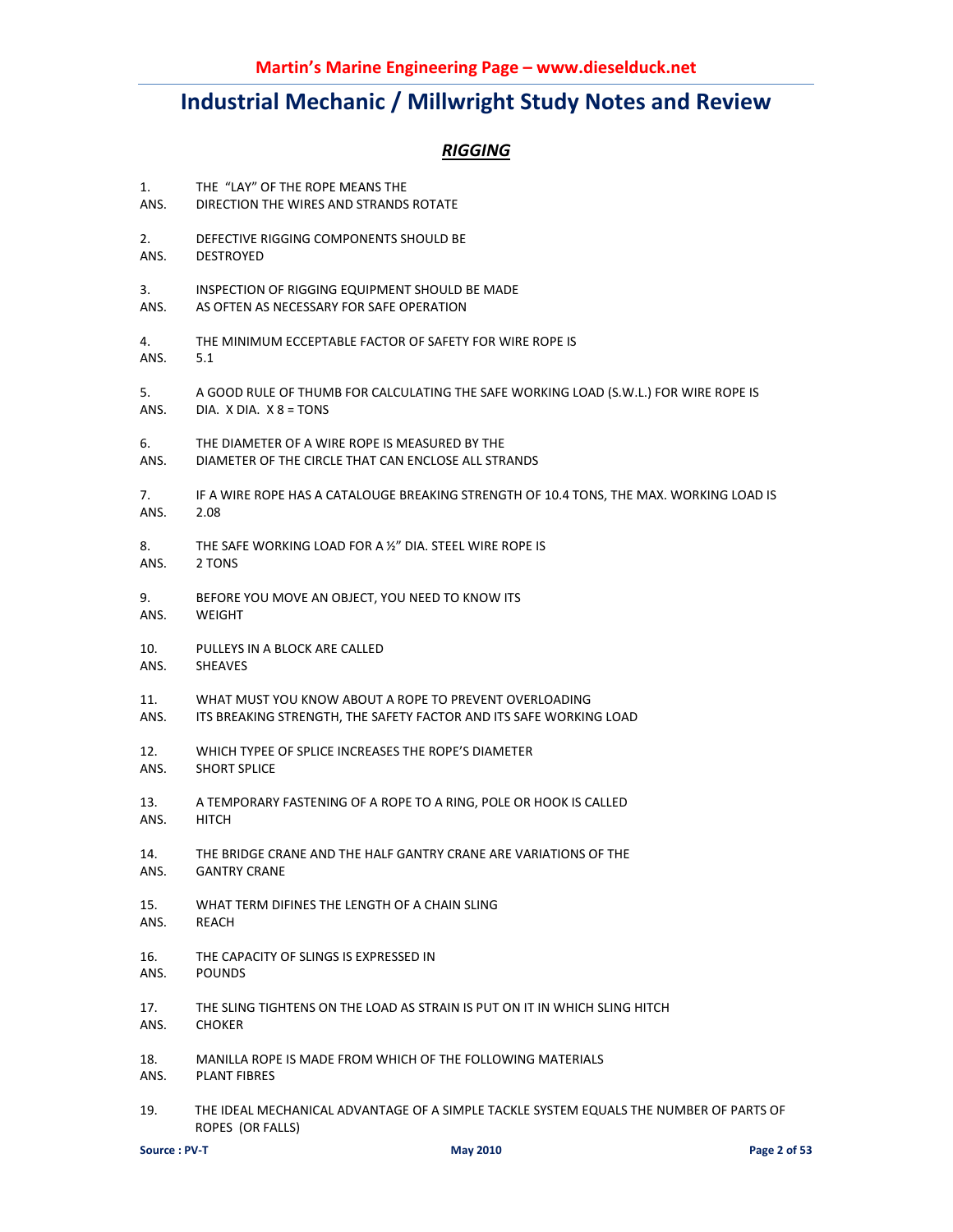- ANS. AT THE MOVABLE BLOCK
- 20. WHEN COMPARED TO MANILLA SLINGS, SYNTHECTIC SLINGS ARE
- ANS. STRONGER
- 21. WHAT SHOULD YOU LOOK FOR WHEN INSPECTING FIBRE ROPE SLINGS
- ANS. DETERIORATION DUE TO EXPOSURE, BROKEN OR CUT FIBRE, AND PROPER SPLICING
- 22. WHEN USING CHAIN SLINGS, WHICH PRECAUTIONS SHOULD BE TAKEN
- ANS. AVOID SUDDEN JERKS, AVOID TWISTING AND KINKS, AND PROTECT THE CHAIN FROM SHARP CORNERS.
- 23. WHAT IS MEANT BY WHIPPING?
- ANS. FIXING THE END OF A ROPE SO THAT THE STRANDS WILL NOT UNRAVEL WHAT TYPE OF SPLICE IS USED TO FASTEN A ROPE TO A HOOK OR RING
- 24. WHAT TYPE OF SPLICE IS USED TO FASTEN A ROPE TO A HOOK OR RING
- ANS. EYE
- 25. WHEN UNWINDING WIRE RIOE FRON A REEL BE SURE THET THE REEL
- ANS. TURNS
- 26. WIRE ROPE THET HAS ITS STRANDS AND WIRES WOUND IN THE SAME DIRECTION
- ANS. LANG LAY WIRE ROPE
- 27. WHEN INSTALLING "U" BOLT CLIPS ON A WIRE ROPE THE "U" OF THE CLIP SHOULD BEAR AGAINST THE ANS. DEAD END OF THE WIRE ROPE
- 28. IF A "U" BOLT CLIP IS INSTALLED PROPERLY IT WILL PROVIDE WHAT PERCENTAGE OF THE WIRE ROPE STRENGTH
- ANS.
- 29. "U" BOLT CLIPS SHOULD BE SPACED APPROXIMATELY
- ANS. 6 WIRE ROPE DIAMETERS APART
- 30. HOW FAR SHOULD THE BASE OF A STRAIGHT LADDER BE PLACED FROM THE SUPPORTING WALL
- ANS. ¼ OF ITS WORKING LENGTH
- 31. MAKE SURE THAT SCAFFOLD PLANKING DOES NOT EXTEND MORE THAN ½ INCHES FROM CENTRE OF THE SUPPORT BUT DOES EXTEND AT LEAST
- ANS. 6 INCHES BEYOND THE CENTRE OF SUPPORT
- 32. GUY WIRES GIVE THE MOST SUPPORT WHEN THAT ARE POSITIONED AT AN ANGLE FROM VERTICAL OF ANS. 458
- 33. THE FASTENING OF ONE PART OF A ROPE TO ANOTHER PART OF THE SAME ROPE BY INTERLACING THEM AND DRAWING THE LOOPS TIGHT IS CALLED
- ANS. KNOT
- 34. CRANE SIGNALS \_ \_ \_ WHIP AND RAISE LOAD
- ANS. 1. TOUCH THE ELBOW IF THE SIGNAL APPLIES TO THE RUNNER
	- 2. HOIST FORARM VERTICAL, MAKE SMALL HORIZONTAL CIRCLES
- 35. WHICH HAS MORE LIFTING CAPACITY A CHOKER OR BASKET SLING
- ANS. A CHOKER SLING HAS ABOUT 75% OF THE LIFTING CAPACITY OF A SINGLE SLING, WHILE A BASKET SLING HAS TWICE THE LIFTING CAPACITY
- 36. IDENTIFY 1. SQUARE KNOT, 2. TIMBER HITCH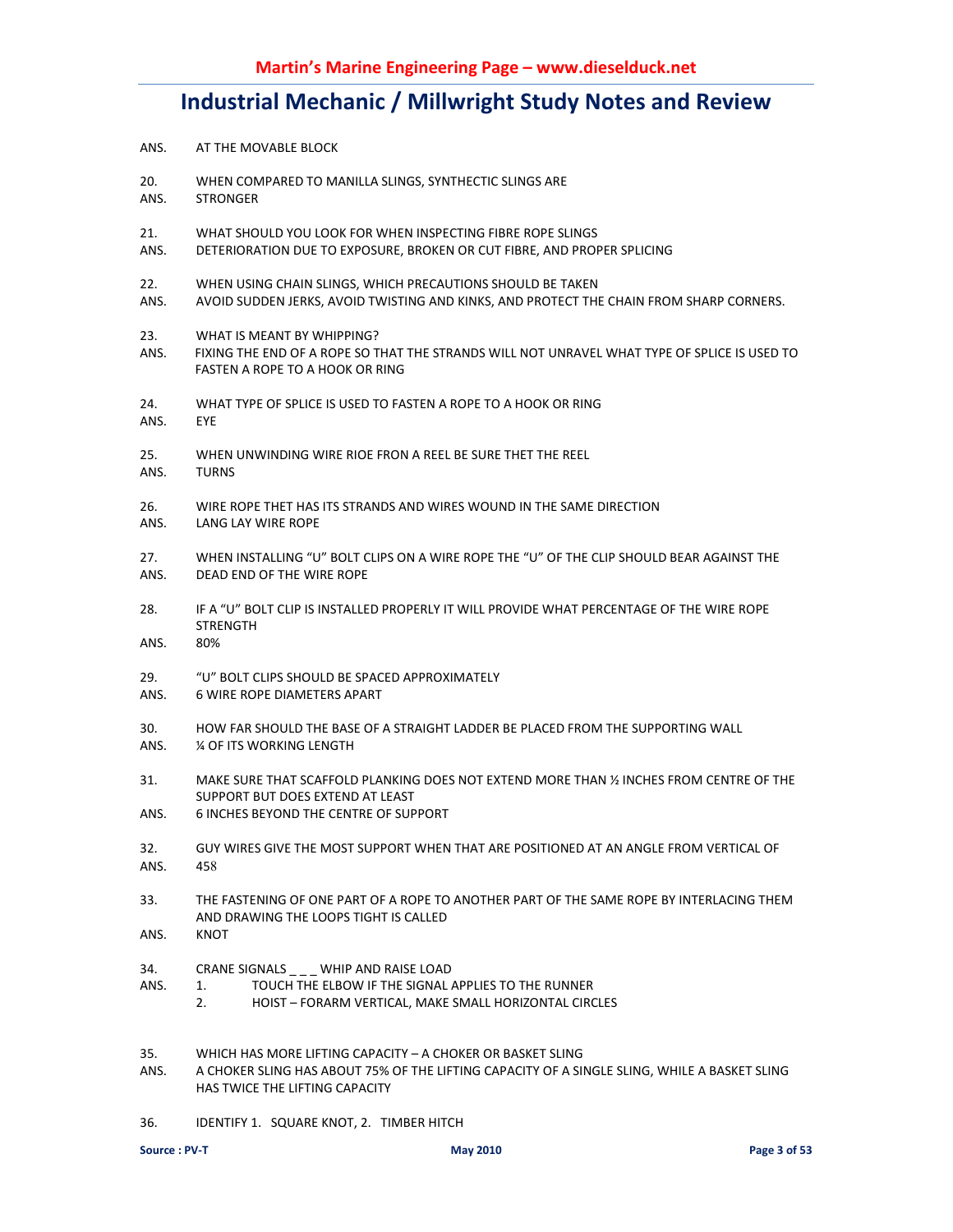- ANS. KNOW YOUR KNOTS
- 37. REASON FOR CHOPPING OFF DEAD END CABLE FROM CRANE DRUM<br>ANS. SHORT ENDS OD WIRE WILL FLY AROUND, CREATING A HAZARD
- SHORT ENDS OD WIRE WILL FLY AROUND, CREATING A HAZARD
- 38. SAFE LIFTING ANGLES USING CHAINS AND SLINGS
- ANS. AS THE LEG ANGLES DECREASE FROM 908 DEGREES TO 308 THE SAFE WORKING LOAD DECREASES BY 50%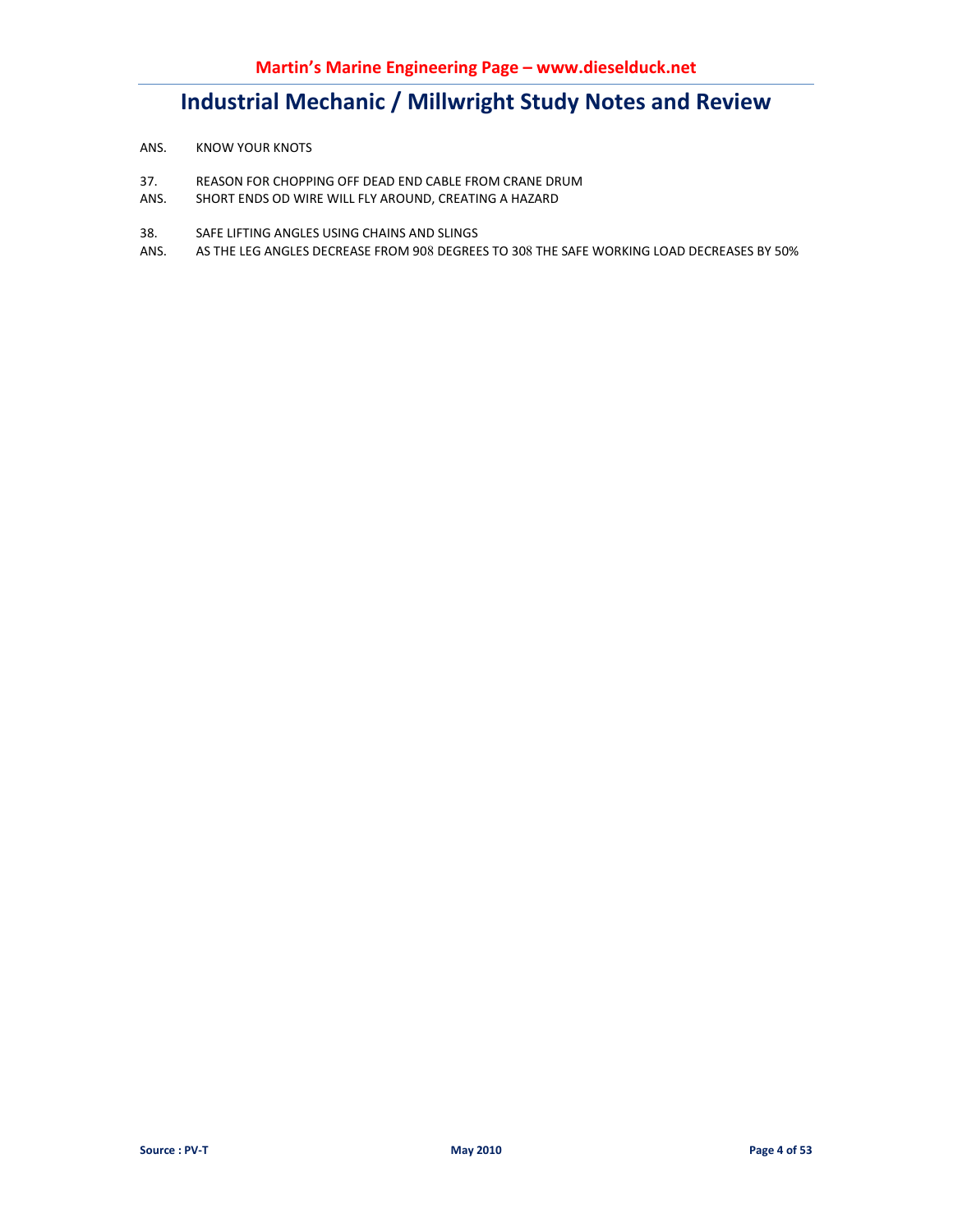### *DETERMINING LOAD WEIGHTS*

ONE OF THE MOST IMPORTANT STEPS IN ANY RIGGING OPERATION IS TO KNOW THE WEIGHT OF THE LOAD TO BE HOISTED.

IF THIS INFORMATION CANNOT BE OBTAINED FROM BLUEPRINTS, SHIPPING PAPERS OR FROM ANY SOURCE, IT MAY BE NECESSARY TO CALCULATE THE WEIGHT

### *EXAMPLE:*

FIND THE VOLUME OF A RECTANGULAR STEEL PLATE, 6 FT. LONG AND 3 FT. WIDE AND 1 INCH THICK

6 FT. X 3FT. = 18 SQ. FT.

VOLUME = 18 SQ. FT. X 1/12 = 1.5 CU. FT.

STEEL PLATE IS 490 LBS. PER CU. FT.

#### *OR*

THE SINGLE WEIGHT IS 40.8 LBS., WHICH IS THE WEIGHT OF 1 SQ. FT. OF STEEL 1 INCH THICK WEIGHT IF STEEL PLATE IS 18 SQ. FT. X 40.8 = 734 LBS.

#### *OR*

40.8 LBS. IS TYE WEIGHT OF 1 SQ. FT. OF STEEL 1 INCH THICK

1/8 THICK BY 1 SQ. FT. WOULD WEIGH 40.8 48 = 5.1

THERE ARE 8, 1/8TH INCH 1 INCH THICK.

| <b>RULE OF THUMB</b> - SAFE WORKING LOADS OF THE MOST MAXIMUM SAFE WORKING LOAD |                            |
|---------------------------------------------------------------------------------|----------------------------|
| COMMON WIRE ROPE USED TO COMPUTE IN TONS                                        | "A" TYPE ALLOY STEEL CHAIN |
|                                                                                 | SINGLE VERTICLE SLING      |

*SWL* = ROPE DIAMETER X ROPE DIAMETER X 8

| <b>EXAMPLES:</b> |                                                  | <b>CHAIN SIZE</b><br>(INCHES) | <b>CAPACITY</b><br>(POUNDS) |
|------------------|--------------------------------------------------|-------------------------------|-----------------------------|
| A)               | 1/2 INCH DIAMETER ROPE                           | $\frac{1}{4}$                 | 3,250                       |
|                  | $SWL = \frac{1}{2}$ X $\frac{1}{2}$ X 8 = 2 TONS | 3/8                           | 6,600                       |
|                  |                                                  | $\frac{1}{2}$                 | 11,250                      |
| B)               | 5/8 INCH DIAMETER ROPE                           | 5/8                           | 16,500                      |
|                  | SWL = $5/5$ X $5/8$ X $8$ = 3.125 TONS           | $\frac{3}{4}$                 | 23,000                      |
|                  |                                                  | 7/8                           | 28,750                      |
| C)               | 1 INCH DIAMETER ROPE                             | 1''                           | 38,750                      |
|                  | $SWL X 1 X 1 X 8 = 8 TONS$                       | 11/8                          | 44,500                      |
|                  |                                                  | $1\frac{1}{4}$                | 57,500                      |
|                  |                                                  | 13/8                          | 67,000                      |
|                  |                                                  | $1\frac{1}{2}$                | 80,000                      |
|                  |                                                  | $1\frac{3}{4}$                | 100,000                     |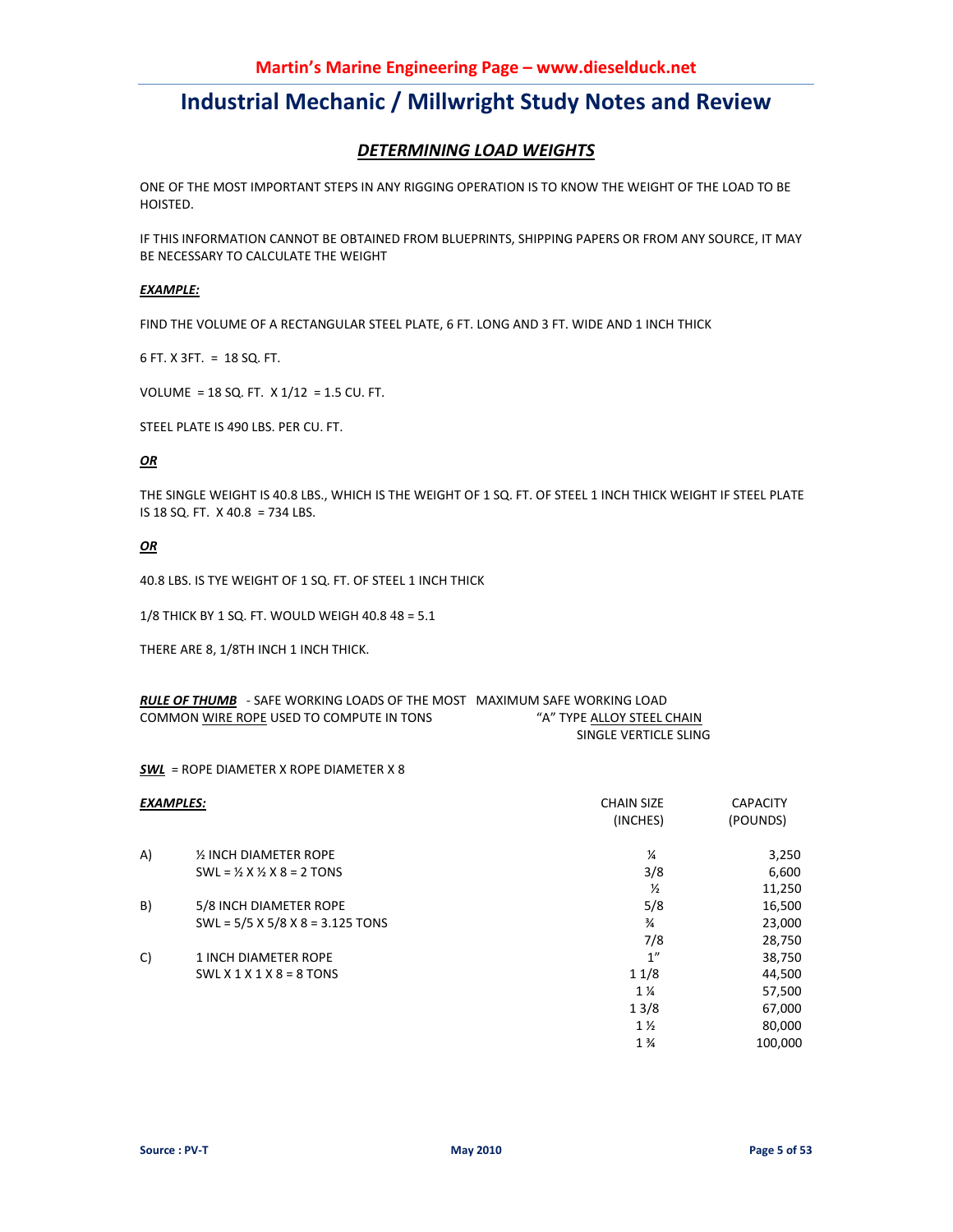| ROPE DIAMETER<br>(INCHES) |                    | MINIMUM NO. OF<br><b>CLIPS</b> | AMOUNT OF ROPE<br>TURN BACK FROM<br>THIMBLE (INCHES) | TORQUE IN FOOT-<br>POUNDS UN-LUB-<br>RICATED BOLTS |
|---------------------------|--------------------|--------------------------------|------------------------------------------------------|----------------------------------------------------|
|                           | 1/8                | $\overline{2}$                 | $3\,\mathrm{\%}$                                     | $\qquad \qquad -$                                  |
|                           | 3/16               | $\overline{2}$                 | $3\frac{3}{4}$                                       | $\overline{\phantom{0}}$                           |
|                           | $\frac{1}{4}$      | $\overline{2}$                 | $4\frac{3}{4}$                                       | 15                                                 |
|                           | 5/16               | $\overline{2}$                 | $5\,\mathrm{\%}$                                     | 30                                                 |
|                           | 3/8                | $\overline{2}$                 | $6\frac{1}{2}$                                       | 45                                                 |
|                           | 7/16               | $\overline{2}$                 | $\overline{7}$                                       | 65                                                 |
|                           | $\frac{1}{2}$      | 3                              | $11\,\mathrm{\AA}$                                   | 65                                                 |
|                           | 9/16               | $\ensuremath{\mathsf{3}}$      | 12                                                   | 95                                                 |
|                           | 5/8                | $\mathsf 3$                    | 12                                                   | 95                                                 |
| TM                        | $\frac{3}{4}$      | $\overline{\mathbf{4}}$        | 18                                                   | 130                                                |
|                           | 7/8                | $\overline{\mathbf{4}}$        | 19                                                   | 225                                                |
|                           | $1^{\prime\prime}$ | $\mathsf S$                    | 26                                                   | 225                                                |
|                           | 11/8               | $\boldsymbol{6}$               | 34                                                   | 225                                                |
|                           | $1\,\%$            | 6                              | 37                                                   | 360                                                |
|                           | 13/8               | $\boldsymbol{7}$               | 44                                                   | 360                                                |
|                           | $1\,\%$            | $\overline{7}$                 | 48                                                   | 360                                                |
|                           | $15/8$             | $\boldsymbol{7}$               | 51                                                   | 430                                                |
|                           | $1\frac{3}{4}$     | $\boldsymbol{7}$               | 53                                                   | 590                                                |
|                           | 2"                 | $\bf 8$                        | $71\,$                                               | 750                                                |
|                           | $2\frac{1}{4}$     | $\bf 8$                        | 73                                                   | 750                                                |
|                           | $2 \frac{1}{2}$    | 9                              | 84                                                   | 750                                                |
|                           | $2\frac{3}{4}$     | $10\,$                         | 100                                                  | 750                                                |
| Source: PV-T              | 3''                | $10\,$                         | 106<br><b>May 2010</b>                               | 1200<br>Page 6 of 53                               |

### *INSTALLATION OF WIRE ROPE CLIPS*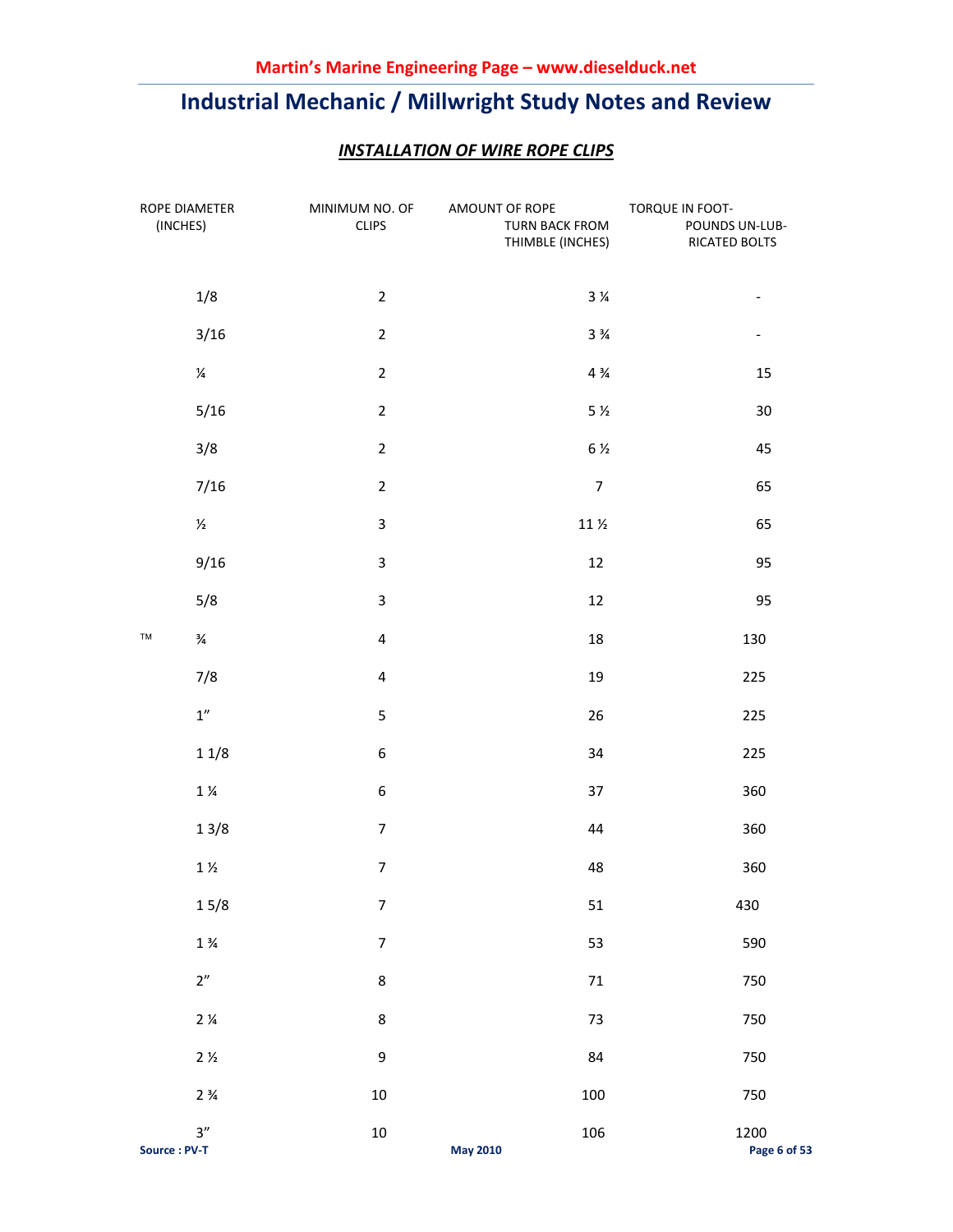### *HYDRAULICS AND PUMPS*

- 1. DEMULSIBILITY IS THE ABILITY OF THE OIL TO
- ANS. SEPARATE FROM WATER
- 2. WHEN OXIDATION OF AN OIL TAKES PLACE
- ANS. SLUDGE IS FORMED
- 3. HYDRAULIC OPIL USED IN LOW TEMPERATURE SERVICES SHOULD HAVE LOW ANS. POUR POINT
- 4. ONE DISADVANTAGE OF SYNTHETIC BASED FIRE-RESISTANT FLUIDS IS THAT THEY ANS. ATTACK PACKING NORMALLY USED IN HYDRAULIC SYSTEMS
- 5. WHAT IS THE CHIEF CAUSE OF FOAMING IN AN OIL RESERVOIR<br>ANS. TO MUCH AIR IN THE SYSTEM
- TO MUCH AIR IN THE SYSTEM
- 6. BAFFLES ARE USED IN AN OIL RESERVOIR CHIEFLY TO
- ANS. TEMPORARILY SEPARATE THE INCOMING OIL FROM THE OUTGOING OIL
- 7. WHICH OIL WILL SHOW THE SMALLEST CHANGE IN VISCOSITY FOR A GIVEN CHANGE IN TEMPERATURE ANS. OIL (A) VISCOSITY INDEX 100
- 8. THE NUMBER OF POUNDS OF FORCE APPLIED TO AN AREA IS EXPRESSED IN
- ANS. P.S.I.
- 9. THE THEORY STATING THAT PRESSURE IN A CONFINED LIQUID IS DISTRIBUTED EQUALLY THROUGHOUT THE FLUID IS
- ANS. PASCAL'S LAW
- 10. THE EMMERSION (SUMP TYPE) FILTER IS CONNECTED TO THE
- ANS. SUCTION LINE OF THE PUMP
- 11. THE TERM "FULL FLOW FILTER" MEANS THAT
- ANS. ALL OIL PASSES THROUGH THE FILTER
- 12. THE PURPOSE OF THE PUMP IN EVERY FLUID POWER SYSTEMIS TO
- ANS. INITIATE FLUID FLOW
- 13. PRESSURE IN A HYDRAULIC SYSTEM IS CREATED BY THE
- ANS. RESISTANCE OF FLUID FLOW
- 14. SPUR GEAR, INTERNAL GEAR, SLIDING VANE AND SCREW PUMPS ARE ALL
- ANS. ROTARY PUMPS
- 15. THE EFFICIENCY OF A CENTRIFUGAL PUMP IS CHIEFLY DETERMINDED BY THE
- ANS. TYPE OF IMPELLER
- 16. IN A HYDRAULIC SYSTEM REQUIRING A RANGE IN PRESSURE FROM VERY LOW TO VERY HIGH, USE A
- ANS. RECIPROCATING PUMP
- 17. THE MOST COMMON TYPE OF PUMP USED IN HYDRAULIC SYSTEMS IS THE
- ANS. ROTARY PUMP
- 18. TO AVOID THE POSSIBILITY OF RUPTURING THE PUMP CASING OR DISCHARGE PIPE, A POSITIVE DISPLACEMENT ROTARY PUMP SYSTEM IS FITTED WITH
- ANS. PRESSURE RELIEF VALVE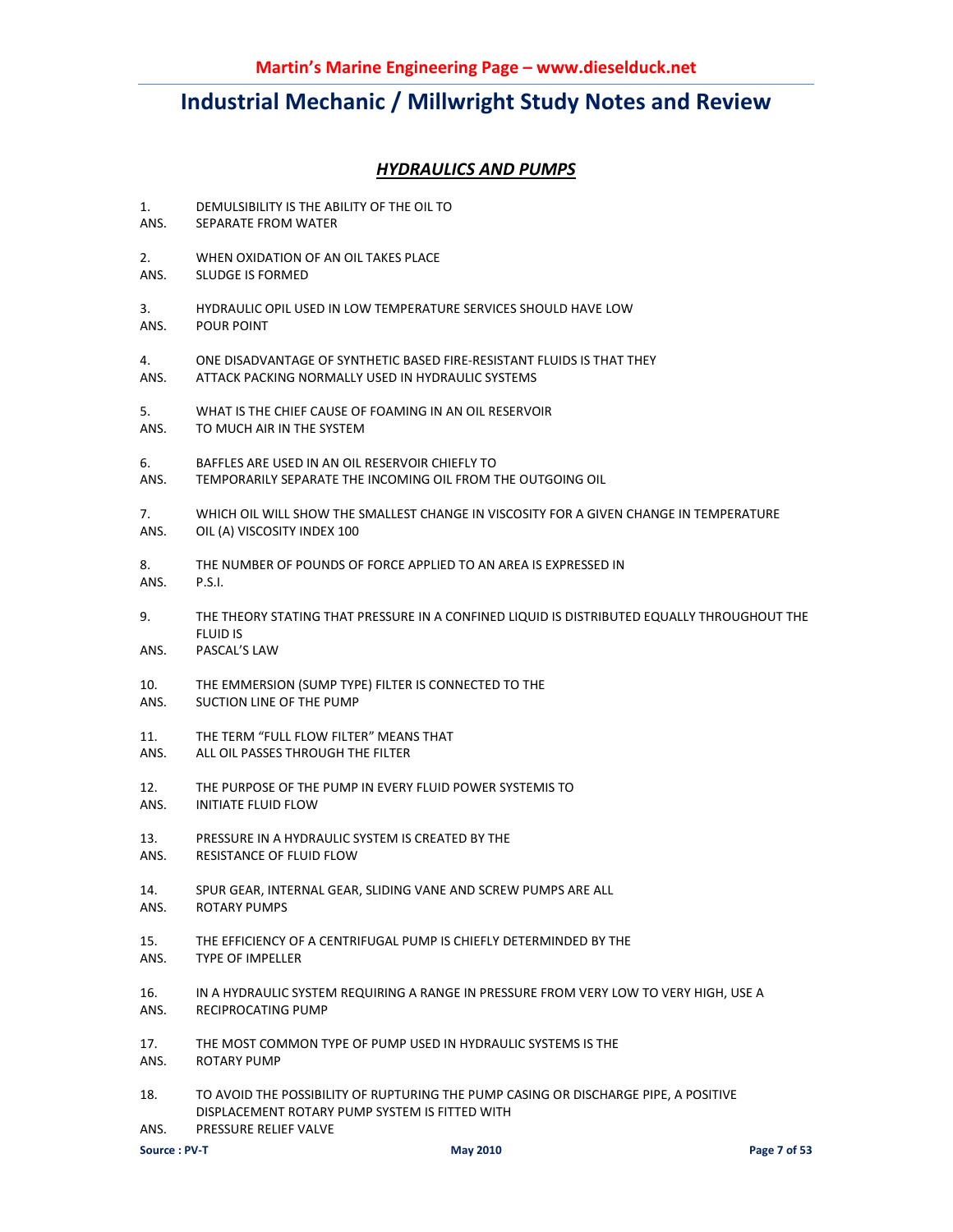- 19. PUMP CAVITATION MAY BE CAUSED BY
- ANS. TOO SMALL A PUMP INTAKE PORT
- 20. WHEN A FLUID IS FLOWING AT A CONSTANT G.P.M. THROUGH TWO CONTINUOUS PIPES OF DIFFERENT DIAMETERS THE
- ANS. VELOCITY IS GREATER IN THE SMALLER PIPE
- 21. WHAT TYPE OF THEARD IS NORMALLY USED ON HYDRAULIC LINES
- ANS. DRYSEAL
- 22. THE MAJOR CAUSE OF VALVE FAILURE IS
- ANS. CONTAMINANTS
- 23. A SOLENOID IS OFTEN USED TO OPERATE A SMALL SPOOL VALVE THE FIRST STEP OF THE OPERATION OCCURS WHEN
- ANS. A CURRENT PASSES THROUGH THE SOLENOID
- 24. DIRECTIONAL CONTROL VALVES ARE IDENTIFIED BY THEIR NAME AND THE NUMBER OF
- ANS. FLOW PATHS
- 25. THE PROTECTOR OF THE HYDRAULIC CIRCUIT IS A
- ANS. RELIEF VALVE
- 26. THE PRESSURE AT WHICH A CHECK VALVE WILL START TO OPEN IS CALLED
- ANS. CRACKING PRESSURE
- 27. SPOOL VALVES ARE USED TO
- ANS. CONTROL DIRECTION OF FLOW
- 28. A SIMPLE NON-PRESSURE COMPENSATED FLOW CONTROL VALVE
- ANS. MAY HAVE A FIXED ORIFICE OR AN ADJUSTABLE NEEDLE VALVE
- 29. WHAT IS ANOTHER TERM FOR THE MAXIMUM PRESSURE OD A POPPET RELIEF VALVE ANS. SET PRESSURE
- 30. AN ELECTRO HYDRAULIC SERVO VALVE RECEIVES ITS OPERATING SIGNALS FROM
- ANS. BOTH AN INPUT SIGNAL AND A FEED BACK SIGNAL
- 31. AN UNLOADING RELIEF VALVE IS USED IN ACCUMULATOR CHARGING CIRCUITS TO
- ANS. LIMIT MAXIMUM PRESSURE AND UNLOAD THE PUMP WHEN THE DESIRED ACCUMULATOR PRESSURE IS REACHED
- 32. THE DIFFERENCE BETWEEN FULL-FLOW PRESSURE AND CRACKING PRESSURE IS SOMETIMES CALLED ANS. PRESSURE OVERIDE
- 33. A SNUBBER IN A HYDRAULIC SYSTEM IS USED TO
- ANS. PREVENT THE GUAGE FROM OSCILLATING AND TO PROTECT THE GUAGE FROM PRESSURE SURGES.
- 34. WHAT IS A HYDRAULIC FUSE
- ANS. A THIN METAL DISC, ANALOGOUS TO AN ELECTRIC FUSE
- 35. WHICH HYDRAULIC DEVIDE IS USED FOR LIFTING, TILTING, CLAMPING, OPENING, CLOSING, TURNING AND SWINGING
- ANS. ROTARY ACTUATOR
- 36. AN INTENSIFIER (OR PRESSURE BOOSTER) CONVERTS
- ANS. A LARGE VOLUME. LOW PRESSURE OIL SUPPLY TO A SMALL VOLUME, HIGH PRESSURE OUTPUT.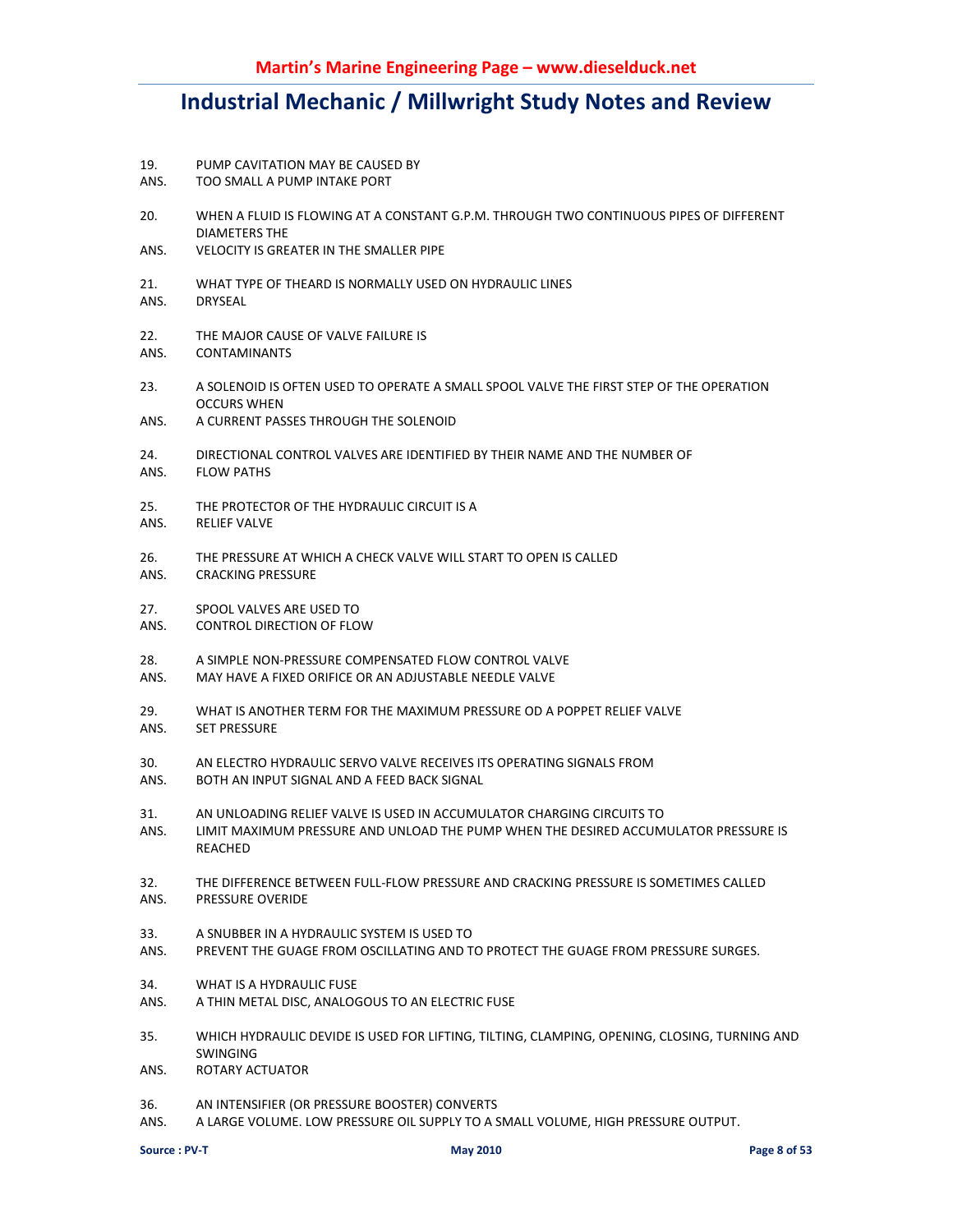- 37. THS SIMLEST TYPE OF CYLINDER IS THE ANS. RAM TYPE 38. GENERALLY THE ROTATION OF THE SHAFT OF AN ACTUATOR DOES NOT EXCEED ANS. 3608 39. A LARGE DIAMETER CYLINDER AND A SMALL DIAMETER CYLINDER EACH RECEIVE A FLOW OF 3 GALLONS PER MINUTE, THEREFORE, THE ANS. SMALLER CYLINDER TRAVELS FASTER 40. A CYLINDER IS CUSHIONED TO PREVENT THE PISTON FROM ANS. STRIKING THE END OF THE CYLINDER 41. THE ESSENTIAL PARTS OF A CYLINDER INCLUDE BARREL ANS. PISTON, ROD, END CAP AND SEALS 42. THE MOST COMMON SEAL USED IN HYDRAULICS IS ANS. AN "O" RING 43. AN EXAMPLE OF A STATIC SEAL IS A ANS. GASKET 44. VANES IN A BALANCED VANE MOTOR ARE OFTEN HELD IN PLACE BY ANS. SPRING CLIPS 45. AN EXAMPLE OF A NON-POSITIVE SEAL IS ANS. A PISTON RING 46. INCREASING THE FLUID FLOW THROUGH A HYDRAULIC MOTOR ALSO INCREASES ANS. SPEED 47. IF A HYDRAULIC MOTOR IS TURNING IN THE WRONG DIRECTION CHECK THE ANS. PUMP TO MOTOR CONNECTION 48. HYDRAULIC SHOCK IN THE FLUID IS CONTROLLED BY A ANS. SHOCK SURPRESSOR 49. IN A MECHANICAL SERVO, WHAT PART OF THE SERVO VALVE MOVES WITH THE LOAD ANS. VALVE BODY 50. PRESSURE ACCUMULATORS ARE USED TO ANS. STORE EXCESSPUMP DELIVERY 51. TYPE OF FILTER THET WOULD HARM OIL CHEMISTRY IS ANS. ADSORBENT ACTIVE FILTERS 52. WHAT IS A HYDRAULIC ACTUATOR ANS. A DEVICE FOR CONVERTING HYDRAULIC ENERGY INTO MECHANICAL ENERGY 53. NAME TWO TYPES OF ACTUATORS USED IN INDUSTRIAL HYDRAULICS ANS. 1. LINEAR ACTUATORS (HYDRAULIC CYLINDERS) 2. ROTARY ACTUATORS (HYDRAULIC MOTORS) 54. WHAT IS THE FUNCTION OF AN ACCUMULATOR IN AN INDUSTRIAL HYDRAULIC SYSTEM ANS. A COMPONENT USED TO STORE HYDRAULIC ENERGY
- 55. FILTERS ARE MEASURED IN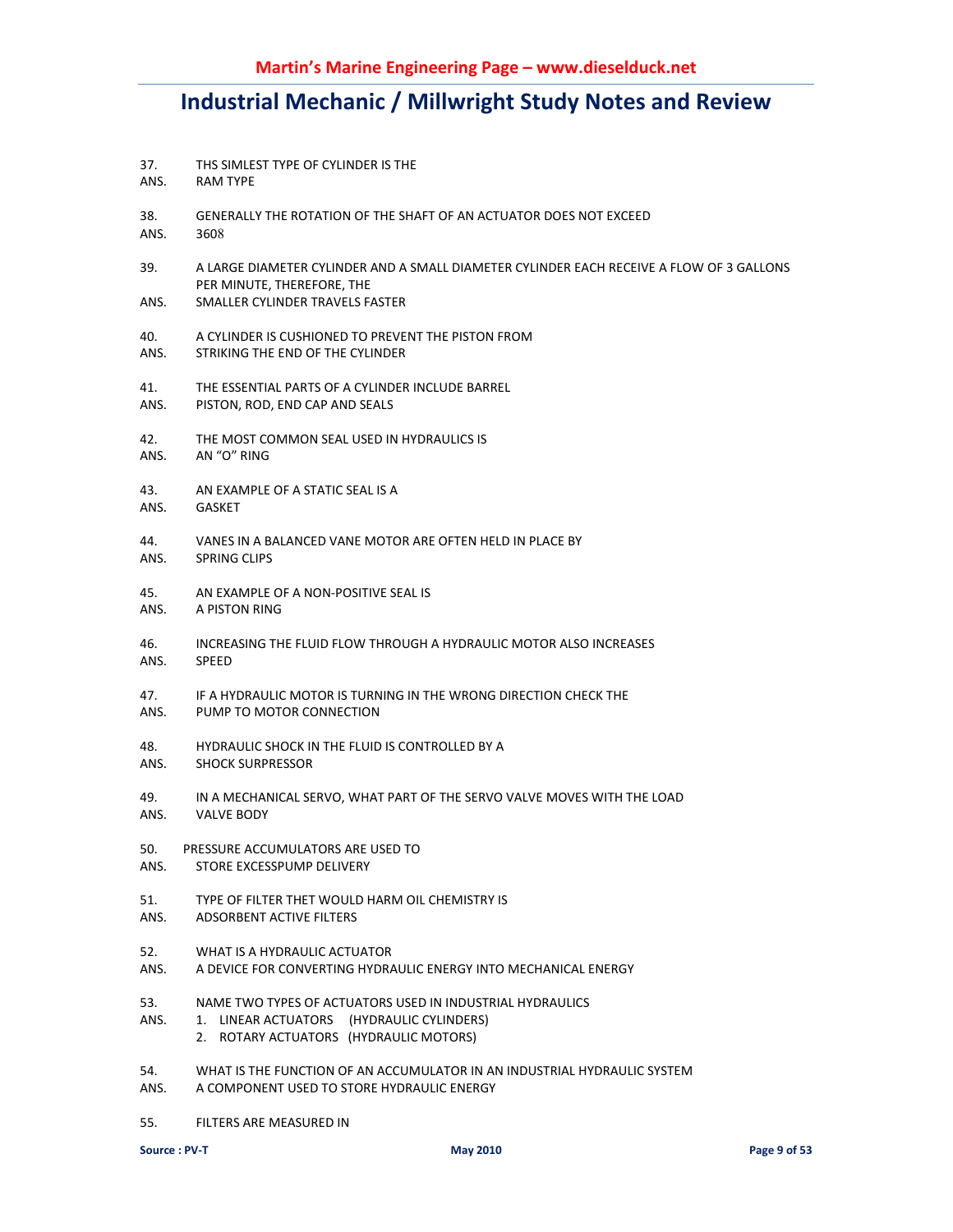- ANS. MICRONS
- 56. WHERE IS THE FILTER PLACED IN A HYDRAULIC CIRCUIT
- ANS. 1. INLET 2. PRESSURE LINE 3. RETURN LINE (EASY TO GET AT LOCATIONS)
- 57. SYSTEM PRESSURE IN HYDRAULIC SYSTEM IS HIGHEST AT
- ANS. RELIEF VALVE SETTING
- 58. THE RESERVOIR, WHILE SUPPLING AN ADEQUATE SUPPLY OF OIL TO THE SYSTEM ALSO ALLOWS
- ANS. 1. AIR IN THE SYSTEM TO ESCAPE
	- 2. DIRT AND WATER TO SETTLE OUT
	- 3. HEAT TO DISIPITATE
- 59. FILTERS SHOULD ONLY BE SUED TO
- ANS. REMOVE FINE PARTICLES
- 60. WHEN PRESSURE TESTING A CYLINDER THAT BUILDS UP PRESSURE UNDER NO LOAD BUT CYLINDER DOES NOT ACTIVATE
- ANS. THERE IS INTERNAL BINDING
- 61. HOW IS FLOW CONTROLED TO A HYDRAULIC CYLINDER
- ANS. BY A FLOW CONTROL VALVE
- 62. DIRECTIONAL CONTROL VALVES ARE USUALLY CLASSES AS
- ANS. TWO-WAY, THREE-WAY OR FOUR-WAY VALVES
- 63. THE PRESSURE AT WHICH A CHECK VALVE WILL START TO OPEN IS CALLED
- ANS. ITS CRACKING PRESSURE
- 64. IN A HYDRAULIC SYSTEM WHAT TYPE OF VALVE REGULATES HOW SLOW OR HOW FAST ACTUATORS OPERATE.
- ANS. FLOW CONTROL OR FLOW REGULATION VALVE
- 65. TYPE OF DIRECTIONAL VALVE FOR DOUBLE ACTING CYLINDER
- ANS. FOUR-WAY DIRECTIONAL VALVE
- 66. A COUNTERBALENCY VALVE
- ANS. USUALLY USED TO SUPPORT A HOISTED LOAD OR PREVENT A LOAD FROM DROPPING UNCONTROLLED
- 67. WHAT IS THE MOST COMMON FLUID HANDLED IN AN INDUSTRIAL PLANT
- ANS. WATER
- 68. WATER SUPPLY SYSYTEM CAN BE CLASSIFIED AS A "DIRECT" OR
- ANS. RECIRCULATING
- 69. CHEMICAL PUMPS USE SPECIAL MATERIALS FOR THE
- ANS. CHAFT SEALS, PACKING GLANDS AND GASKETS
- 70. PUMPS THAT HANDLE HIGH VISCOSITY MATERIALS ARE USUALLY
- ANS. POSITIVE DISPLACEMENT
- 71. SUMP PUMP IMPELLERS ARE PROTECTED FROM DAMAGING PARTICLES BY FITTING THE PUMP AT THE INLET WITH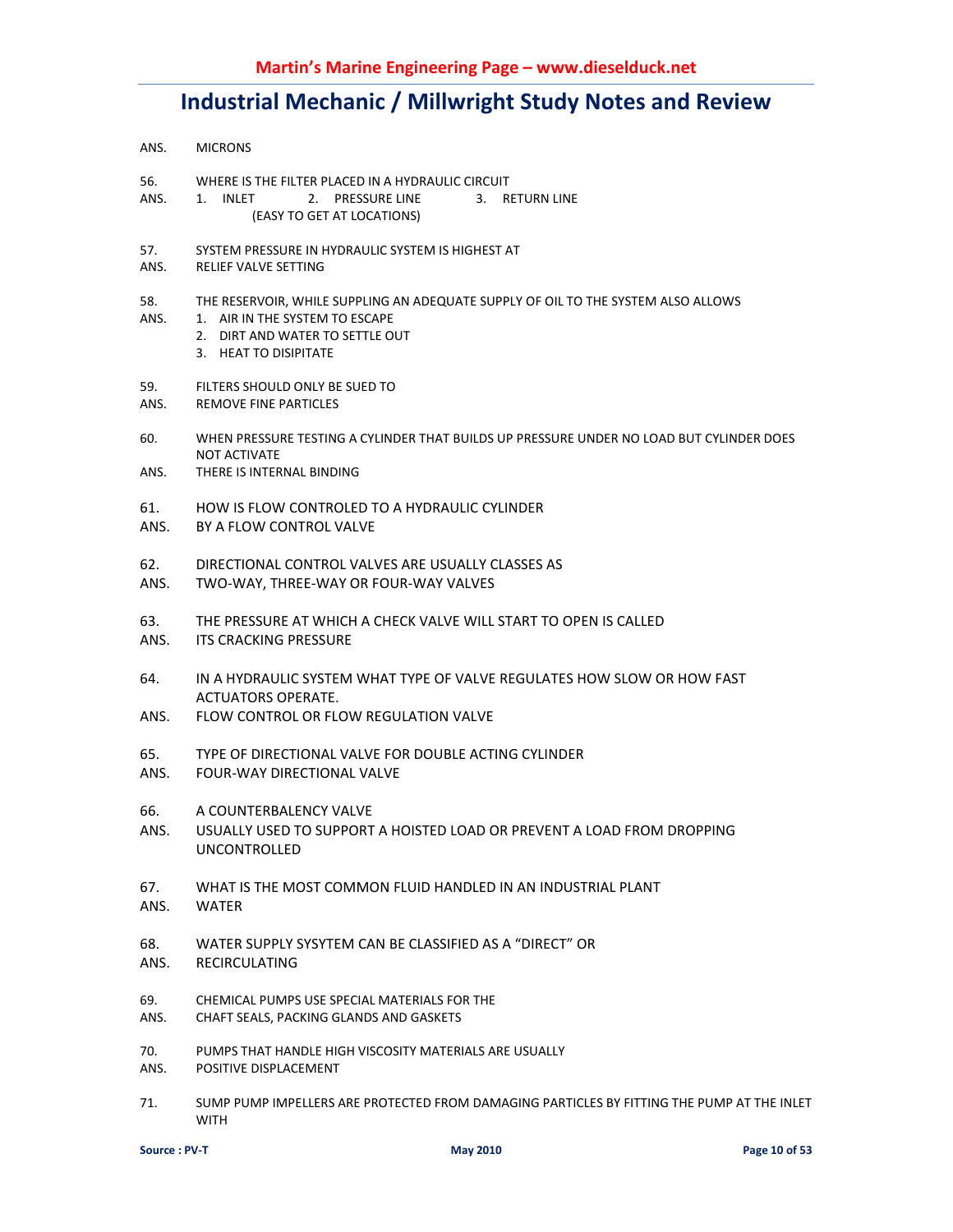- ANS. SCREEN
- 72. A PUMP PLACED ABOVE THE FLUID IT IS PUMPING IS SAID TO HAVE A ANS. SUCTION LIFT
- 73. STATIC SUTION LIFT IS THE DISTANCE FROM THE PUMP'S CENTERLINE TO ANS. WATER SURFACE – SUCTION SIDE
- 74. WHEN THE LIQUID BEING PUMPED IS LOCATED ABOVE THE PUMP, IT OPERATES WITH A ANS. SUCTION HEAD
- 75. THE VELOCITY HEAD PLUS ALL FRICTIONAL LOSSES AND THE STATIC HEAD EQUALS THE ANS. TOTAL DYNAMIC HEAD
- 76. WHEN THE FLUID IS PUMPED INTO A VESSEL UNDER PRESSURE, THE DYNAMIC HEAD ANS. INCREASES
- 77. A PUMP'S CURVE IS USED TO GRAPHICALLY ILLUSTRATE A PUMP'S
- ANS. EFFICIENCY
- 78. INCREASED DYNAMIC HEADS DUE TO FRICTIONAL LOSSES CAN BE CAUSED BY ANS. MANY VALVES AND FITTINGS
- 79. THE TYPE OF PUMP THAT HAS A VOLUTE TYPE CASING IS
- ANS. CENTRIFUGAL
- 80. THE VELOCITY OF THE FLUID IN A CENTRIFUGAL PUMP IS DEVELOPED BY THE ANS. IMPELLER
- 81. INTERNAL LEAKAGE IN A CENTRIFUGAL PUMP IS RESTRICTED BY THE PUMP'S ANS. WEARING RINGS
- 82. THE PACKING GLANDS OF PUMPS HANDLING HOT MATERIALS ARE USUALLY ANS. COOLED
- 83. A HARIZONTALLY SPLIT CASING IS SPLIT ON THE
- ANS. SHAFT CENTER LINE
- 84. AXIAL-FLOW PUMPS USUALLY OPERATE UNDER CONDITIONS OF
- ANS. LOW HEAD HIGH VOLUME
- 85. PROPELLER PUMPS THAT HANDLE GRITTY RAW WATER ARE USUALLY MADE OF
- ANS. ABRASION RESISTANT ALLOYS
- 86. VERTICAL TURBINE PUMP BOWLS ARE USUALLY FITTED WITH
- ANS. SUPPORT BEARINGS
- 87. GEAR TYPE POSITIVE DISPLACEMENT PUMPS ARE MORE PROPERLY CALLED
- ANS. ROTARY PUMPS
- 88. ALIGNMENT BETWEEN THE END CAPS AND CASINGS OF A GEAR PUMP IS MAINTAINED BY THE USE OF
- ANS. DOWEL PINS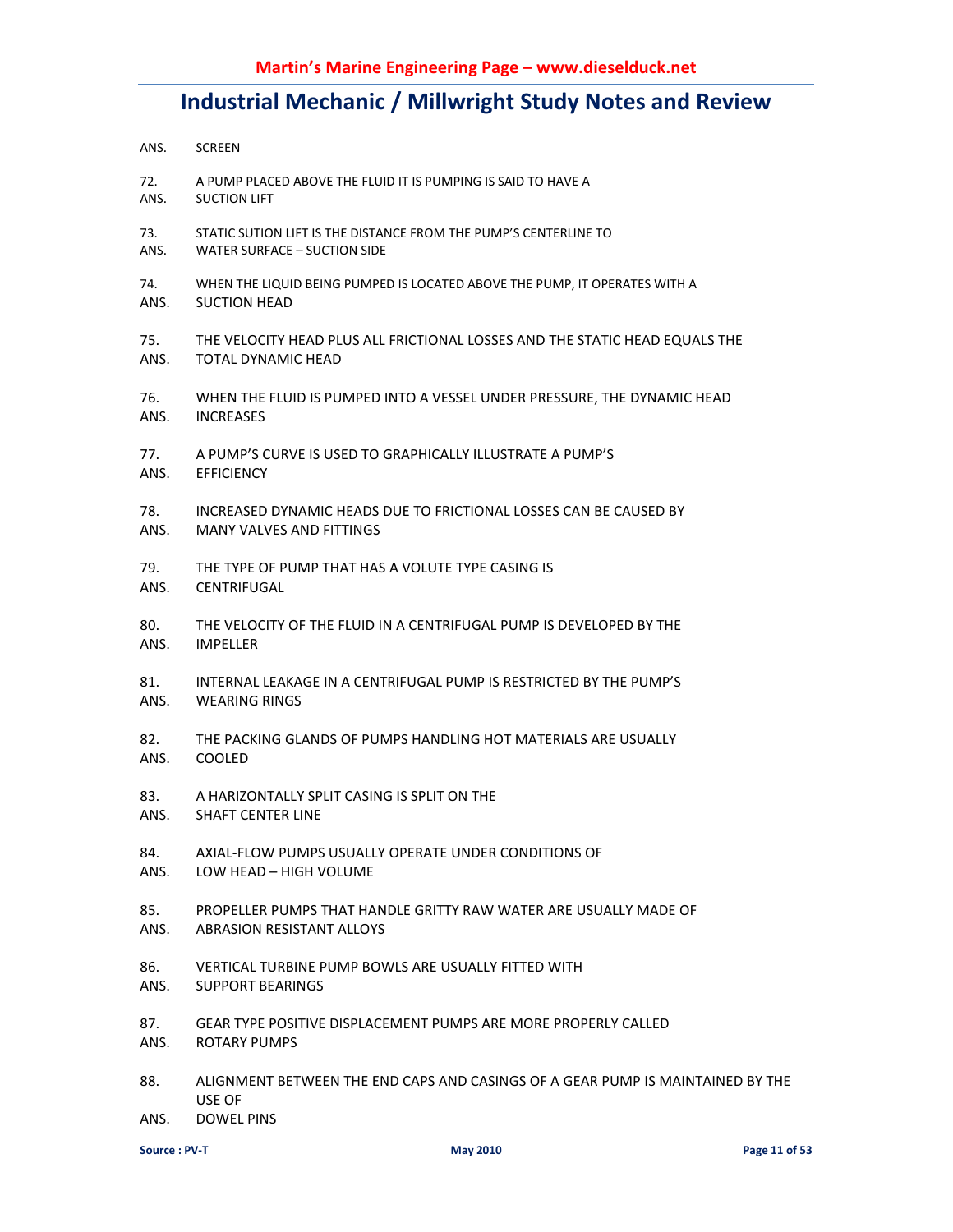- 89. THE FLUID CANNOT RETURN TO THE SUCTION SIDE OF A GEAR PUMP BECAUSE OF
- ANS. MESHING OF THE GEARS
- 90. SHAFT MISALIGNMENT WILL CAUSE A ROTARY PUMP TO
- ANS. WEAR
- 91. THE END COVER OF AN INTERNAL GEAR PUMP SUPPORTS THE
- ANS. INNER GEAR
- 92. PUMPS OPERATING AT HIGH ELEVATIONS ARE SUBJECT TO A DECREASED ANS. SUCTION LIFT
- 93. SHUTTING OF THE FLUID DISCHARGE TO AN AIR-OPERATED RECIPROCATING PUMP WILL CAUSE THE PUMP TO…
- ANS. STALL
- 94. SELF-ADJUSTING DRIVING END PISTON RINGS ARE USUALLY MADE OF
- ANS. CAST IRON
- 95. THE VALVES IN THE LIQUID END OF A STEAM OPERATED RECIPROCATING PUMP ARE USUALLY OF THE ANS. VALVE PLATE TYPE
- 96. VALVES THAT CONTROL STEAM FLOW ON THE DRIVE SIDE OF A RECIPROCATING PUMP ARE OPERATED ANS. MECHANICALLY
- 97. THE TERM "SIMPLEX PUMP" REFERS TO
- ANS. NUMBER OF FLUID END CYLINDERS
- 98. A RECIPROCATING PUMP THAT PUMPS FLUID ON ONE SIDE OF THE PISTON IS CALLED ANS. SINGLE-ACTING PUMP
- 99. THE TWO MOST COMMON CLASSES OF "METERING" PUMPS ARE THE
- ANS. DIAPHRAGM AND PLUNGER TYPE
- 100. METERING OF THE FLUID IN MANY PLUNGER PUMPS IS ACCOMPLISHED BY ADJUSTING THE ANS. CONNECTING ROD
- 101. IN A HYDRAULICALLY POWERED DIAPHRAGM PUMP, THE PUMP FLUID IS METERED BY THE ANS. PUMPING FLUID
- 102. HOW ARE REMOTELY CONTROLLED METERING PUMPS ACTUATED ANS. PNEUMATICALLY AND ELECTRICALLY
- 103. WHEN AN AIR-OPERATED RECIPROCATING PUMP IS RETURNED BY SPRING POWER, FLUID IS
- ANS. DRAWN INTO THE CYLINDER
- 104. IMPELLERS OF SEALLESS PUMPS HAVE MAGNETIC HUBS BECAUSE THEY
- ANS. PROVIDE SPEED AND POSITIONAL CONTROL
- 105. A SEALLESS PUMP SHOULD BE INSTALLED SO IT HAS A
- ANS. SUCTION HEAD
- 106. MOST SLURRY PUMPS ARE CONSTRUCTED TO
- ANS. BE EASILY MAINTAINED
- 107. LOW VISCOSITY CHEMICALS GENERALLY ARE BEST HANDLED BY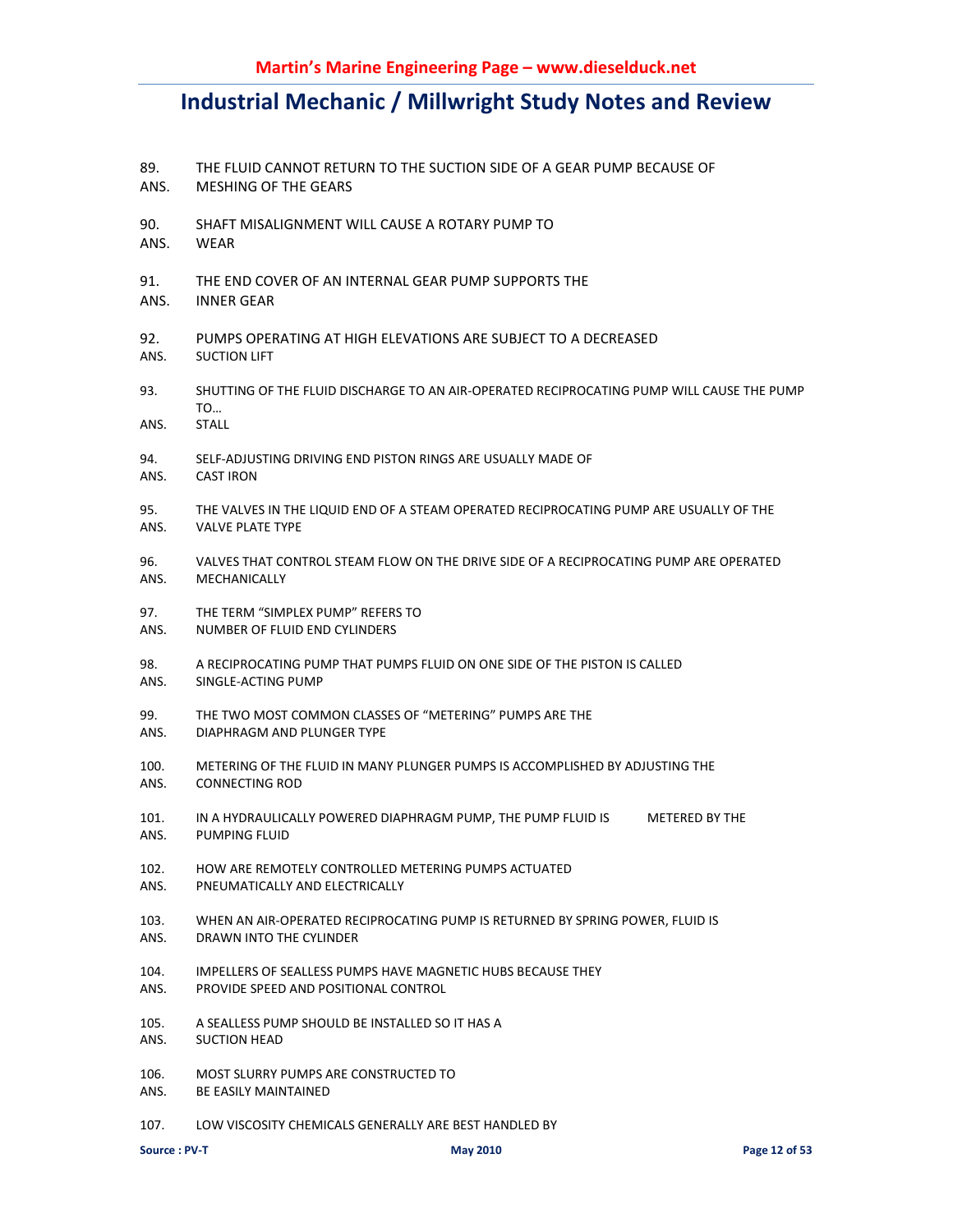- ANS. CENTRIFUGAL PUMPS
- 108. CHEMICAL PUMPS MUST BE SELECTED ON THE BASIS OF
- ANS, THE FLUID THEY ARE HANDLING
- 109. PERISTALTIC SCREW PUMPS ARE SOMETIMES REVERSED TO
- ANS. CLEAR THE SUCTION LINE
- 110. A SMALL AMOUNT OF LEAKAGE FROM A PACKING GLAND AIDS IN
- ANS. COOLING THE GLAND
- 111. A COMMON TYPE OF PACKING GLAND USED FOR INDUSTRIAL PUMPS IS THE ANS. SOLID PACKED
- 112. HOW MANY PACKING RINGS MAY BE ADDED AFTER THE PUMP HAS BEEN RUNNING
- ANS. 1
- 113. THE TWO COMPONENTS OF A MECHANICAL PACKING SEAL MUST BE
- ANS. MATED PROPERLY
- 114. A MECHANICAL SEAL IS BALANCED BY
- ANS. FLUID PRESSURE
- 115. WEARING RINGS ARE USUALLY MADE ADJUSTABLE BY
- ANS. THREADS
- 116. THE TWO CLASSIFICATIONS OF PUMP BEARINGS ARE THE
- ANS. JOURNAL AND ANTIFRICTION TYPES
- 117. IF THE ROTOR IS CENTERED ON A VARIABLE VANE PUMP IT WILL
- ANS. PUMP 0 VOLUME (NO PUMPING ACTION)
- 118. CRESENT SHAPE IS FOUND IN
- ANS. INTERNAL GEAR PUMP
- 119. BLOCKED HYDRAULIC LINE WILL
- ANS. DAMAGE PUMP
- 120. TO INCREASE VOLUME OUTPUT FROM PISTON PUMP
- ANS. INCREASE STROKE
- 121. AFTER INSTALLING A GEAR PUMP AND NO FLUID WILL PUMP, FIRST CHECK
- ANS. ROTATION OF PUMP
- 122. ROOF FANS ARE FOR
- ANS. POLLUTION PURPOSESS
- 123. WHAT IS THE POSITION OF LANTERN RING IN STUFFING BOX
- ANS. CENTERED UNDER THE SEALING FLUID INLET PIPE CONNECTION
- 124. WHEN PUMPING CORROSIVE MATERIALS YOU SHOULD
- ANS. SEAL FLUID FROM EXTERNAL SOURCE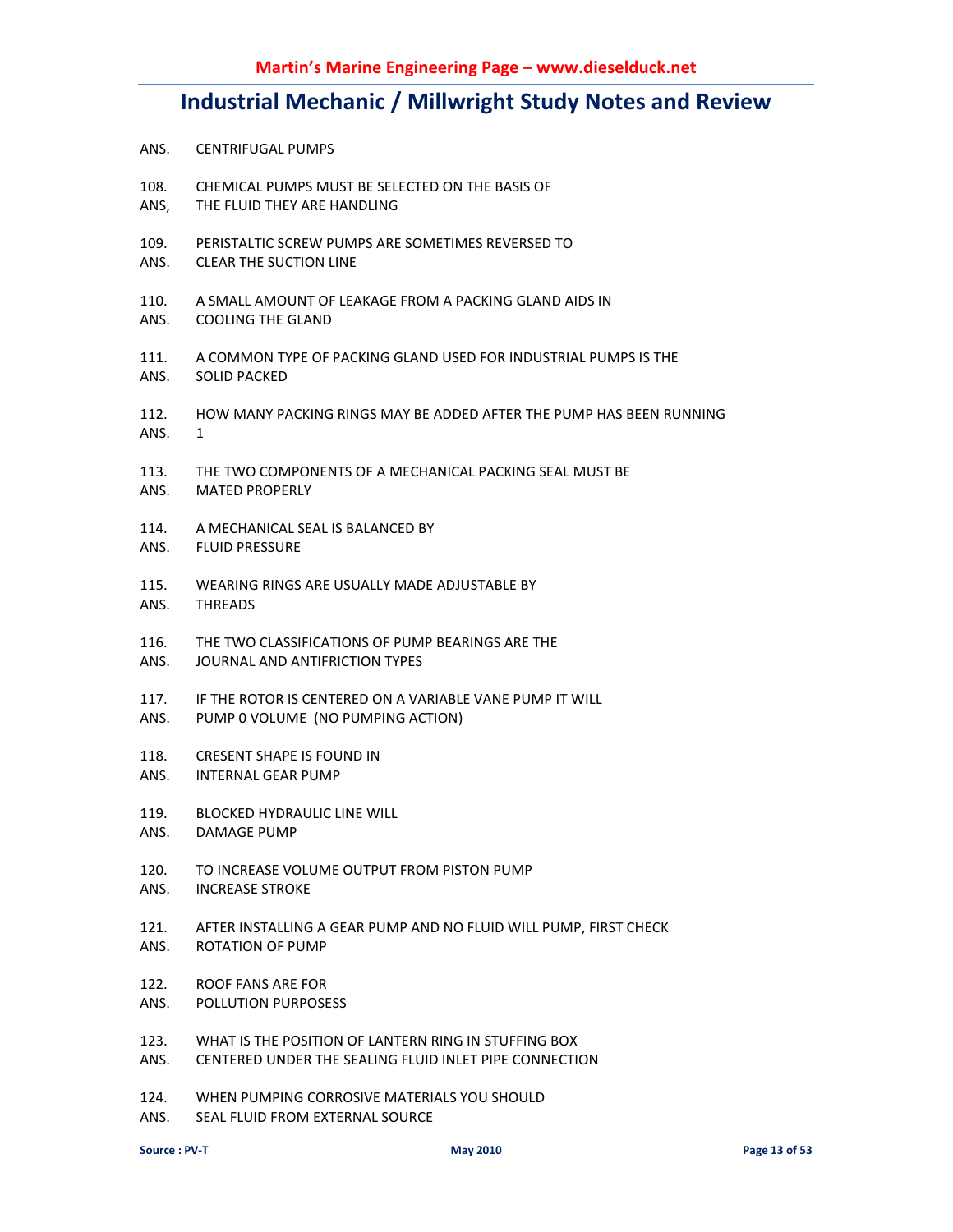- 125. WHAT TYPE OF LINE SHOULD BE USED ON A HYDRAULIC MOTOR ON A VIBRATING BASE ANS. HOSE
- 126. WHAT IS THE MOST IMPORTANT THING TO REMEMBER WHEN MOUNTING A PUMP ABOVE FLUID LEVEL
- ANS. SHORTEST LINE POSSIBLE WITH SLIGHT RISE IN THE SUCTION LINE TO PUMP
- 127. A BLOCKED HYDRAULIC SUCTION LINE WILL
- ANS. DAMAGE PUMP
- 128. MOST IMPORTANT THING TO REMEMBER WHEN ALIGNING PUMP AND MOTOR
- ANS. TEMPERATURE VARIATIONS BETWEEN PUMP AND MOTOR
- 129. MAJOR CRACKS IN AN IMPELLER CAN BE CURE BY
- ANS. WELDING OR REPLACE IMPELLER
- 130. WHAT IS THE ADVANTAGE OF A STEEL FABRICATED BASE OVER A CAST IRON BASE
- ANS. EASILY MODIFIED, NOT LIABLE TO CRACK
- 131. REASON FOR REMOVABLE BASE BOLTS
- ANS. BOLTS CAN BE REPLACED WILL VERY LITTLE EFFORT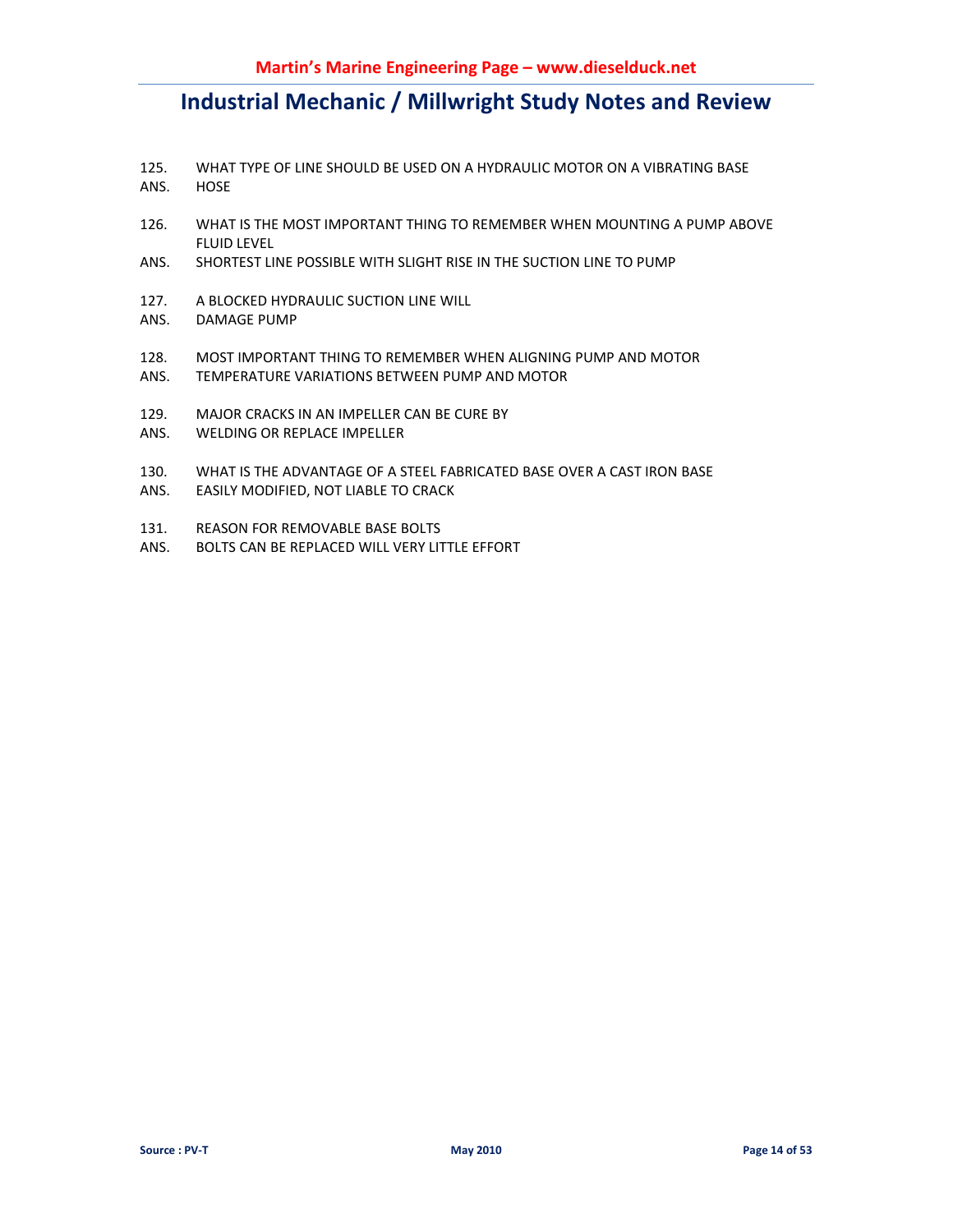### *BEARINGS*

- 1. WHAT BASIC FUNCTION DO BEARINGS PROVIDE<br>ANS. 1. CONFINE THE MOTION OF MOVING CO
	- 1. CONFINE THE MOTION OF MOVING COMPONENTS
		- 2. SUPPORT MOVING SHAFTS AND SLIDES
			- 3. REDUCE FRICTION AND VIBRATION
- 2. A JOURNAL BEARING CONTROLS WHAT KIND OF SHAFT MOTION
- ANS. RADIAL
- 3. WHICH OF THE FOLLOWING DESCRIBES THE HARDNESS OF PLAIN BEARINGS IN RELATION TO THE HARDNESS OF THE COMPONENTS THEY GUIDE AND SUPPORT
- ANS. SOFTER
- 4. THE TWP PRINCIPLE CATEGORIES OF BEARINGS ARE
- ANS. PLAIN AND ANTI-FRICTION
- 5. IF AN ANTI-FRICTION BEARING FAILS DUE TO NORMAL USE, WHAT IS THE FAILURE CALLED
- ANS. FATIGUE FAILURE
- 6. WHICH OF THE FOLLOWING IS AN ADVANTAGE THAT PLAIN JOURNAL BEARINGS HAVE OVER ANTI-FRICTION BEARINGS
- ANS. 1. LESS RADIAL SPACE REQUIRED
	- 2. USUALLY A LOWER FIRST COST
	- 3. LESS RESISTENCE TO SHOCK
- 7. A LUBRICANT FOR A PLAIN BEARING DOES WHICH OF THE FOLLOWING
- ANS. 1. PROVIDES A FILM TO SEPARATE MOVING PARTS
	- 2. REDUCES FRICTION
		- 3. HELPS TO CARRY HEAT AWAY FROM THE BEARING
- 8. THE CHARACTERISTIC WHICH PERMITS A PLAIN JOURNAL BEARING MATERIAL TO ABSORB DIRT IS ITS
- ANS. EMBEDDABILITY
- 9. WHICH OF THE FOLLOWING IS "NOT" USUALLY PART OF A STANDARD ANTI-10. FRICTION BEARING ANS. LUBRICATION GROOVES
- 10. WHAT DETERMINES THE LOAD CARRYING CAPACITY OF ANTI-FRICTION BEARINGS
- ANS. 1. SIZE OF BEARING
	- 2. NUMBER OF ROLLING ELEMENTS
	- 3. TYPE OF RACES
- 11. THE FOLLOWING ELEMENTS OF ANTI-FRICTION BEARINGSARE
- ANS. BALLS AND ROLLERS
- 12. THE SELECTION OF ANTI-FRICTION BEARING FITS DEPEND ON
- ANS. LOAD TO BE CARRIED, BEARING DIMENSION AND MOUNTING DESIGN
- 13. YOU ARE GOING TO PRESS A BALL BEARING ONTO A SHAFT, WHAT MUST YOU BE CAREFUL "NOT" TO DO
- ANS. PRESS ON THE OUTER RACE
- 14. HOW DO YOU REDUCE CLEARANCE IN A PLAIN SPLIT BABBIT BEARING
- ANS. REMOVE SHIMS
- 15. TO OBTAIN A CLOSE BEARING FIT (APPROX 75%) IN BABBIT WE USE
- ANS. MECHANIC'S BLUE AND BEARING SCRAPER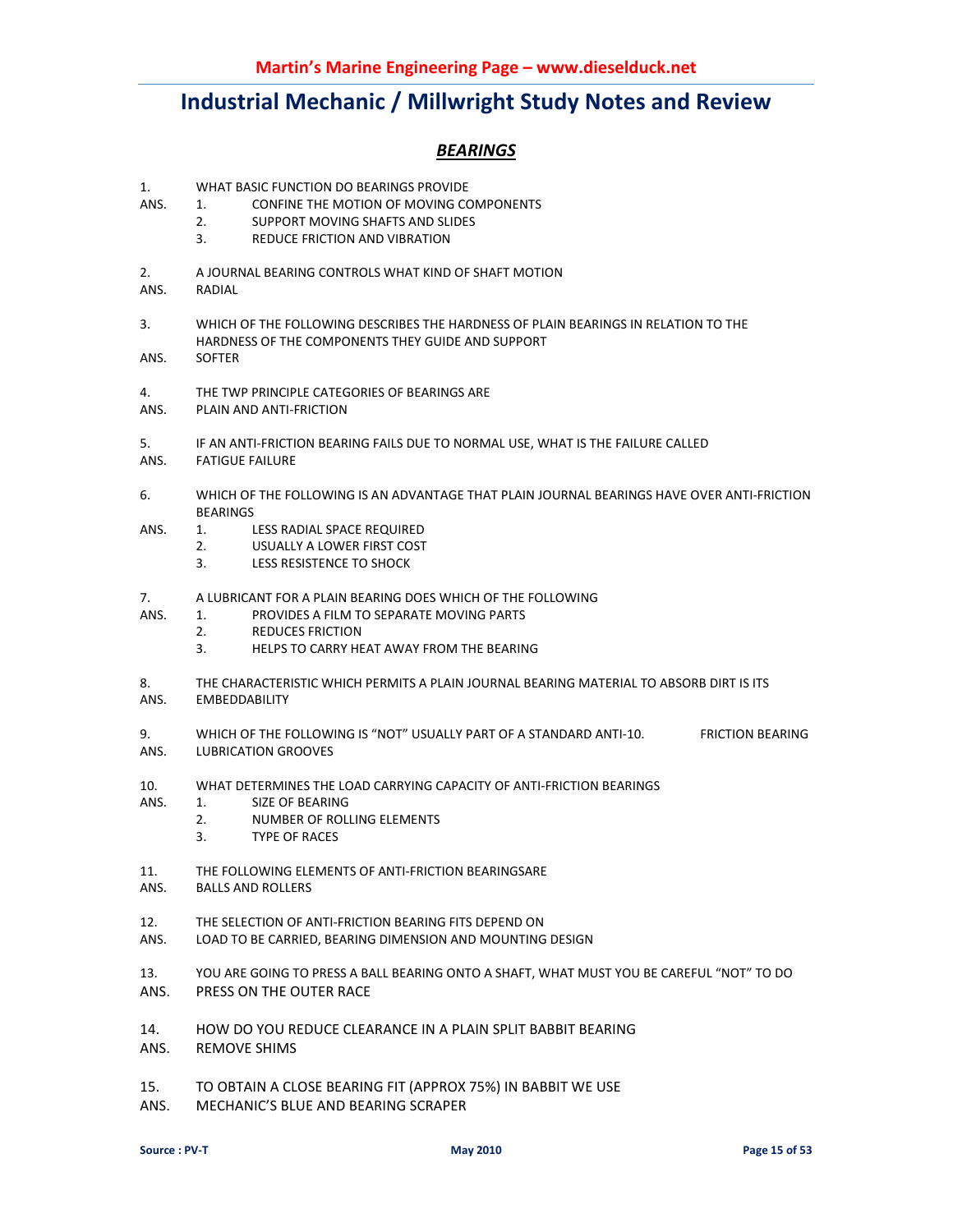- 16. ONE OF THE USUALL CAUSES OF BEARING FAILURE AFTER PROPER AND CORRECT INSTALLATION OF THE BEARING IS
- ANS. TOO MUCH LUBRICATION IN THE BEARING
- 17. ONE THING TO KEEP IN MIND INSTALLING ANTI-FRICTION BALL BEARINGS IS
- ANS. CLEARANCE BETWEEN BALLS AND INNER AND OUTER RACEWAYS
- 18. PREMATURE BEARING FAILURE CAN BE CAUSED BY THE FOLLOWING CONDITIONS
- ANS. MISALIGNMENT, EXCESSIVE RUNOUT AND IMPROPER LUBRICATION
- 19. THE FOLLOWING PRECAUTIONS SHOULD BE OBSERVED IN THE INSTALLATION OF ROLLER BEARINGS
- ANS. 1. DO NOT UNWRAP THE BEARING UNTIL THEY ARE REQUIRED FOR INSTALLATION
	- 2. UNDER NO CONDITION MOUNT THE BEARING BY EXERTING FORCE OVER OR THROUGH THE ROLLER ELEMENTS
	- 3. DO NOT WASH A NEW BEARING AS THIS WILL REMOVE THE PROTECTIVE FILM
- 20. WHAT LOAD DOES THE FIXED BEARING CARRY IN A FIXED AND FLOATING TWO BEARING MOUNTING
- ANS. THRUST
- 21. TO PREVENT CREEPING OR SPINNING OF THE INNER RING USE A
- ANS. TAPERED ADAPTER SLEEVE
- 22. BEARING FATIGUE FAILURE STARTS AS
- ANS. FLAKING
- 23. WHY DID THE FULL-TYPE BEARING FAIL WHEN IT WAS USED AS A REPLACEMENT FOR A "CONRAD BEARING
- ANS. CANNOT TAKE THRUST LOADS, BECAUSE OF ITS LOADING SLOT
- 24. THE BALL BEARING WHICH RESISTS LOAD FROM ANY DIRECTION BEST IS
- ANS. DOUBLE-ROW ANGULAR-CONTACT
- 25. WHICH ROLLER BEARING HAS THE GREATEST LOAD CPACITY, SIZE FOR SIZE
- ANS. NEEDLE ROLLER
- 26. OF THE FOLLOWING ROLLER BEARING, WHICH IS DESIGNED TO CARRY COMBINED RADIAL AND THRUST LOADS
- ANS. TAPERED ROLLER
- 27. THE TYPE OF ROLLER BEARING MOST RESISTANT TO SHOCK AND ABRASION IS ANS. WOUND ROLLER
- 28. WHICH BEARING IS DESIGNED TO PROVIDE ADJUSTMENT FOR SHAFT-CENTRE DISTANCES ANS. TAKEUPS
- 29. WITH THE USE OF ACIDS OR CAUSTIC SOLUTIONS, THE BEST MATERIAL TO USE FOR BEARINGS IS ANS. PHENOLIC PLASTIC
- 30. WITHOUT LOSING ANY OF ITS LOAD CARRYING CAPACITY, WHICH BEARING ADJUSTS TO MISALIGNMENT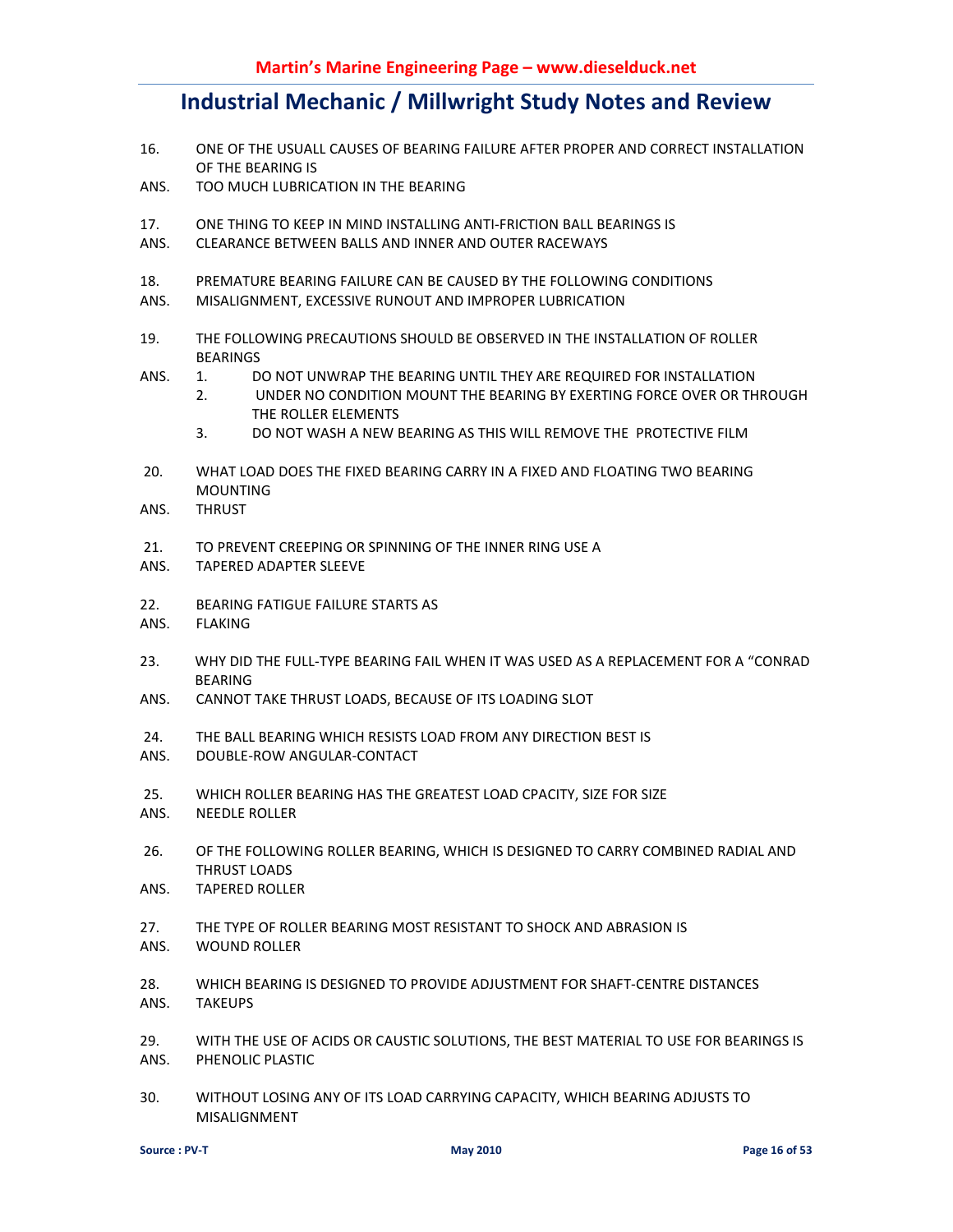- ANS. SPHERICAL ROLLER
- 31. AN ADVANTAGE OF CARBON-GRAPHITE BEARING IS
- ANS. SELF-LUBRICATION, HEAT-RESISTANCE AND STRENGTH
- 32. BEARINGS CAN BE REMOVED EASIER BY USING
- ANS. HEAT
- 33. MOST HASTY BEARING INSTALATIONS RESULT IN
- ANS. EARLY BEARING FAILURE
- 34. BALL AND ROLLER BEARINGS THAT ARE MISALIGNED USUALLY
- ANS. SHORTEN THEIR OPERATING LIFE
- 35. BEARINGS SHOULD BE CHECKED FOR FREE MOVEMENT
- ANS. AFTER THEY ARE MOUNTED ON THE SHAFT
- 36. SHINY SPOTS ON THE CONTACT SURFACE OF A PLAIN JOURNAL BEARING INDICATE
- ANS. IMPROPER ALIGNMENT
- 37. AFTER A BEARING HAS BEEN CLEANED, IT SHOULD RECEIVE A COATING OF
- ANS. OIL (LIGHT)
- 38. A DARK-COLORED BEARING FOUND DURING A ROUTINE INSPECTION INDICATE ANS. OVERHEATING
- 39. FOREIGN MATTER CAN BE EFFECTIVELY KEPT OUT OF ANTI-FRICTION BALL BEARINGS BY ANS. SEALS AND SHIELDS
- 40. WHAT IS THE PURPOSE OF THE TIGHTLY WOUND ENDLESS GARTER SPRING IN AN OIL OR GREASE **SEAL**
- ANS. TO MAINTAIN A LIGHT PRESSURE BETWEEN SHAFT AND CONTACT MATERIAL
- 41. WHAT IS THE PURPOSE OF SPRINGS IN A MECHANICAL SEALS
- ANS. THE SPRING MAINTAINS SEALING CONTACT AND ADJUSTS FOR SHAFT END PLAY, RUN-OUT AND SEAL FACE WEAR
- 42. WHEN INSTALLING BEARINGS USING AN OIL BATH, THE TEMPERATURE SHOULD NOT GO ABOVE ANS. 2508 F
- 43. USING BOILING WATER TO INSTALL A BEARING THE TEMPERATURE WILL NOT EXCEED
- ANS. 2128 F
- 44. HOW MUCH OIL SHOULD BE IN A BALL BEARING AT REST
- ANS. ½ WAY UP FROM BOTTOM OF BALL
- 45. WHAT STYLE OF FRICTION BEARING SHOULD BE USED IF THE LOAD IS APPLIED PARRALLEL OR SLIGHTLY ABOVE THE HORIZONTAL
- ANS. ANGLE STYLE BEARING
- 46. TO REMOVE A BEARING FROM A SHAFT USING A HAMMER
- ANS. A PUNCH OR BAR OR MILD STEEL IS USED TO DRIVE AGAINST THE INNER RACE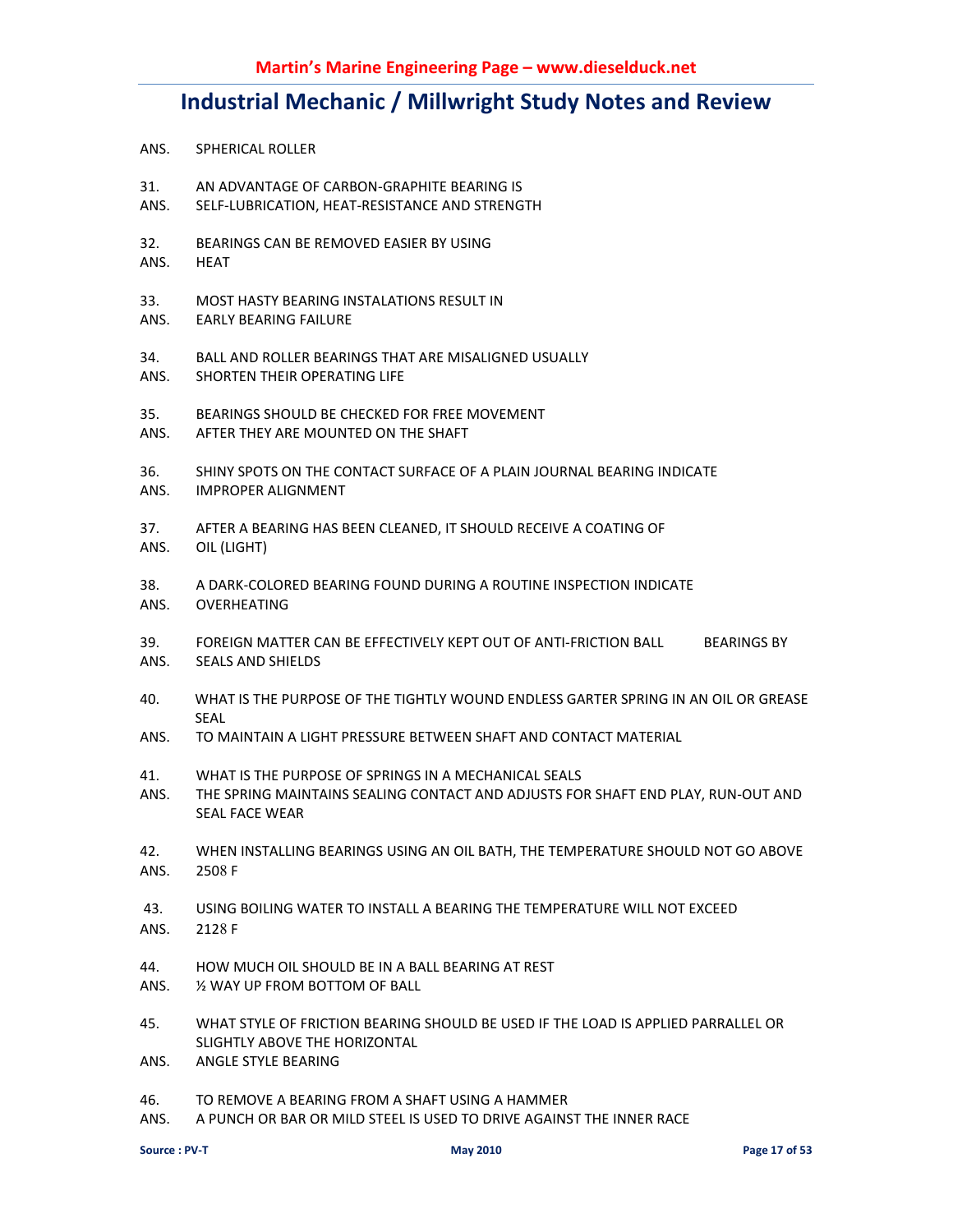- 47. TO POSITION A BEARING ON A SHAFT USING A HAMMER
- ANS. USE A MOUNTING TUBE WITH PLATE OR A HARDWOOD BLOCK
- 48. SHAFT-TO-BORE MISALIGNMENT (S.T.B.M.) IS
- ANS. THE AMOUNT BY WHICH THE SHAFT IS OFF CENTRE, WITH RESPECT TO BORE'S CENTRE
- 49. DYNAMIC RUN-OUT IS
- ANS. THE AMOUNT BY WHICH THE SHAFT DOES "NOT" ROTATE AROUND THE CENTRE
- 50. TYPE OF PACKING USED FOR HIGH TEMPERATURE APPLICATIONS
- ANS. METALLIC PACKING

### *CLEANING & INSPECTION OF BEARINGS*

IF NO VISUAL SIGNS OF DAMAGE AND WEAR ARE PRESENT, HOLD THE BEARING AND ROTATE THE OUTER RACE SLOWLY. NEVER SPIN IT. IF ANY CLICKING OR STICKING IS FOUND, RECLEAN THE BEARING. IF AFTER CLEANING THE CONDITION STILL EXITS, REPLACE THE BEARING.

THRUST BEARING OR TAPERED ROLLER BEARINGS CAN BE INSPECTED IN THE SAME WAY, EXCEPT PLACE THEBEARING ON A CLEAN SURFACE AND LIGHTLY APPLY HAND PRESSURE AND ROTATE THE BEARING.

IF THE BEARINGS ARE NOT TO BE REINSTALLED AT ONCE, WRAP THEM IN A CLEAN, OIL-PROOF PAOPER, PLACE IN A CLEAN BOX AND STORE INA DRY, DUST-FREE PLACE. WHEN THE BEARINGS ARE FOUND TO BE DAMAGED, THE CAUSE MUST BE DETER MINED OR IT MAY OCCUR AGAIN WHEN THE NEW BEARINGS IS INSTALLED.

### *CLEANING & IINSPECTING OF BEARINGS*

IF BEARINGS MAY BE REINSTALLED, INSPECT THEM CAREFULLY. WHEN SOME DOUBT EXISTS WHETHER OR NOT TO REPLACE THE BEARING, USE THIS REASONING --- IF FREQUENT INSPECTIONS ARE GIVEN AND THE BEARING IS EASY TO REPLACE. THEN THE RISK OF FAILURE MAY NOT BE SO GREAT; HOWERVER, IF INFREQUENT INSPECTION TAKE PLACE AND THE BEARING IS DIFFICULT TO REMOVE AND INSTALL, THEN THE DOUBTFUL PART SHOULD BE REPLACED WITH A NEW ONE.

IF THE BEARINGS HAVE SEALS OR SHIELDS, ALSO INSPECT THEM FOR DAMAGE AND WEAR. IF THE SEALS ARE NOT REMOVABLE AND THEY ARE DAMAGED OR WORN, THE WHOLE BEARING MUST BE REPLACED. BE SURE TO REPLACE THOSE SEALS THAT ARE REPLACEABLE IF THEY ARE DEFECTIVE. WORN OR DAMAGED SEALS WILL ALLOW DIRT AND MOISTURE TO ENTER THE BEARING AND SHORTER BEARING LIFE.

VISUALLY INSPECT THE EXTERIOR OF THE BEARING FOR CRACKS IN THE RACES, DENTED SEALS, AND BROKEN OR DAMAGED SEPARATORS, BALLS OR ROLLERS. IF THE BEARINGS HAS BEEN OVERHEATED, IT WILL BE A BROWNISH BLUE OR BLUISH BLACK COLOUR. IF ANY OF THESE SIGNS ARE FOUND, THE BEARING SHOULD BE REPLACED.

INSPECT SEPARABLE BEARINGS FOR PITTED, SCRATCHED OR FLAKED BALLS, ROLLERS, OR RACES. REPLACE THE BEARING IF ANY OF THESE SIGNS OF DAMAGE ARE FOUND.

THE INNER SURFACES AND ROLLER ELEMENTS IN A SUSPECTED NON-SEPARABLE BEARING MAY BE EXAMINED WITH EITHER A SMALL FLASHLIGHT OR REFLECTED LIGHT FROM A STRONG LIGHT SOURCE. ANY VISIBLE PITS OR SCRATCHES ARE SIGNS OF DAMAGE AND THE BEARING SHOULD BE REPLACED.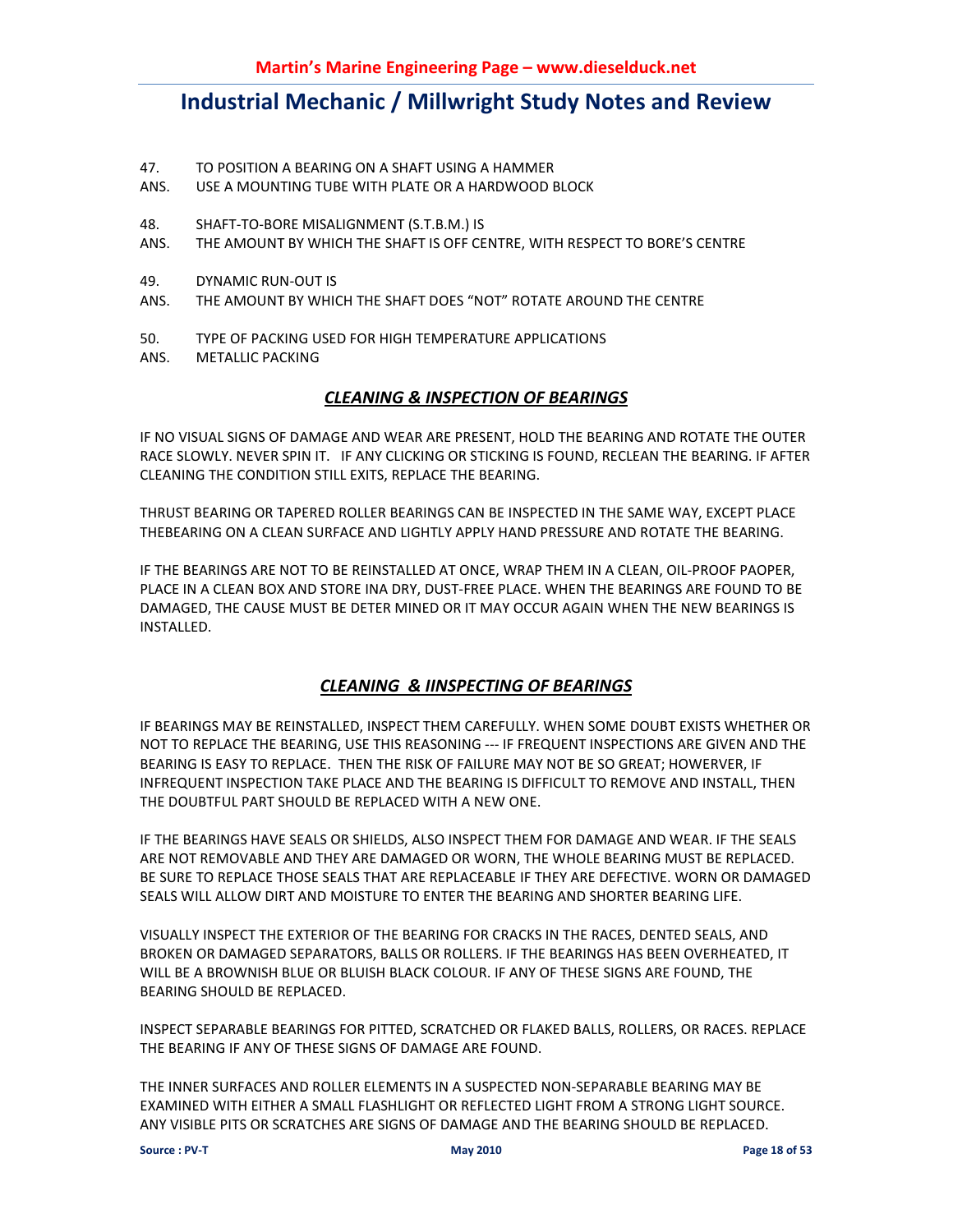### *PNEUMATICS & COMPRESSORS*

- 1. WHAT IS THE MOST COMMON METHOD OF REMOVING WATER VAPOUR FROM COMMPRESSED AIR ANS. CONDENSATION
- 2. THE AMOUNT OF CONDITIONING REQUIRED BY THE COMPRESSED AIR AFTER IT LEAVES THE COMPRESSER IS DETERMENED BY THE
- ANS. USE IN WHICH THE AIR IS PUT
- 3. LUBRACATING EQUIPMENT SHOULD ALWAYS BE PLACED AFTER ANS. REGULATOR
- 4. A COMPRESSER RELIEVED OF ALL INTERNAL PRESSURE IS CONSIDERD TO BE ANS. UNLOADED
- 5. IN A PNEUMATICS SYSTEM, THE FORCE THAT DOES THE WORK IS SUPPLIED IN THE FORM OF ANS COMPRESSED AIR
- 6. DYNAMIC AIR COMPRESSORS INCREASE AIR PRESSURE BY
- ANS ACCLERATING THE AIR
- 7. AN AIR REGULATING VALVE IS USUALLY INTSALLED
- ANS WITH A LUBRACATOR AND FILTER
- 8. A GUAGE GRADUATED IN INCHES OF MERCURY MEASURES ANS VACUUM
- 9. WHAT IS THE A COMMON FEATURE OF COOLED AIR COMPRESSERS ANS COOLING FINS
- 10. IN MULTISTAGE COMPRESSORS, THE REQUIRED AIR PRESSURE IS CREATED BY COMPRESSING THE AIR IN ANS TWO OR MORE UNEQUAL CYLINDERS
- 11. WHAT TYPE OF COMPRESSOR WILL DELIVER LARGE VOLUMES OF OIL-FREE AIR AT APPROXIMATELY 100 P.S.I
- ANS. ROTARY DRY SCREW
- 12. A VANE TYPE AIR COMPRESSOR IS USED TO PRODUCE
- ANS. LOW PRESSURE AND HIGH VOLUME
- 13. THE MOST COMMON IN AIR INCLUDE
- ANS. WATER VAPOUR AND DIRT
- 14. DUST PARTICLES THAT CONTACT OIL SPRAY AND MIST USUALLY
- ANS. COLLECT IN THE LUBRICANT
- 15. THE MOST EFFCIENT WAY OF REMOVING LARGE PARTICLES FROM THE AIR STREAM IS BY USING
- ANS. A SURFACE FILTER
- 16. A STRAINER OR FILTER IS CLASSIFIED BY THE
- ANS. SIZE OF THE PARTICLES IT STOPS

17. MOST NON-METALLIC TUBBING USED IN PNEUMATIC LINES IS LIMITED TO CONDITIONS OF

- ANS. 100 PSI AND 190 DEGREES F
- 18. WHAT IS THE PURPOSE OF FLARED CONNECTIONS WITH LONG SHOULDERED NUTS
- ANS. TO PROVIDE SUPPORT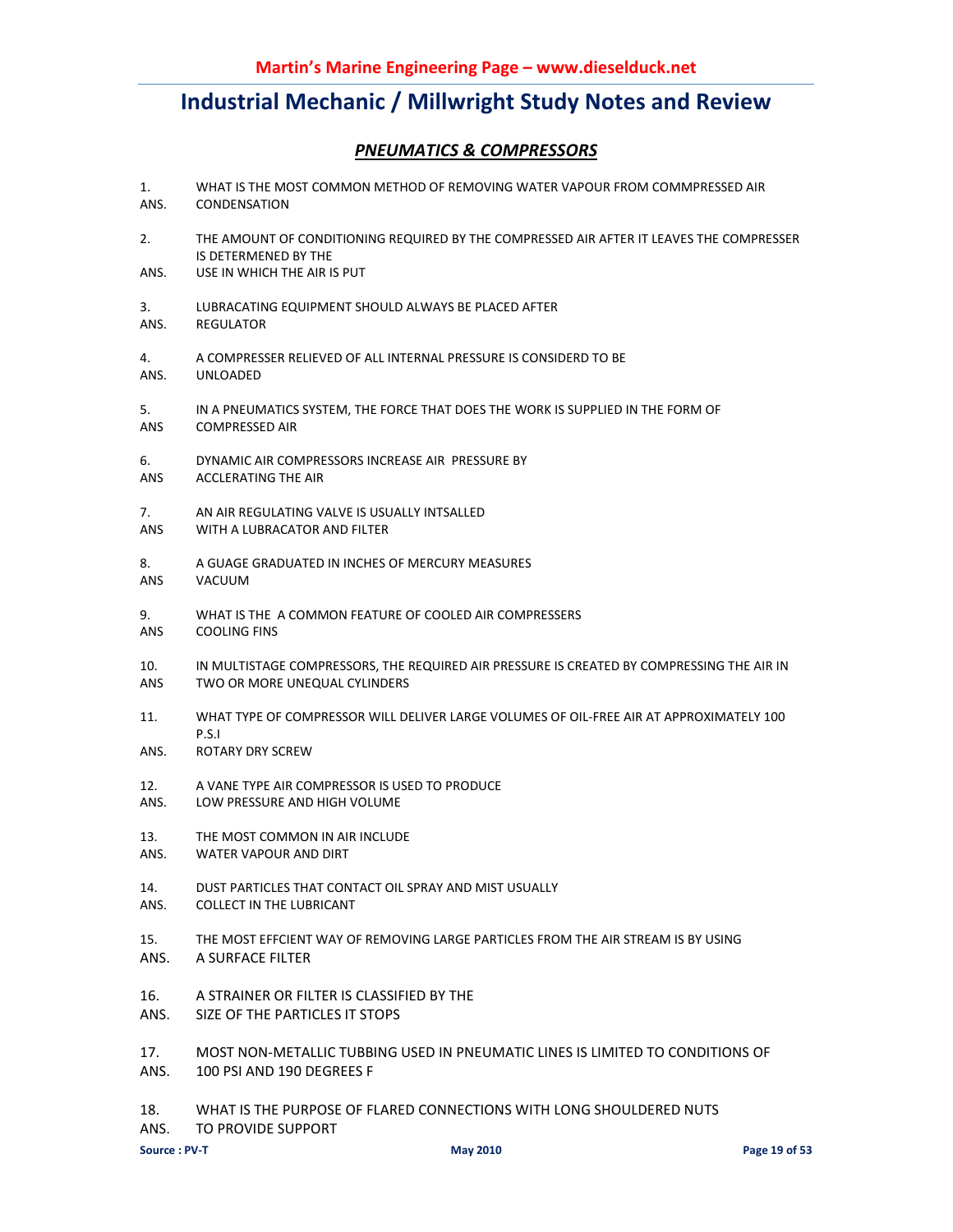- 19. THE RATE OF SLOPE FOR COMPRESSED AIR PIPING SHOULD BE
- ANS ONE INCH PER 10 FEET
- 20. MAIN PIPES ON A PNEUMATIC MACHINE ARE USUALLY MADE OF
- ANS. STEEL
- 21. MANIFOLDS ARE USED BECAUSE THEY
- ANS. ELIMANATE A CONSIDERABLE AMOUNT OF PIPING, REDUCE ASSEMBLY TIME, PERMIT A RAPID CHANGE OF VALVE WITHOUT DISTURBING THE PIPING AND ALSO STREMLINES A MACHINE
- 22. AN AUTOMATIC CHECK VALVECAN BE FURTHER CLASSIFIED AS A
- ANS. TWO WAY, TWO POSITION VALVE
- 23. A THREE WAY VALVE HAS HREE
- ANS. PRIMARY CONNECTIONS
- 24. AUTOMATICALLY OPERATED FLOW CONTROL VALVES ARE MOST COMMONLY ACTUATED BY ANS. SOLENOIDS
- 24. THE BEST LOCATION FOR A PRESSURE REGULATOR VALVE IN A PNEUMATIC SYSTEM IS
- ANS. AT AN AIR STATION
- 26. THE SEALING POINT OF A BALL POPPET VALVE IS LOCATED IN THE
- ANS. VALVE BODY
- 27. REMOTE-CONTROLLED REGULATORS WILL NOT FUNCTION WITHOUT
- ANS. REGULATED PILOT AIR
- 28. AN AIR RECEIVER IS TESTED BY PRESSURING IT WITH
- ANS. WATER
- 29. A CYLINDER THAT PRODUCES WORK ONLY ON IT'S RETURN STROKE IS CALLED
- ANS. SINGLE-ACTION CYLINDER
- 30. A PNEUMATIC CYLINDER FURNISHES WITH THE MOUNTING LUGS OR FEET IS CLASSIFIED AS BEING
- ANS. FIXED, NON-CENTERLINE MOUNTED
- 31. THE AMOUNT OF MOTION IN A PIVOTING MUST BE RESTRICTED TO PREVENT
- ANS. PISTON ROD FROM BENDING
- 32. MECHANICAL SHOCKS CAN BE PREVENTED IN A PNEUMATIC CYLINDER BY USING ANS. CUSHIONING DEVICE
- 33. THE PRIMARY PURPOSE OF ALL THE PRESSURE CONTROLS IN A PNEUMATIC SYSTEM IS TO ANS. LIMIT AIR PRESSURE
- 34. WHICH OF THE TYPES OF RELIFE VALVES PROVIDE THE SMOOTHEST RELIFE CONTROL ANS. DIAPHRAGM
- 35. A SNUBBER IS USED TO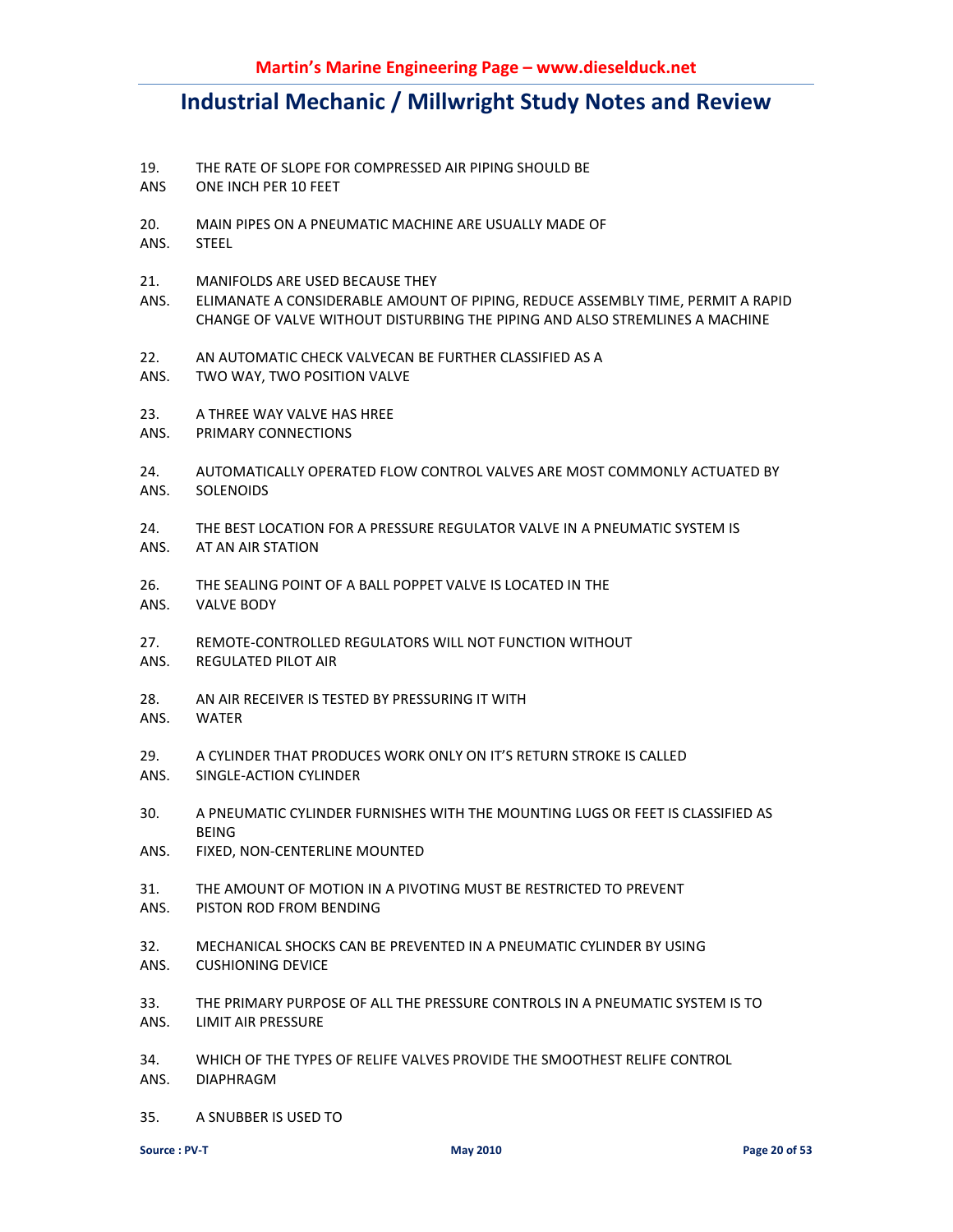- ANS. PROTECT PRESSURE GUAGE
- 36. THE MOST COMMON PRESSURE SENSITIVE DEVICE IS THE
- ANS. BOURDON ELEMENT
- 37. COMPARED TO HYDRAULIC PUMPS, INTENSIFIERS
- ANS. ARE MORE USEFUL IN APPLACATIONS REQUIRING LENGTHLY HIGH PRESSURE HOLDING PERIODS, AND REQUIRE LESS AMOUNT OF HIGH PRESSURE FLUID
- 38. THE MOST COMMON QUANTITIES MEASUREED AND CONTROLLED IN INDUSTRY ARE
- ANS. TEMPERTURE, PRESSURE, FLOW AND LIQUID LEVEL
- 39. FOR ON-OFF CONTROL, THE FINAL CONTROL ELEMENT IS ALWAYS
- ANS. FULL ON OR FULL OFF
- 40. THE PROPORTIONAL CONTROLLER PROVIDES AN OUTPUT PROPORTIONAL TO THE
- ANS. ERROR BETWEEN INPUT AND SET POINT SIGNAL
- 41. RATE CONTROL IN THE CONTROLLERS IS USED TO PROVIDE ADDITIONAL OUTPUT WHEN THE PROCESS IS
- ANS. CHANGING
- 42. WHICH IS THE BASIC PART OF A PNEUMATIC TRANSDUCER
- ANS. FLAPPER AND NOZZLE
- 43. A VANE PNEUMATIC MOTOR IS USUALLY USED TO POWER
- ANS. PORTABLE GRINDERS
- 44. CHIPPING HAMMERS ARE POWERED BY
- ANS. A RECIPROCATING PISTON
- 45. MOST PORTABLE ROTARY AIRTOOLS ARE DRIVEN BY
- ANS. VANE MOTORS
- 46. ON MOST PRESSURE GUAGES A READING OF ZORE INDICATES THE GAUGE IS MEASURING
- ANS. ATMOSPHERIC PRESSURE AND 30 INCHES OF MERCURY
- 47. THE HORSE POWER OUTPUT OF A PNEUMATIC MOTOR IS CALCULATED ON THE BASIS OF THE MOTOR'S
- ANS. TORQUE AND SPEED
- 48. ALL PNEUMATIC MOTORS ARE CONSTRUCTED WITH A MECHANICAL SEAL AND OPERATE ON THE PRINCIPLE OF
- ANS. POSITIVE DISPLACEMENT
- 49. WHAT IS THE MOST IMPORTANT CONSIDERATION WHEN SELECTING A PNEUMAIC MOTOR ANS. AIR CONSUMPTION
- 50. THE DIRECTION OF ROTATION IN A PNEUMATIC MOTOR IS REVERSED BY MEANS OF REVERSING ANS. AIRFLOW
- 51. WHEN HEAT IS APPLIED TO GAS CONTAINED IN A CYLINDER THE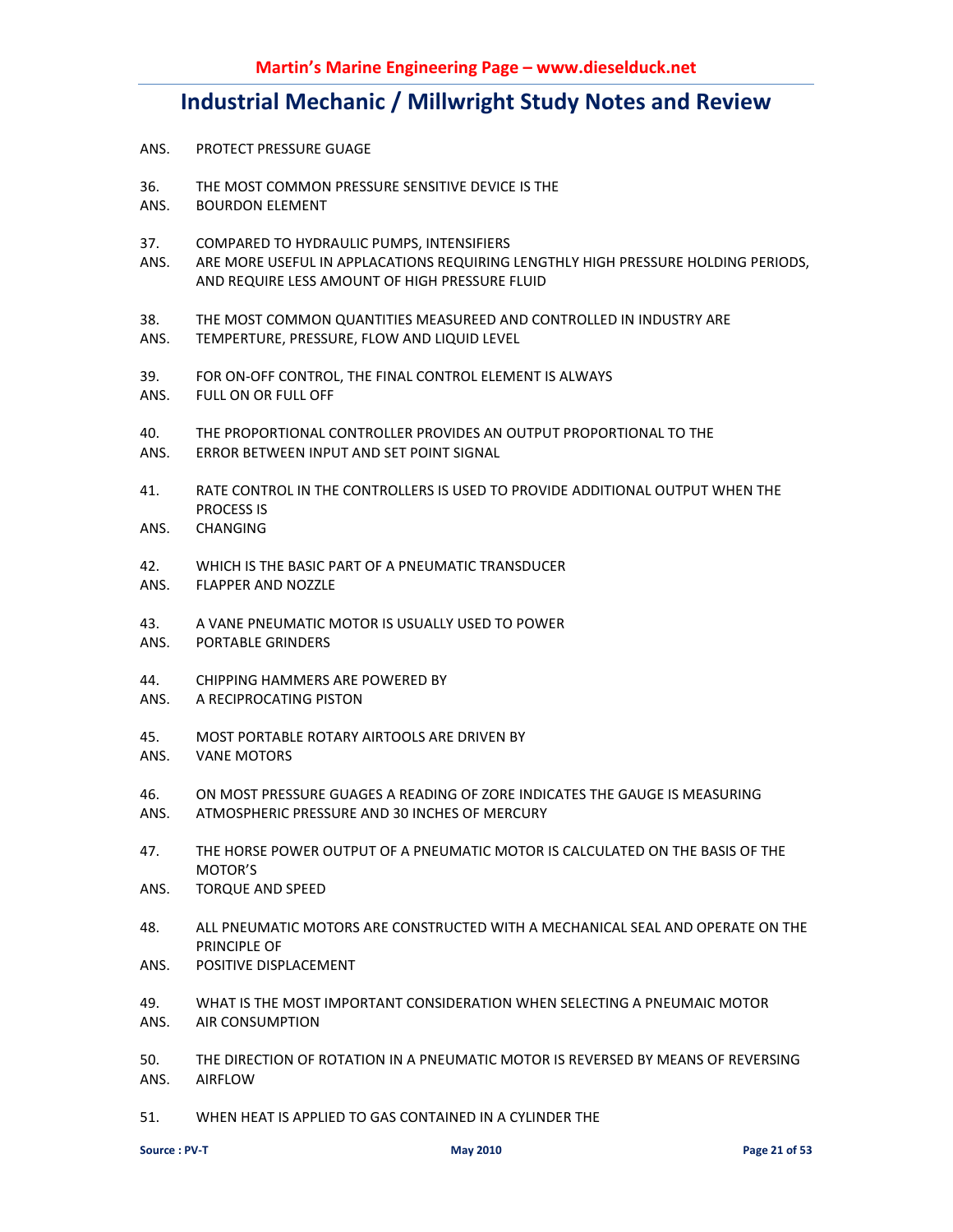- ANS. PRESSURE INCREASES
- 52. WHAT TYPE OF ENERGY IS PRODUCED BY AN AIR COMPRESSOR
- ANS. PNEUMATIC
- 53. WHEN AIR IS COMPRESSED WHICH OF THE FOLLOWING IS INCREASED
- ANS. TEMPERATURE AND PRESSURE
- 54. TO BE EFFICIENT, A POSITIVE DISPLACEMENT COMPRESSOR MUST DECREASE THE GAS
- ANS. VOLUME
- 55. DYNAMIC COMMPRESSORS INCREASE AIR PRESSURE BY
- ANS. ACCELERATING THE AIR
- 56. THE DISCHARGE VALVES OF A COMPRESSOR ARE OPENED BY
- ANS. COMPRESSED AIR
- 57. IN MULTISTAGE COMPRESSORS, THE REQUIRED AIR PRESSURE IS CREATED BY COMPRESSING THE AIR IN
- ANS. TWO OR MORE UNEQUAL CYLINDERS
- 58. AIR-COOLED COMPRESSORS ARE USUALLY CONSTRUCTED WITH
- ANS. COOLING FINS
- 59. THE PURPOSE OF THE CRANKSHAFT AND CONNECTING ROD IS TO
- ANS. CONVERT ROTARY MOTION INTO RECIPROCATING MOTION
- 60. WHAT LUBRICATING METHOD IS USED FOR HEAVY DUTY COMPRESSORS
- ANS. PRESSURIZED
- 61. THE COMPRESSING LOADS OF A WET SCREW COMPRESSOR ARE DRIVEN WITHOUT ANS. TIMING GEARS
- 62. IMPELLER COMPRESSORS ARE FREQUENTLY REFERRED TO AS
- ANS. BLOWERS
- 63. THE MOST EFFICIENT METHOD OF CONTROLLING THE OURPUT OF A CENTRIFUGAL COMPRESSOR IS BY
- ANS. SPEED VARIATION
- 64. THE IMPELLERS OF DINAMICCOMPRESSORS ROTATE AT HIGH SPEED TO ENSURE
- ANS. EFFICIENT OPERATION
- 65. A CENTRIFUGAL COMPRESSOR IS CLASSIFIED AS
- ANS. DYNAMIC COMPRESSOR
- 66. THE FUNCTION OF AN AIR RECEIVER IS
- ANS. IT DAMPENS PULSATIONS, SERVES AS A RESERVOIR AND IT SERVES TO PRECIPITATE SOME OF THE MOISTURE
- 67. THE MAJOR ADVANTAGE OF AIR-COOLED OVER WATER-COOLED IS THAT
- ANS. THERE IS NO DANGER OF FREEZING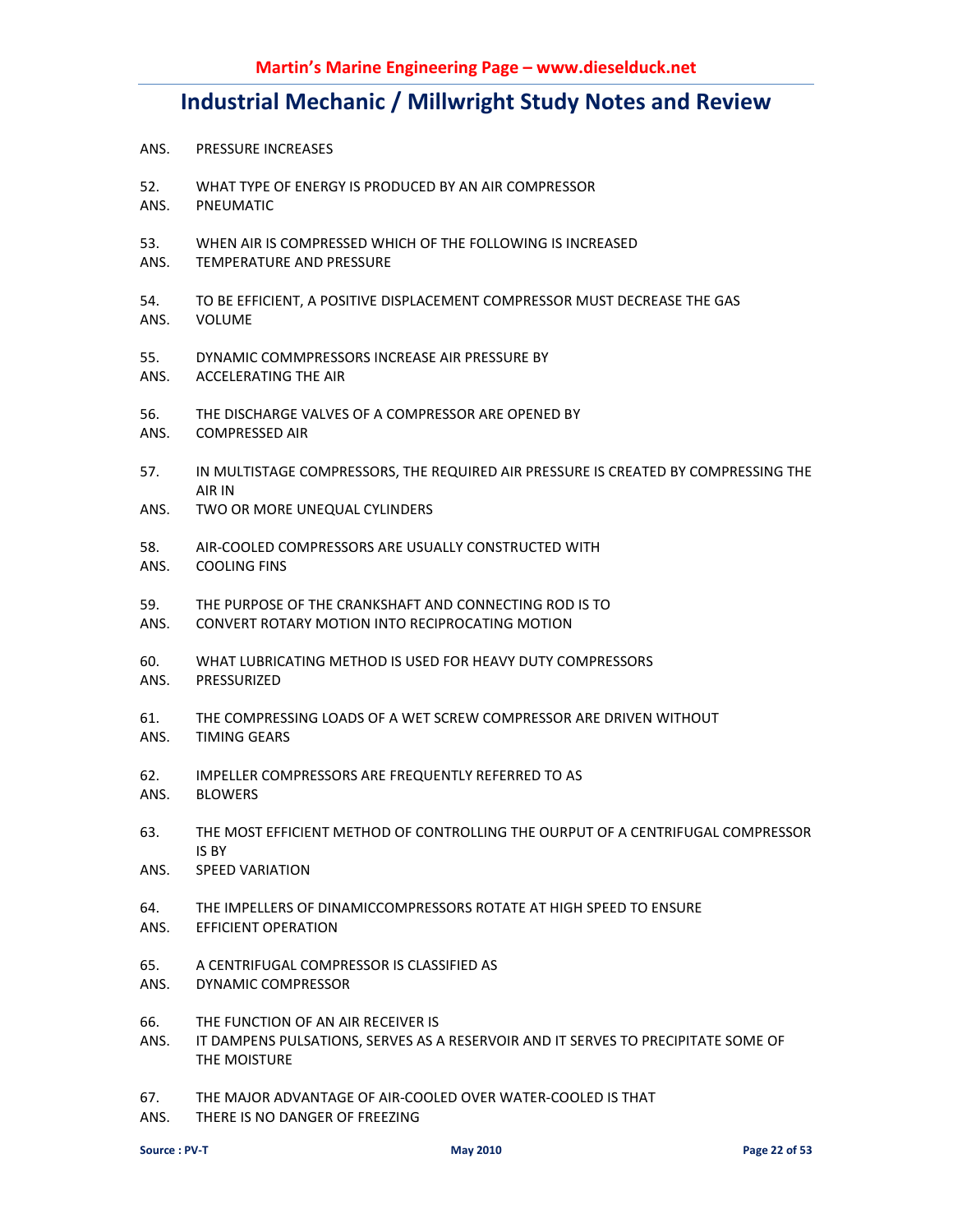- 68. INTERCOOLERS NORMALLY COOL AIR BY THE USE OF
- ANS. FINNED TUBES, A RADIATOR TYPE, AND WATER COOLED INTERCOOLERS
- 69. WHAT METHOD OF LUBRICATING IS FREQUENTLY USED FOR SMALL SINGLE-ACTING RECIPROCATING COMPRESSORS
- ANS. SPLASH
- 70. WHAT PRIME MOVERS ARE USED WHEN A COMPRESSOR USES VARIABLE SPEED CONTROL **METHOD**
- ANS. STEAM ENGINE, STEAM TURBINE AND INTERNAL COMBUSTION ENGINE
- 71. WHAT TYPE OF COMPRESSOR IS USED IN A PNEUMATIC TUBE CONVEYOR
- ANS. LOBE COMPRESSOR
- 72. WHAT IS THE PURPOSE OF AN INTERCOOLER BETWEEN COMPRESSOR STAGES
- ANS. TO COOL THE AIR AS IT LEAVES THE FIRST STAGE
- 73. SINGLE STAGE COMPRESSORS ARE
- ANS. COMPRESSORS WHICH REACH FINAL PRESSURE WITH ONE COMPRESSION STROKE
- 74. REASON FOR COMPRESSORS TO BE UNABLE TO REACH REQUIRED PRESSURE
- ANS. AIR LEAKS OR "BLOW-BY" (PISTON RINGS ), DIRTY FILTERS, AND FAULTY INTAKE AND DISCHARGE VALVES
- 75. SINGLE ACTING COMPRESSORS
- ANS. COMPRESSES AIR ON ONE SIDE OF THE PISTON
- 76. STEAM TUBINE HAS STEAM TIGHT GLANDS ON
- ANS. EACH SIDE OF THE WHEEL WHERE THE SHAFT GOES THROUGH THE HOUSING
- 77. NAME TWO CLASSES OF TURBINES
- ANS. 1. REACTION 2. IMPULSE
- 78. HOW CAN THE CASING BE SPLIT ON A TURBINE
- ANS. PARELLEL TO THE SHAFT OR AT 90( TO THE SHAFT
- 79. WHAT TYPE SEALANT IS USED BETWEEN CASING HALVES
- ANS. SEALING PASTES OR PLASTIC STRING
- 80. HOW ARE SEGMENTS OF THE CARBON RING HELD TOGETHER
- ANS. BY A GARTER RING
- 81. WHAT IS THE REASON FOR A COMPRESSOR TO BE UNABLE TO REACH REQUIRED PRESSURE
- ANS. AIR LEAKS OR "BLOW BY"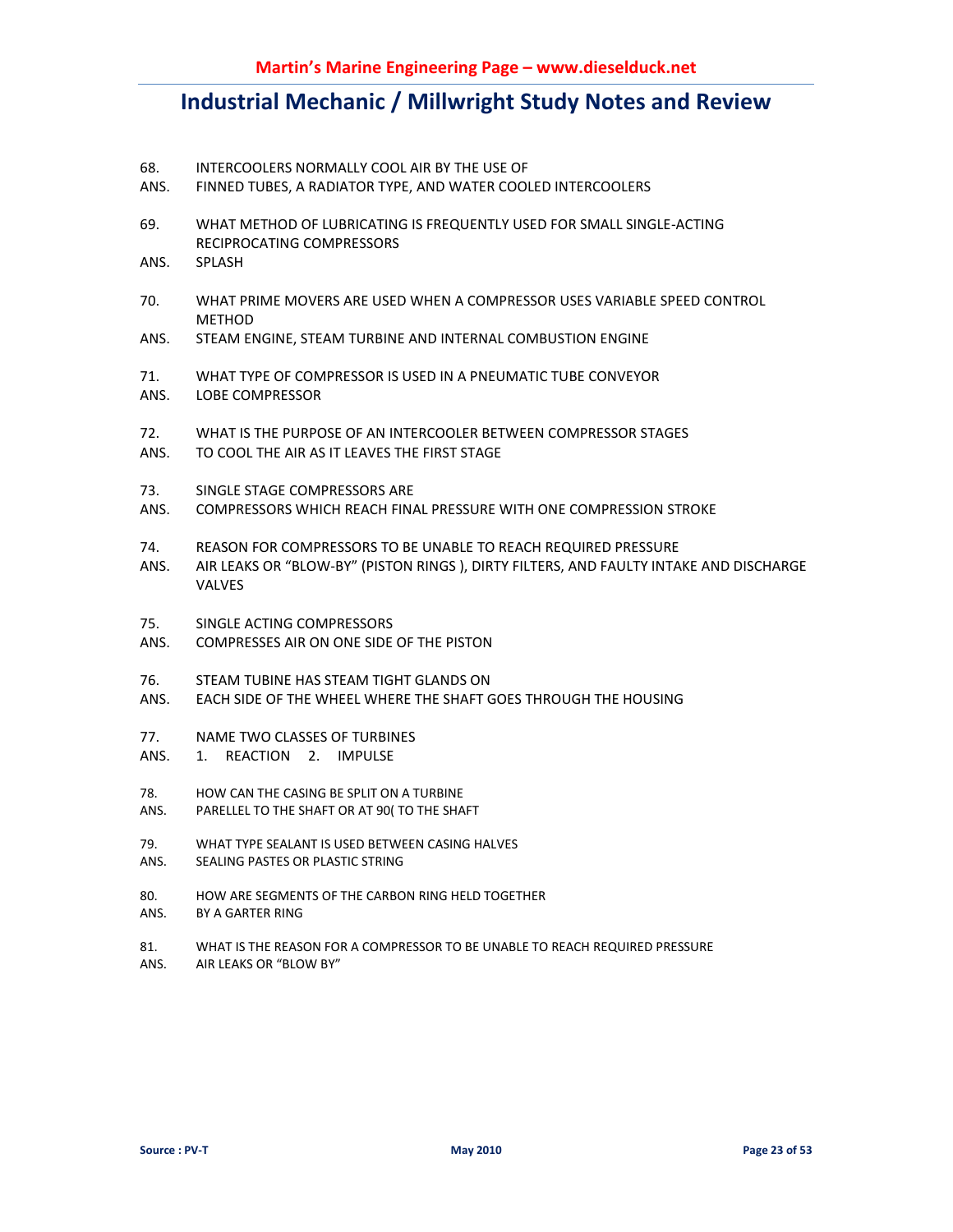### *CONVEYORS*

- 1. POWERED CONVEYORS ARE USED IN PLACE OF GRAVITY CONVERYORS
- ANS. WHERE MORE CONTROL MUST BE MAINTAINED OVER THE PRODUCT BEING CONVEYED AND WHERE ITEMS MUST BE MOVED OVER LONG DISTANCES WITHOUT LOSS OF HEIGHT
- 2. WHAT TYPE OF CONVEYOR PROVIDES THE SIMPLEST AND MOST ECONOMICAL METHOD OF TRANSPORTING GOODS
- ANS GRAVITY CONVEYORS
- 3. ON THE "POWER AND FREE" CONVEYORS WHAT HOLDS THE POWER AND FREE TRACKS FIRMLY IN THE CORRECT POSITION WITH EACH OTHER
- ANS. YOKES
- 4. A 458 CHAIN SHOULD HAVE
- ANS. 5.8" DIAMETER CONNECTING PIN AND NOMINAL PITCH 4"
- 5. TO REMOVE MATERIAL AT A GIVEN POINT ON A BELT CONVEYOR USE A
- ANS. PLOW AND TRIPPER
- 6. TRACK ELEVATORS ARE MEASURED FROM
- ANS. FLOOR LINE TO THE TOP OF THE TRACK
- 7. WHICH ARE OSCILATING CONVEYORS ANS. FLEXMOUNT, COILMOUNT AND TORQUEMOUNT
- 8. TO TRACK A BELT WHICH IS RUNNING OFF AT THE HEAD PULLY YOU SHOULD
- ANS. TIGHTEN AGAINST THE SIDE RUNNING OFF
- 9. MAGNET PULLEYS ON BELT CONVEYORS ARE USED TO
- ANS. SEPARATE FERROUS METALS
- 10. "LIVE" ROLLER CONVEYORS ARE
- ANS. CHAIN OR BELT DRIVEN ROLLERS
- 11. A DRIVE IS CROWNED TO
- ANS. TRACK THE BELT
- 12. NEW CONVEYOR BELTING SHOULD BE STORED IN
- ANS. A COOL DRY LOCATION, AWAY FROM THE SUNLIGHT
- 13. WHAT DOES THE CARCASS OF A BELT CONSIST OF
- ANS. LAYERS OF RUBBER-IMPREGNATED FABRIC OR CORD
- 14. HOW ARE THE BOLT HOLES MARKED OFF ON THE BELT FOR MOUNTING THE BUCKETS
- ANS. STEEL SQUARE
- 15. MATERIAL CONVEYED TO ONE MAIN CONVEYOR IS CHANNELED BY A ANS. FROG
- 16. A SCREW CONVEYOR CAN CONVEY MATERIAL
- ANS. ANY DIRECTION
- 17. PRIOR TO WORKING ON ANY POWER CONVEYOR SYSTEM IT MUST BE
- ANS. LOCKED OUT AND TAGGED
- 18. "SHORT PITCH" AND "HALF PITCH" SCREW CONVEYORS ARE MOSTLY USED ON
- ANS. VERTICAL OR INCLINED CONVEYORS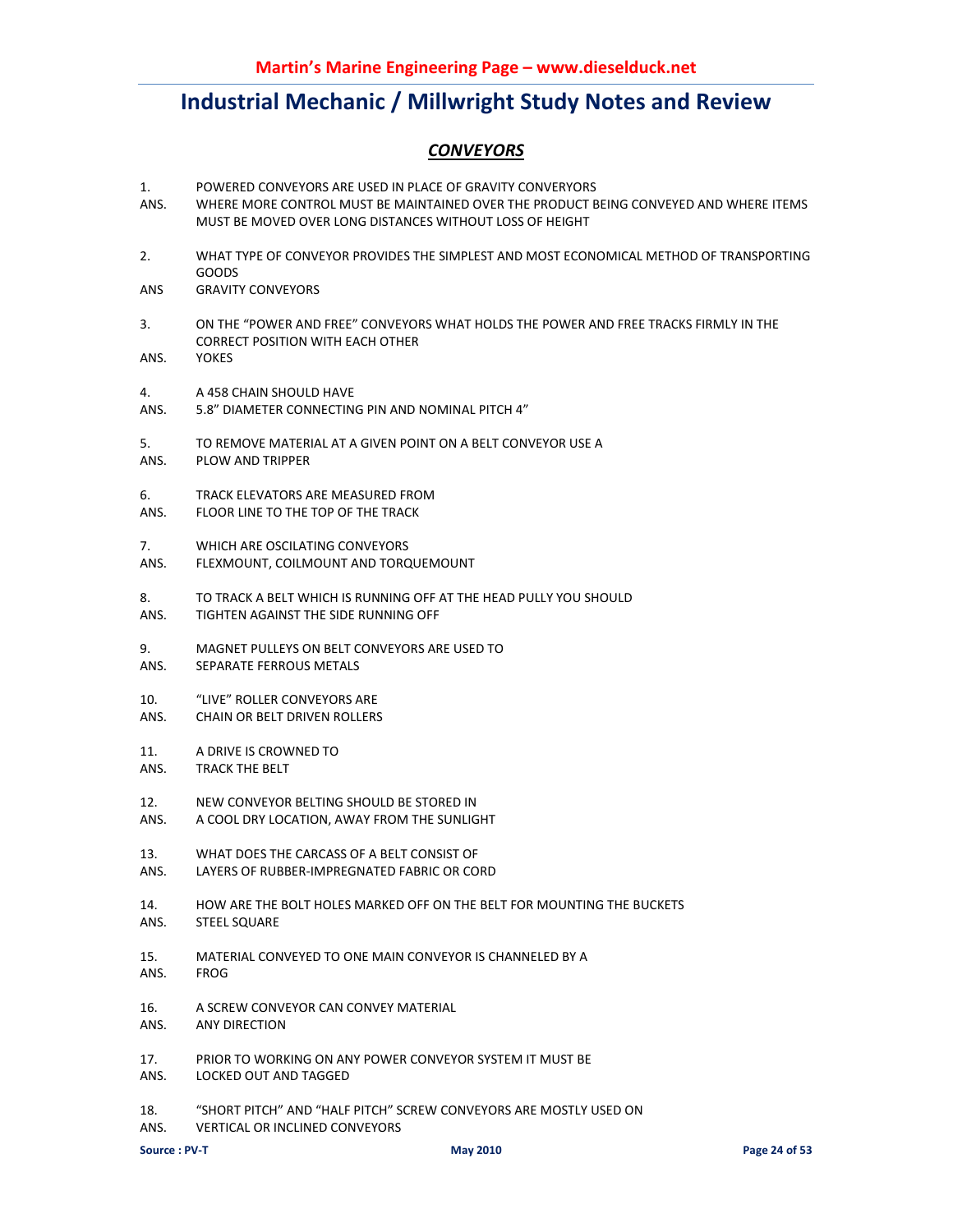- 19. WHAT IS THE MAIN PURPOSE OF SKIRT BOARDS
- ANS. TO AVOID SPILLAGE
- 20. LAP JOINTS ARE MADE BY LAPPING THE ENDS OVER EACH OTHER FOR A DISTANCE OF
- ANS. EQUAL TO THE WIDTH OF THE BELT
- 21. WHICH ELEVATOR IS "NOT" A BUCKET ELEVATOR
- ANS. GRAVITY
- 22. SUPER CAVITY ELEVATORS ARE A
- ANS. CONTINUOS BUCKET TYPE
- 23. A POSITIVE DISCHARGE ELEVATOR DISCHARGES ITS LOAD BY
- ANS. A SNUB SPROCKET TO PROVIDE POSITIVE DISCHARGE
- 24. WHEN MEASURING A BELT THAT IS TO BE JOINED WITH A CEMENT SPLICE, ALLOWANCE MUST BE MADE FOR THE
- ANS. OVERLAP
- 25. WHAT TYPE OF TRANSFER WOULD BE USED TO MOVE A PIECE OF SHEET METAL (LAYING FLAT) IN ANY DIRECTION HORIZONTALLY
- ANS. BALL TRANSFER
- 26. WHAT TYPE OF BEARING IS BEST USED IN SCREW CONVEYOR HANGERS T0 ASSURE ACCURATE ALIGNMENT OF THE BEARING WITH THE AXIS OF THE CONVEYOR SCREW
- ANS. SELF-ALIGNING BALL BEARING
- 27. A LEFT HAND SCREW CONVEYOR IS ONE WHICH
- ANS. WHEN LOOKING AT THE NEAR SIDE, FLIGHTING SLOPES TO THE LEFT
- 28. WHEN A THRUST BEARING IS INSTALLED ON A SCREW CONVEYOR, HOW IS THE LOCATION OF THE THRUST BEARING DETERMINED
- ANS. DEPENDING ON THE DIRECTION OF MATERIAL TRAVEL
- 29. WHAT IS THE PURPOSE OF THE "TAKE-UP"
- ANS. COMPENSATOR FOR BELT WEAR OR STRETCH
- 30. TO TRACK A CONVEYOR BELT WHICH IS RUNNING OFF IN THE CENTRE SECTION YOU SHOULD
- ANS. 1. MOVE THE SIDE OF THE IDLER THAT THE BELT IS RUNNING OFF IN THE SAME DIRECTION THE BELT IS TRAVELLING
	- 2. SHIM THE SIDE OF THE IDLER THAT THE BELT IS RUNNING OFF
- 31. THE MAXIMUM TO WHICH TROUGHED BELT IDLER CAN BE ADJUSTED IS
- ANS. 45 DEGREES
- 32. WHAT MUST BE ADJUSTED WHEN A CATON SIZE IS CHANGED ON A UNIT
- ANS. PLOW SHOE, INFEED GUIDES AND OVERHEAD BELTS
- 33. WHEN FORMING A COMPOUND VERTICAL CURVE, THE PURPOSE OF THE STRAIGHT SECTION OF THE TRACK IS TO GAIN
- ANS. THE REQUIRED ELEVATION
- 34. WHAT CAN BE USED TO FEED BOTTLES INTO A BOTTLE WASHING MACHINE FROM A SLAT BAND CHAIN ANS. A SERIES OF SEPARATION PLATES AND DUPLES ROLLER CHAIN
- 35. WHICH CONVEYOR CHAIN BY ITS SIMPLE DESIGN PERMITS ASSEMBLY DISMANTLING WITHOUT THE USE OF TOOLS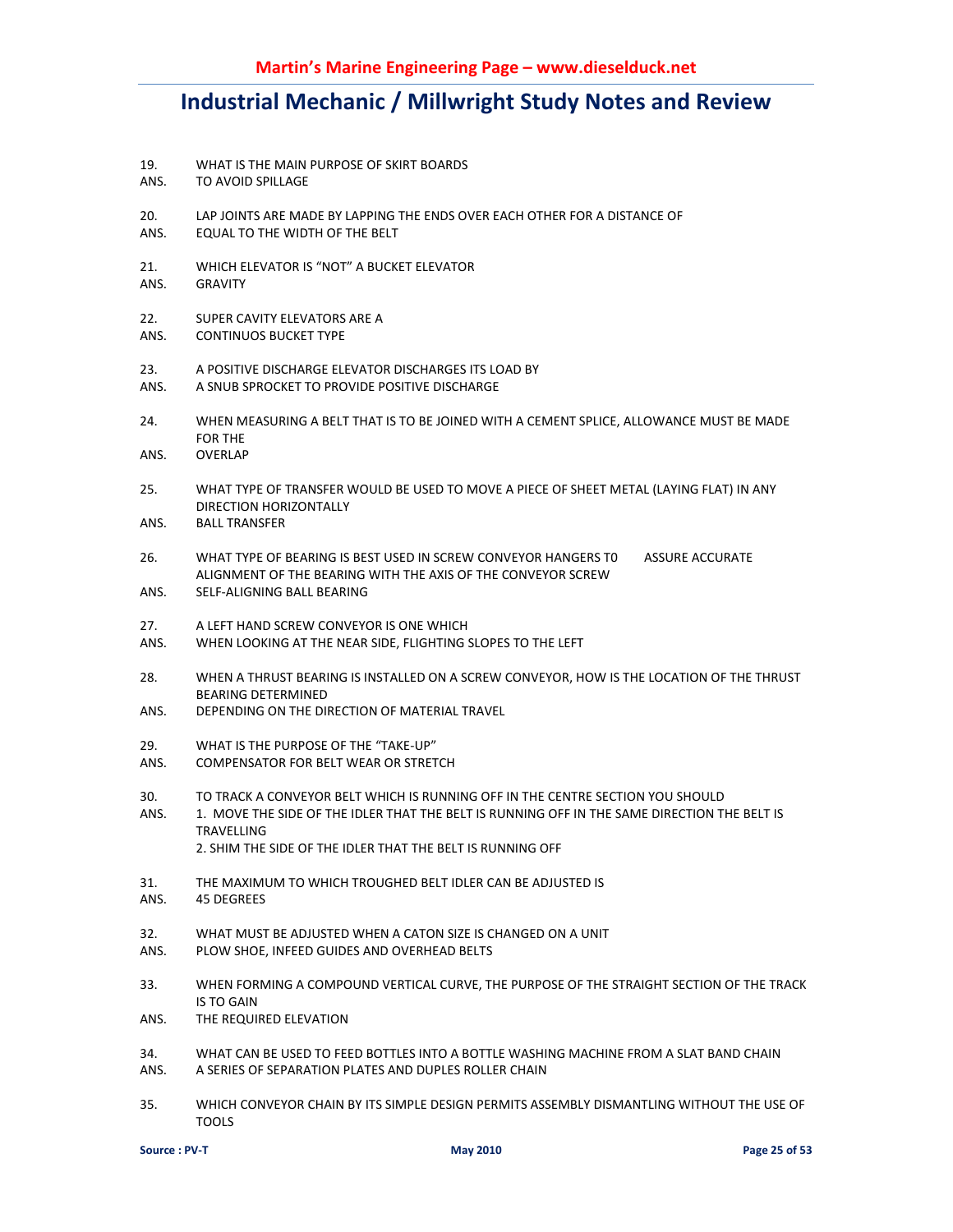- ANS. RIVETLESS CHAIN
- 36. AN ACCEPTABLE METHOD USED TO DETERMINE CHAIN "SAG" ON CHAIN DRIVE EQUIPMENT IS TO COMPUTE
- ANS. 4% OF THE DISTANCE BETWEEN SHAFT CENTRES
- 37. A BELT PULLEY IS LAGGED TO
- ANS. REDUCED SLIPPAGE
- 38. THE PURPOSE OF LEATHER WASHERS BETWEEN THE BUCKETS AND THE
- ANS. 1.ABSORB THE SHOCK AS BUCKETS PASS OVER THE PULLEY 2. HELP TO SEAL BOLT HOLES AGAINST MOISTURE
- 39. HOW ARE THE BUCKETS MOUNTED ON A SUPER CAPACITY ELEVATOR
- ANS. END MOUNTED
- 40. WHY DO INDIVIDUAL ROLLER CHAIN ASSEMBLIES HAVE AN ADVANTAGE OVER OTHER ROLLER CHAIN ASSEMBLES
- ANS. 1.APPROX. 180 DEGREES WRAP AROUND EACH SPROCKET 2.SUITABLE FOR REVERSING
- 41. TABLE DRIVES ARE DRIVEN BY
- ANS. GEARS
- 42. HOW DOES A PNEUMATIC CONVEYOR OPERATE
- ANS. A FAN
- 43. ON SOME PNEUMATIC CONVEYORS WHAT INTRODUCES A FIXED AMOUNT OF SOLIDS INTO THE AIR STREAM AND ALSO ACTS AS AN AIR SEAL
- ANS. A SCREW FEEDER WITH ROTARY AIR LOCK
- 44. LAP JOINTS OF AN ELEVATOR BELT ARE MADE BY LAPPING THE ENDS OVER EACH OTHER FOR A DISTANCE EQUAL TO
- ANS. THE WIDTH OF THE BELT
- 45. MOST CONVEYORS ARE DRIVEN AT
- ANS. THE HEAD SHAFT
- 46. A CONVEYOR PLOW IS USED TO
- ANS. UNLOAD A CONVEYOR BELT
- 47. WHAT IS THE FUNCTION OF FIXED TRIPPERS
- ANS. WHERE MATERIAL MAY BE DISCHARGED ONLY AT FIXED POINTS
- 48. WHAT METHOD IS USED FOR A FAST BELT REPAIR
- ANS. USE A DOUBLE-PLATE FASTENER
- NOTE: IF PULLEY DIAMETERS ARE SMALL, USE A HINGED TYPE TWO-PLATE FASTENER OR MAKE THE JOINT A 45 DEGREE ANGLE AND USE STANDARD TWO-PLATE FASTENERS
- 49. WHAT METHOD IS USED FOR A FAST BELT REPAIR
- ANS. USING DOUBLE-PLATE BELT FASTENERS
- 50. LAP JOINTS OF AN ELEVATOR BELT ARE MADE BY
- ANS. LAPPING THE ENDS OVER EACH OTHER FOR A DISTANCE EQUAL TO THE WIDTH OF THE BELT.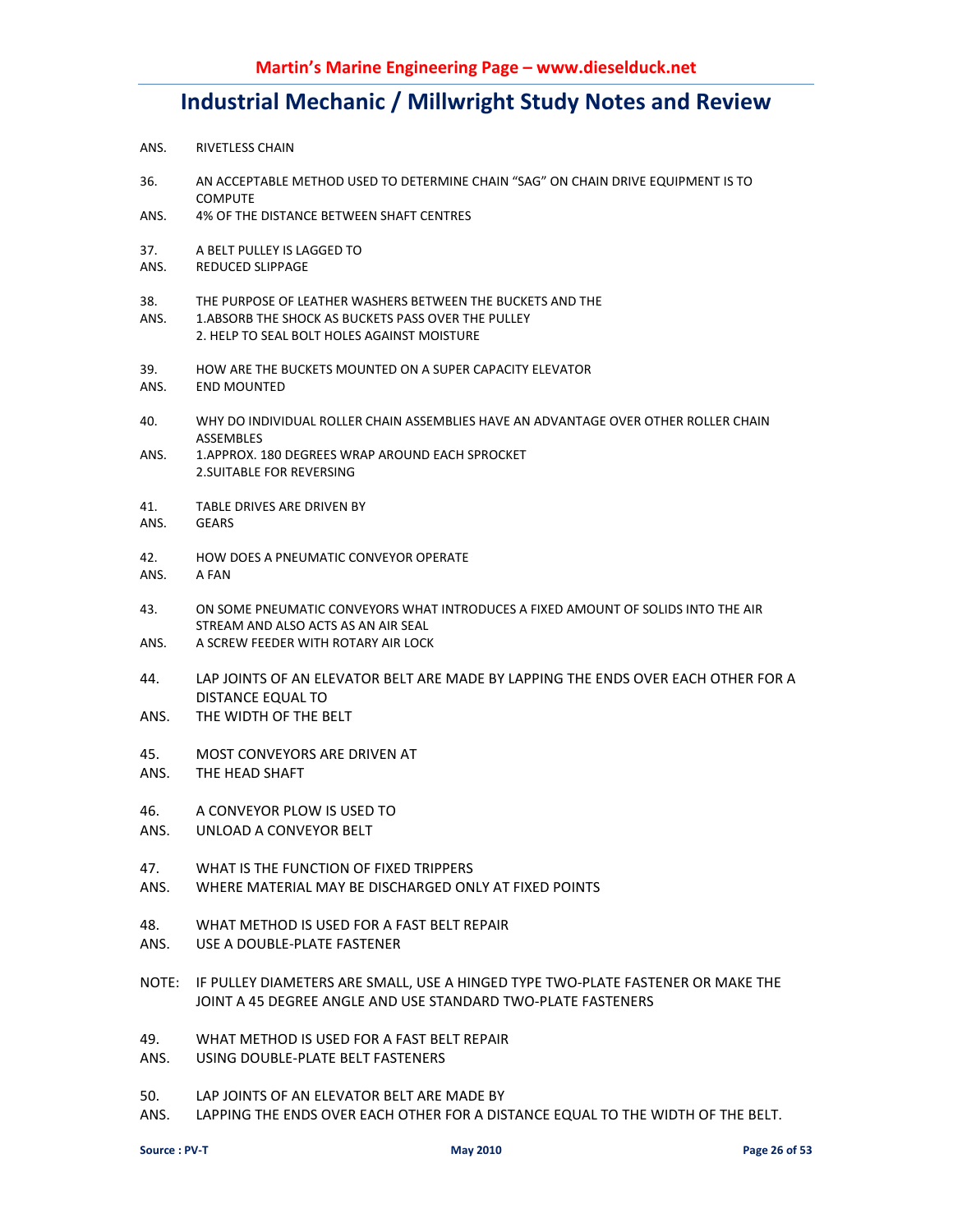- NOTE: IF PULLEY DIAMETERS ARE SMALL, USE A HINGED TYPE TWO-PLATE FASTENER OR MAKE THE JOINT 45 DEGREE ANGLE AND USE STANDARD TWO-PLATE FASTENERS
- 51. MOST CONVEYORS ARE DRIVEN AT THE
- ANS. HEAD SHAFT
- 52. A CONVEYOR PLOW IS USED TO
- ANS ULOAD A CONVEYOR BELT
- 53. WHAT IS THE FUNCTION OF FIXED TRIPPERS
- ANS. WHERE MATERIAL MAY BE DISCHARGED ONLY AT FIXED POINTS
- 54. BELT IDLERS SHAPE OR "TROUGH" THE BELT TO
- ANS. INCREASE ITS CARRYING CAPACITY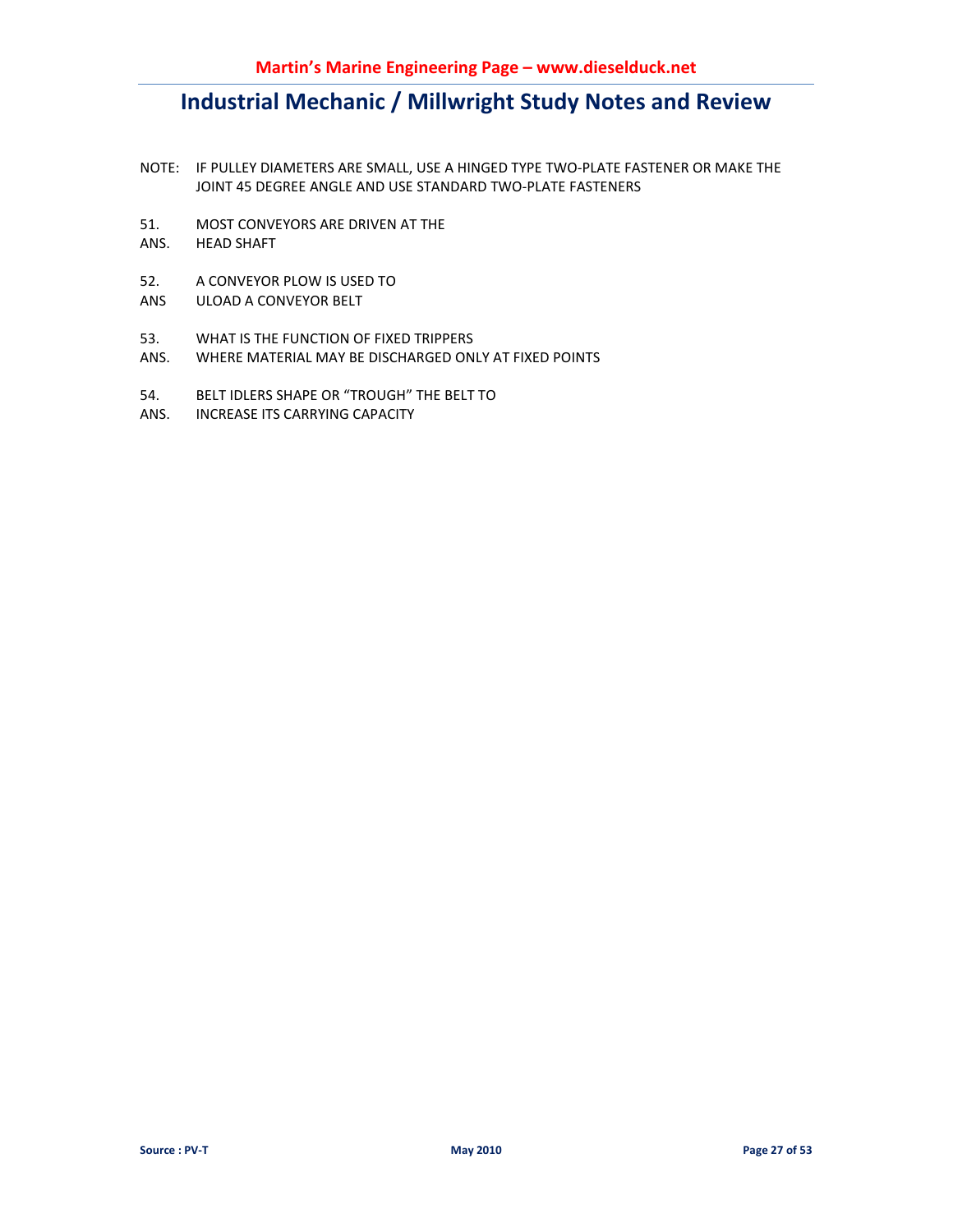### *DRIVES*

- 1. THE VARIABLE OUTPUT SPEED OF A BELT TYPE VARIABLE SPEED DRIVE IS CONTROLLED WITH ANS. ADJUSTABLE PULLY FLANGES
- 2. THE SHAFT BEARINGS USED TO PREVENT GREASE FROM GETTING ON THE DRIVING BELT OF A VARIABLE SPEED UNIT ARE
- ANS. SEALED FOR LIFE
- 3. THE SIZES OF A "V" BELT ARE DESIGNATED BY NUMBERS OR LETTERD GROUPS, BUT THE ACTUAL SIZE IS DETERMINED BY ITS
- ANS. CROSS-SECTIONAL AREA
- 4. WHEN MULTIPLE DRIVE "V" BELTS ARE MADE TO GETHER IN THE FORM OF ON COMMON BELT, THEY ARE CALLED
- ANS. GROUP BELTS
- 5. THE CROSS-SECTIONAL AREA OF A HIGH CAPACITY "V" BELT WHEN COMPARED TO A STANDAR "V" BELT IS
- ANS. SMALLER
- 6. TIMING BELTS ARE MADE WITH MOULDED TEETH ON THE INSIDE FACE TO PROVIDE A
- ANS. POSITIVE TRANSFER OF POWER
- 7. UNLIKE STANDARD "V" BELTS, THE PITCH LINE OF A TIMING BELT IS LOCATED ON THE ANS. CHORD LINE
- 8. BECAUSE OF THEIR MOVABLE SIDE FLANGES,SPRINGS LOADED ADJUSTED SHEAVES REQUIRE ANS. LUBRICATION
- 9. BESIDES CAST-IRON, TIMING BELTS ARE MADE FROM WHAT MATERIALS
- ANS. MOULDED FIBRES, PLASTIC AND ALUMINUM
- 10. WHAT TYPE OF SPEED CHANGE CAN BE MADE BY A MANUALLY ADJUSTABLE SHEAVE ANS. SMALL
- 11. WHAT IS APPROPRIATE EFFICIENCY RATING OF A DRIVE CGAIN
- ANS. 98%
- 12. CHAIN MANUFACTURES RATE A DRIVE CHAIN ACCORDING TO ITS ANS. WORKING LOAD
- 13. THE PITCH OF A ROLLER DRIVE CHAIN IS DETERMINED BY THE
- ANS. CENTRE DISTANCE OF THE CONNECTING CHAIN
- 14. WHAT TYPE OF SIDEBARS ARE USED FOR HEAVY DUTY FABRICATION
- ANS. STRAIGHT AND OFFSET
- 15. A MODIFIED LEAF CHAIN THAT FORMS A TOOTH PATTERN WHEN IT IS ASSEMBLED IS A
- ANS. SILENT DRIVEN CHAIN
- 16. WHICH DRIVE CHAIN SHOULD BE USED WHEN OPERATING IN CORROSIVE OR WET CONDITIONS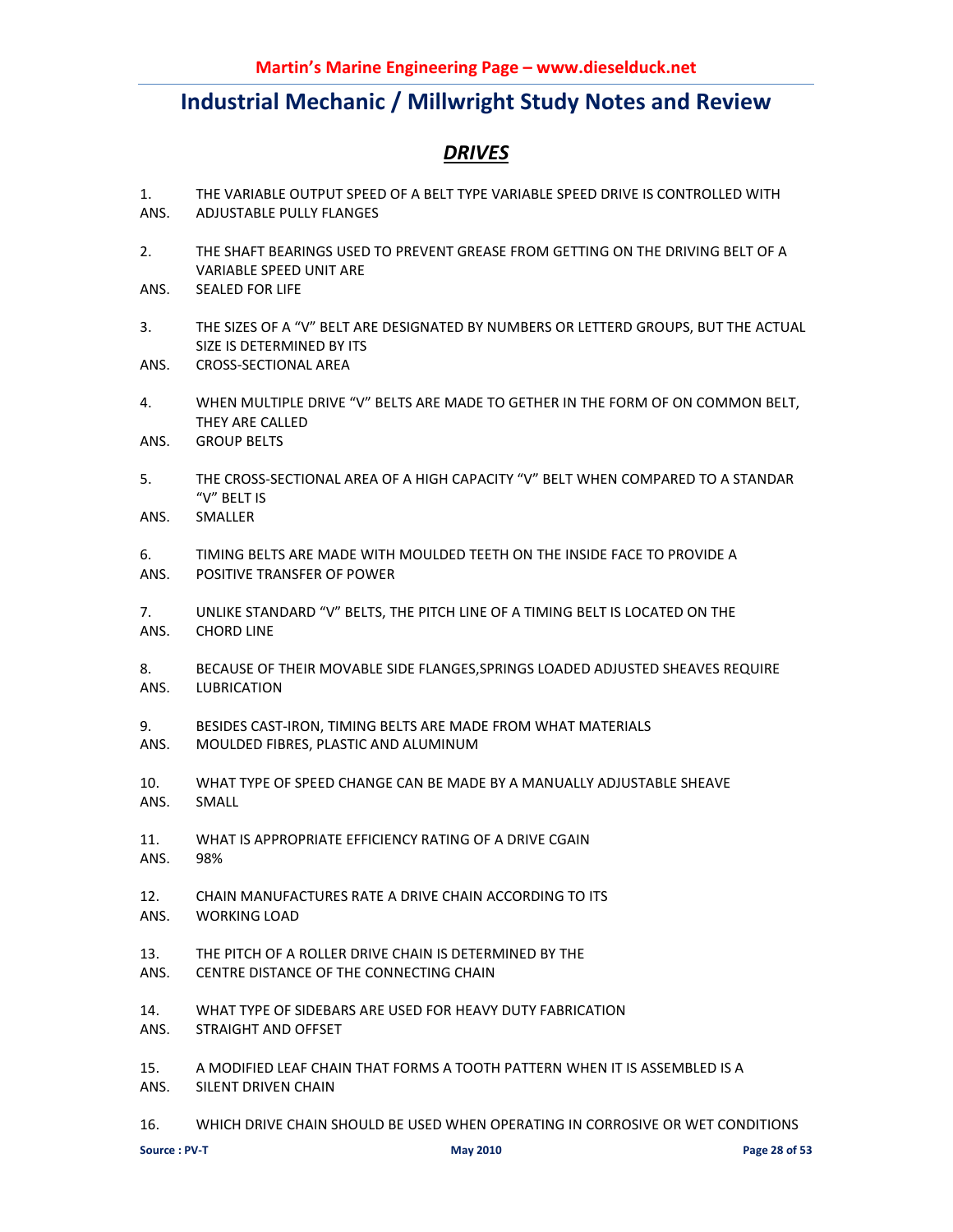- ANS. CAST CHAIN
- 17. SPROCKETS ARE FREQUENTLY DESCRIBED BY THE LETTERS "A", "B" AND "C". THESE LETTERS REFER TO THE
- ANS. CLASS OF THE HUB
- 18. ALL DRIVE CHAINS HAVING OFFSET SIDEBAR CONSTRUCTION ARE FURNISHED IN
- ANS. SINGLE PITCH MULTIPLES
- 19. IN PARRALLEL SHAFT SPEED REDUCERS THE SPLASH LUBRICATION IS AIDED BY
- ANS. DAMS OR THROUGHS
- 20. THE OUTPUT SPEED OF A GEAR SPEED REDUCER IS DETERMINED BY THE REDUCER'S ANS. INPUT SPEED AND RATIO
- 21. THE SIZE OF A SPEED REDUCER IS DETERMINED BY ITS
- ANS. HORSEPOWER RATING AND GEAR RATIO
- 22. A GEAR SPEED REDUCER'S CONTINUOS OVERLOAD CAPACITY IS DETERMINED PRIMARILY BY ANS. WEAR FACTORS
- 23. THE THRUST PRODUCED BY A REDUCER IS REDUCED BY WHICH TYPE OF GEARS ANS. DOUBLE HELICAL
- 24. IN REDUCER-DRIVEN CONVEYORS AND HOISTS, REVERSE MOVEMENTS ARE PREVENTED BY ANS. A BACKSTOP
- 25. HOW DOES A KISS IDLER DIFFER FROM A BACKSIDE IDLER
- ANS. DOES NOR CREATE A BACK BEND OR PENETRATE THE BELT SPAN DOES NOT CONTRIBUTE TO PERMATURE BELT FAILURE
- 26. THE DISTANCE FROM THE CENTRE OF ONE TOOTH TO THE CENTRE OF THE NEXT TOOTH ON THE PITCH CIRCLE IS CALLED THE
- ANS. CIRCULAR PITCH
- 27. THE CLEARANCE BETWEEN MATING TEETH OF TWO GEARS AT THE PITCH LINE IS CALLED ANS. BACKLASH
- 28. REVERSE ROTATION OF A WORM GEAR REDUCER IS PREVENTED BY THE
- ANS. WORM ACTION ON THE GEAR
- 29. THE DISTANCE THAT ONE THREAD ADVANCES DURING ONE COMPLETE TURN OF THE WORM IS CALLED
- ANS. LEAD
- 30. THE RADIAL DISTANCE THAT A GEAR TOOTH EXTENDS INTO THE SPACE BETWEEN TWO TEETH ON A MATING GEAR IS CALLED
- ANS. WORKING DEPTH
- 31. THE POSITION OF THE ROLLERS IN A ROLLER TYPE VARIABLE SPEED DRIVE IS SHIFTED WITH A ANS. RACK AND PINION DEVICE
- 32. WHAT IS USED WITH A SHAFT-MOUNTED REDUCER TO PREVENT IT FROM ROTATING AND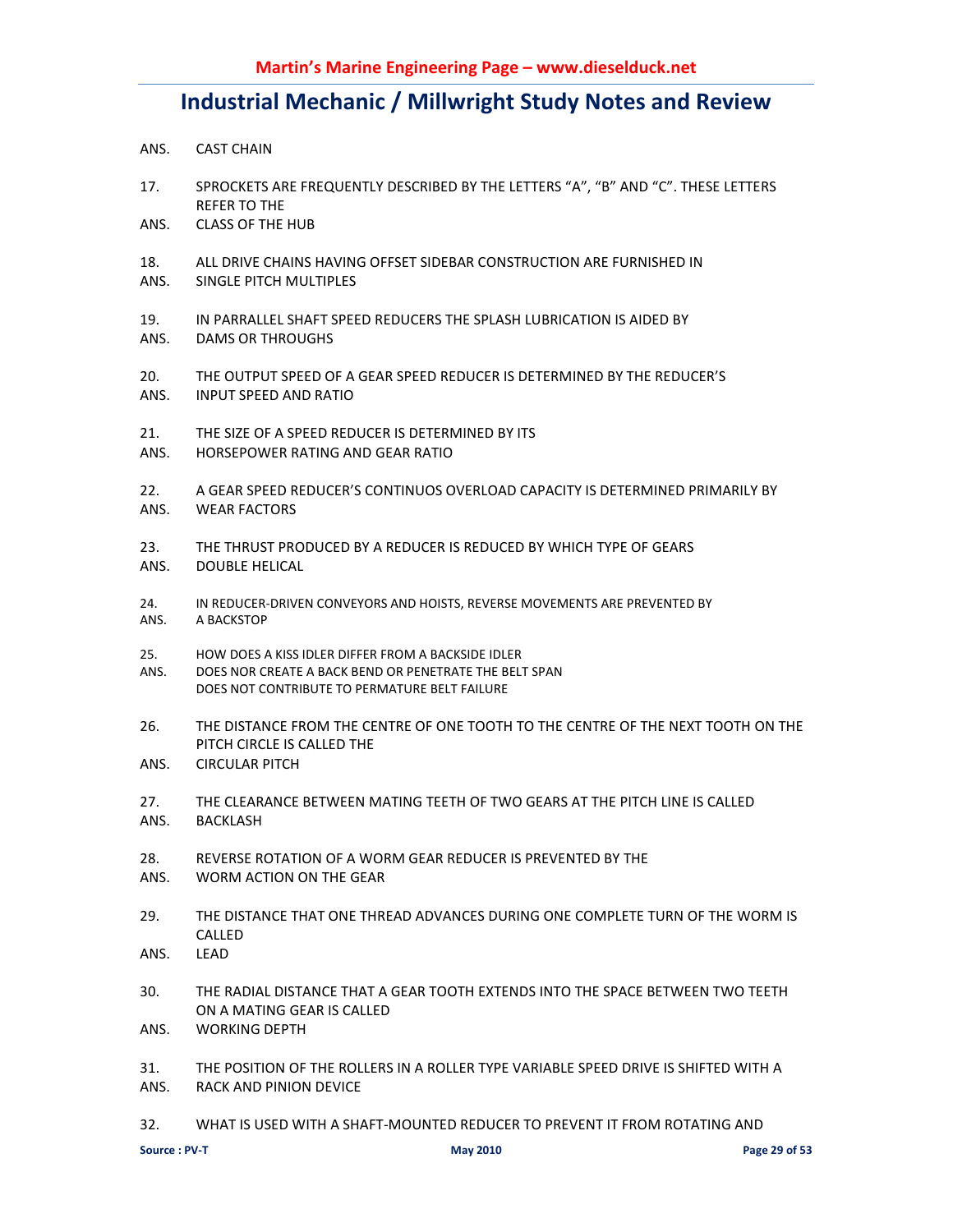- PROVIDE MEANS OF ADJUSTING "V" BELT TENSION
- ANS. TIE ROD
- 33. ROLLER-TYPE VARIABLE SPEED DRIVES TRANSMIT MOTION THROUGH A
- ANS. FRICTIONAL CONTACT
- 34. BEFORE INSTALLING A SHAFT MOUNTED REDUCER, THE SHAFT SHOULD BE CHECKED FOR ANS. BENT SECTIONS, ROUNDNESS AND MISALIGNMENT
- 35. BEARINGS AND GEARS ON SHAFT MOUNTED REDUCERS ARE LUBRICATED BY ANS. SPLASH
- 36. WHAT TYPE OF GEAR IS MOST COMMONLY USED IN SHAFT-MOUNTED REDUCERS ANS. HELICAL
- 37. HOW IS TENTION MAINTAINED ON "V" BELTS WHEN USED WITH SHAFT-MOUNTED REDUCERS ANS. TIE ROD
- 38. TO PROVIDE MORE REDUCTION FOR A SHAFT-MOUNTED REDUCER, WHAT IS USED ANS. "V" BELTS
- 39. THE DRIVEN GEAR OF A WORM GEAR REDUCER IS USUALLY MADE OF
- ANS. BRONZE
- 40. BOTH MECHANICAL AND ELECTRICAL PROTECTION AGAINS OVERLOADS ON THE SHAFT-MOUNTED REDUCERS IS PROVIDED BY AN
- ANS. OVERLOAD RELEASE
- 41. TO ACCOMMODATE MISALIGNMENTS, METAL GRID COUPLINGS HAVE WHICH FEATURES ANS. SPRING STEEL GRID
- 42. THE INSERTS OR CUSHIONS OF FLEXIBLE COUPLINGS ARE HELD IN POSITION BY ANS. THE COUPLING JAWS
- 43. CENTRIFUGAL CLUTCHES BECOME POSITIVELY ENGAGED
- ANS. AT NO TIME DURING OPERATION
- 44. OVER-RUNNING CLUTCHES ARE DESIGNED TO PERMIT ROTATION OF THE DRIVING FORCE ANS. IN THE FORWARD DIRECTION ONLY
- 45. THE RATIO OF A WORM GEAR REDUCER IS OBTAINED BY DIVIDING THE
- ANS. NUMBER OF TEETH IN THE GEAR BY THE NUMBER OF THREADS (OR STARTS) IN THE WORM
- 46. REASON WHY SHAFT WILL NOT TURN IN THE REDUCTION UNIT
- ANS. BEARING TOO TIGHT - INSTALL SHIMS
- 47. CHANGING FROM A SMALL DIAMETER DRIVE PULLEY TO A LARGER ONE
- ANS. INCREASE SPEED
- 48. WHAT TYPE OF CHAIN CAN BE TAKEN APART WITHOUT DISCONNECTING LINKS OR PINS ANS. DETACHABLE CHAIN
- 49. WHAT DOES WEAR ON THE SIDE OF A SPOCKET AND THE INSIDE OF A CHAIN LINK MEAN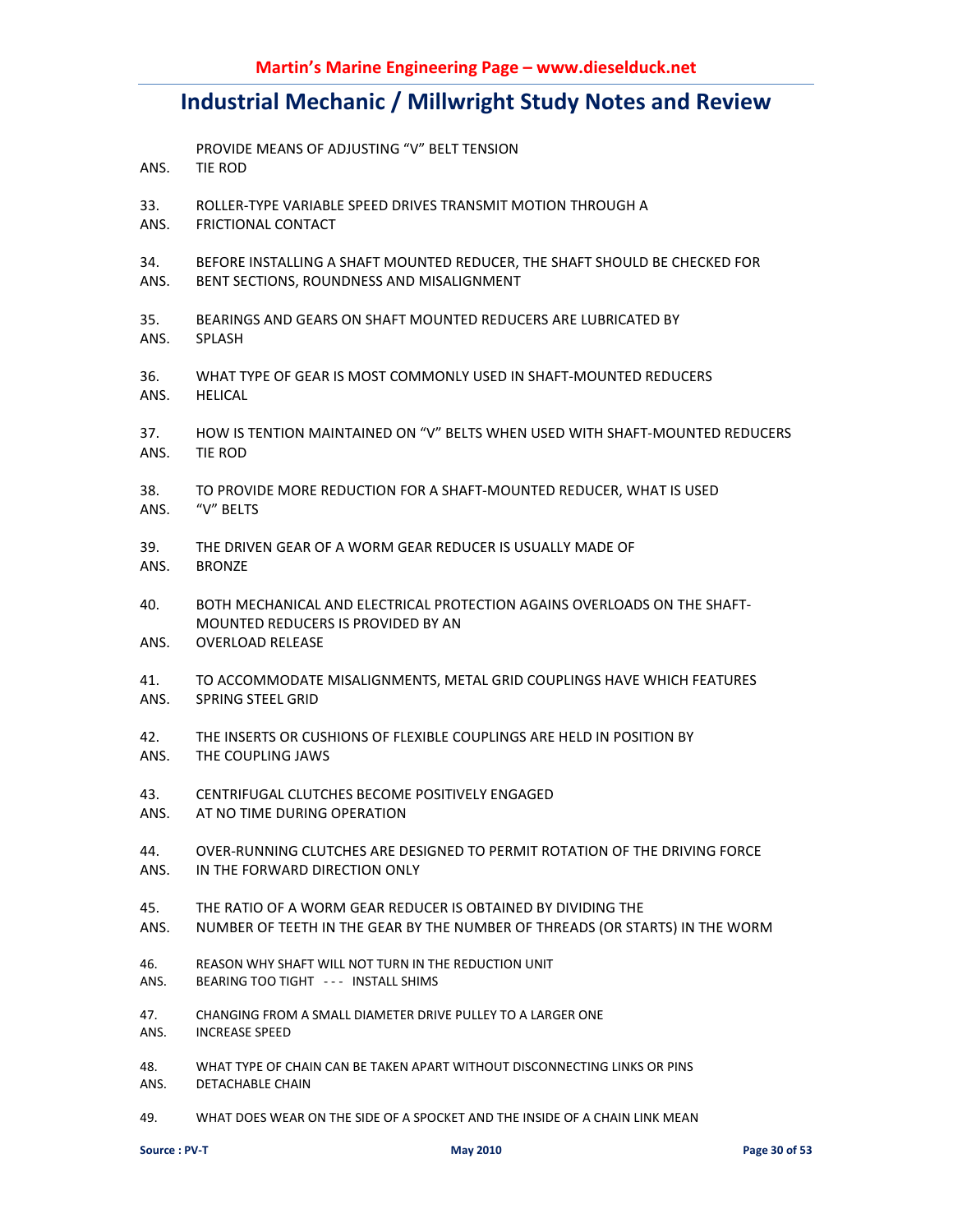- ANS. MISALIGNMENT
- 50. TO AVOID HAVING TO MAKE FREQUENT REPAIRS TO ROLLER CHAIN
- ANS. CHANGE TO DOUBLE STRAND SAME PITCH CHAIN
- 51. WHAT TYPE OF GEAR DOES NOT REQUIRE THRUST BEARINGS
- ANS. DOUBLE HELICAL GEARS --- HERRINGBONE GEAR
- 52. TYPE OF HELICAL GEARS USED ON SHAFTS THAT ARE PARALLEL
- ANS. RH AND LH HELICAL
- 53. FOR HYPOID GEARS USE
- ANS. LUBRICATING OIL OF THE E. P. TYPE ( EXTREME PRESSURE ) CLASS ( HEAVY DUTY )
- 54. FLANGED COMMPRESSOR COUPLINGS ARE USED TO JOIN
- ANS. SHAFTS OF EQUAL SIZE, DO NOT REQUIRE KEYS
- 55. THE INSERT CALLED A SPIDER IS HELD IN THE COUPLING BY THE ANS. COUPLING JAWS
- 56. WHAT TYPE OF FLEXIBLE COUPLING IS USED FOR HIGH TORQUE, LOW SPEED ANS. SLIDER COUPLING
- 57. IN A THREE SHAFT REDUCTION UNIT WHICH SHAFT CAN HAVE BEARING FAILURE THAT IS NOT EASILY **DETECTED**
- ANS. INTERMEDIATE SHAFT
- 58. WHAT REDUCTION IS OBTAINED BY A 2 THREAD WORM DRIVING A WORM GEAR WITH 60 TEETH ANS. 30: 1
- 59. THE MINIMUM AMOUNT A ROLLER CHAIN CAN BE SHORTENED IS
- ANS. 1 PITCH
- 60. ON A FLAT BELT DRIVE WITH VARIOUS PULLEY WIDTHS, THE BELT WIDTH IS DETERMINED BY ANS. THE NARROWEST PULLEY
- 61. ON A SHAFT WITH THREE SPLIT ANTI-FRICTION PILLOW BLOCKS, HOW MANY BEARINGS SHOULD BE FIXED ANS. ONE
- 62. A HEAVY LOADED DRIVE HAS TO BE REPEATEDLY STARTED, MOTOR OVERLOAD IS REDUCED BY USING ANS. CENTRIFUGAL COUPLING
- 63. A FRICTION CLUTCH CAN BE ENGAGED ANS. AT ANY TIME
- 64. THE MECHANISM THAT CAN BE USED TO CHANGE DIRECTION OF MOTION AND INCREASE OR DECREASE FORCE OR TRAVEL IS A
- ANS. BELL CRANK
- 65. WHAT TYPE OF GEAR IS USED ON AN ARBOR PRESS
- ANS. RACK AND PINION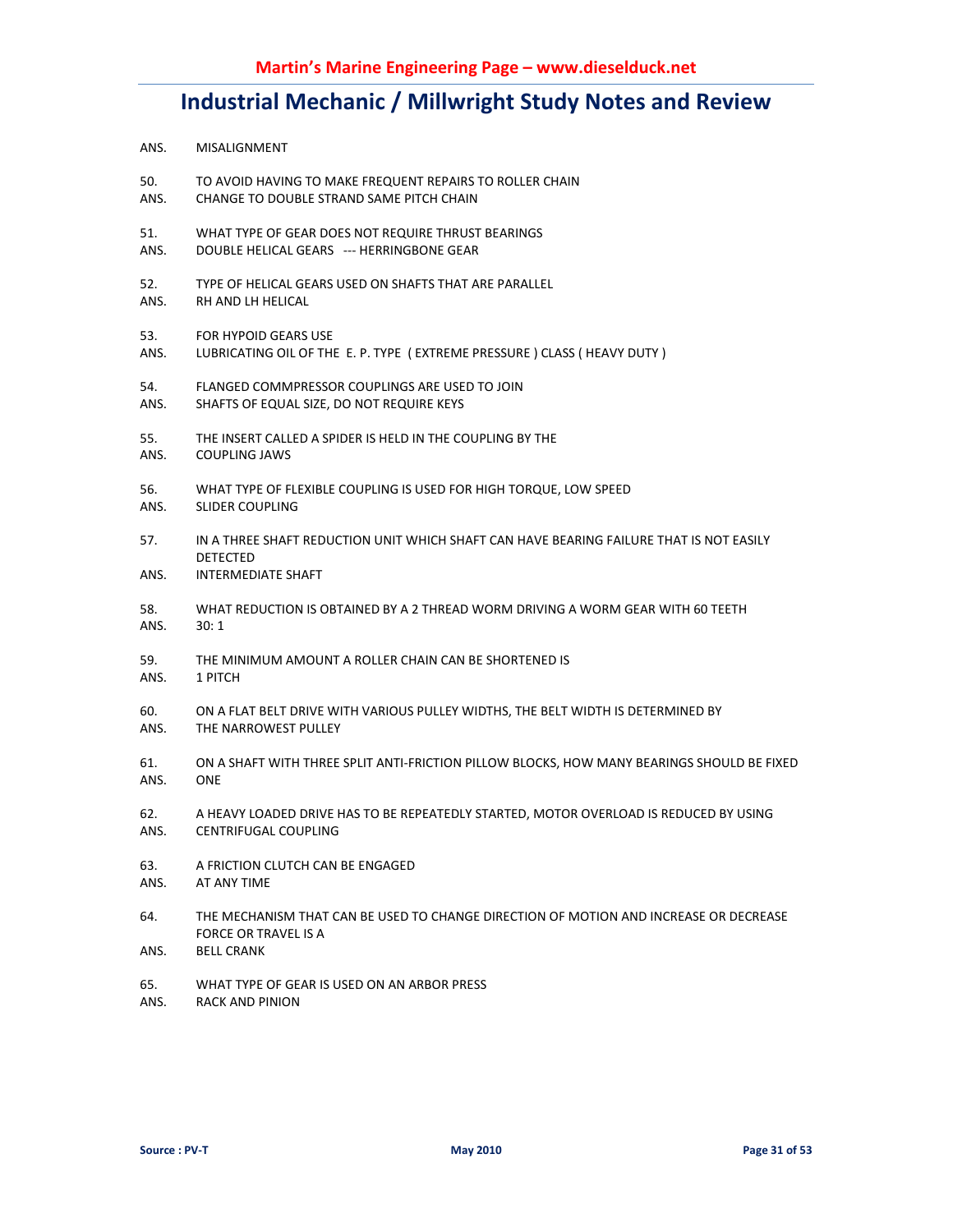### *DRIVE FORMULA'S*

1. TO KNOW BELT SPEED

ANS. ( FORMULA ) S = .262 X PULLEY DIAMETER ( IN INCHES ) X PULLEY RPM

NOTE: 3.1416 ( 12 = 0.2618 OR 0.262

2. TO FIND ARC OF CONTACT

 A = ARC OF CONTACT D = LARGER DIAMETER OF SHEAVE (IN INCHES) d = SMALLER DIAMETER OF SHEAVE ( IN INCHES ) C = CENTRE DISTANCE ( IN FEET )

ANS. (FORMULA)  $A = 180(-4.8(D-d))$ **C C C** 

NOTE: 180 ( 3.1416 = 57.29" 57.29 ( 12 = 4.77' OR 4.8

3. LENGTH OF BELT (FORMULA)

STRAIGHT BELT - EQUAL PULLY

NOTE: - - - LENGTH OF BELT BETWEEN PULLEYS CAN BE APPROXIMATED BY USING THIS FORMULA.

THE DIFFERENCE OF ERROR INCREASES WITH THE VARIOUS CHANGES IN SIZES BETWEEN THE PULLEYS

L = LENGTH D = DIAMETER IN INCHES C = CENTRE DISTANCE IN INCHES

ANS. (FORMULA)  $L = 3.1416 \times D + 2C$ 

4. HOW CAN YOU SLIGHTLY INCREASE THE " ARC OF CONTACT" WITH TWO PULLEYS OF UNEQUAL DIAMETER

ANS. BY INCREASINF THE CENTRE-TO-CENTRE DISTANCE BETWEEN THE PULLEYS

### *RULES FOR GEARING CALCULATIONS*

RPM OF DRIVEN GEAR = NUMBER OF TEETH OF DRIVER X RPM OF DRIVER NUMBER OF TEETH OF DRIVEN GEAR

NUMBER OF TEETH OF DRIVEN GEAR = NUMBER OF TEETH OF DRIVER X RPM OF DRIVER RPM OF DRIVEN GEAR

RPM OF DRIVEN GEAR = NUMBER OF TEETH OF DRIVEN GEAR X RPM OF DRIVEN GEAR NUMBER OF TEETH OF DRIVER

NUMBER OF TEETH OF DRIVER GEAR = NUMBER OF TEETH OF DRIVEN GEAR X RPM OF DRIVEN GEAR RPM OF DRIVER

GEAR RATIO = NUMBER OF TEETH ON LARGER GEAR NUMBER OF TEETH ON SMALL GEAR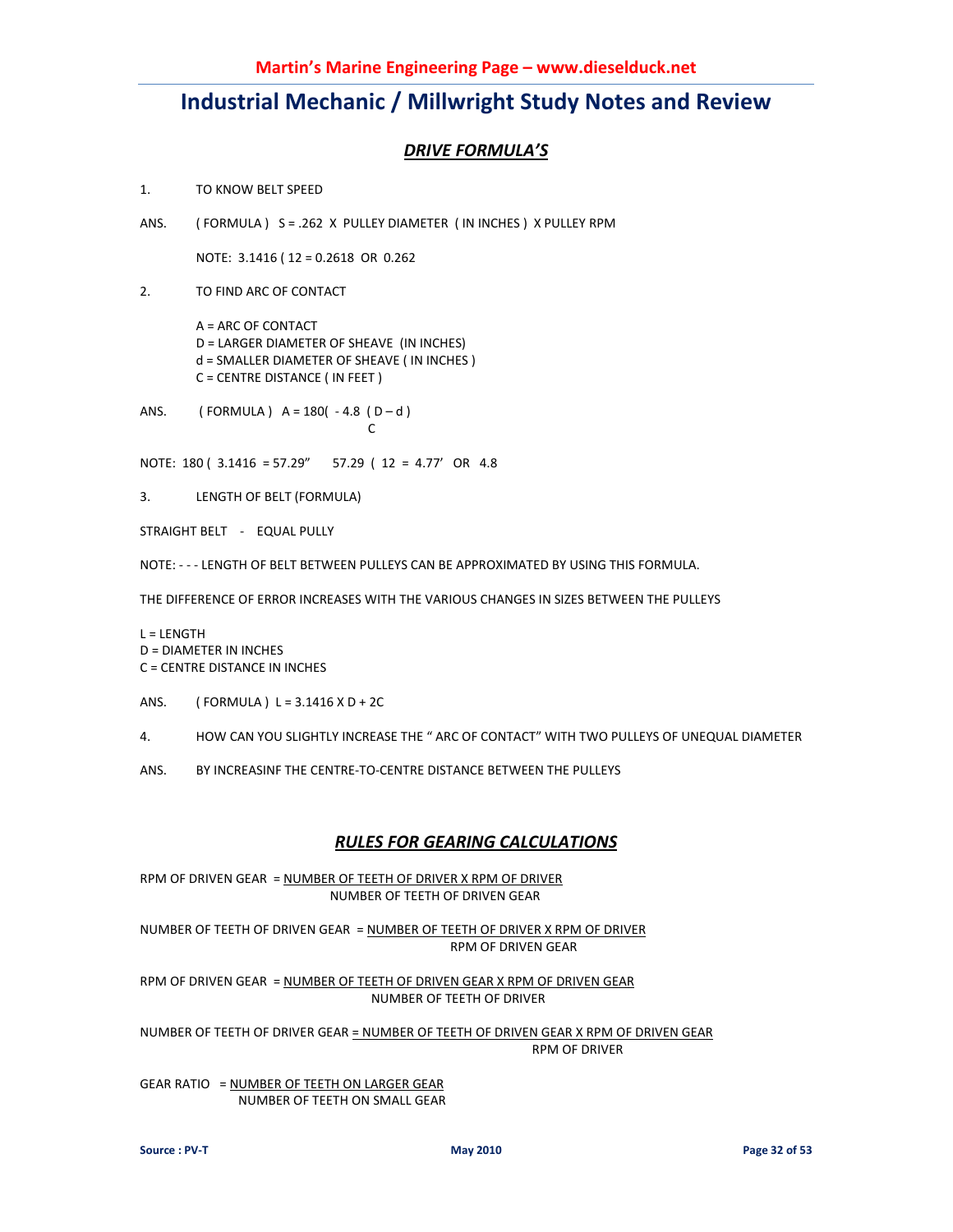### *ROLLER CHAIN SPEED*

V = VELOCITY IN FT. PER MINUTE T = TEETH IN SPROCKET P = PITCH IN INCHES

CHAIN SPEED IS EXPRESSED IN FEET PER MINUTE OR METERS PER MINUTE

V OR FT. PER MINUTE = RPM  $X$  T  $X$  P OR  $84$  X  $18$  X  $.500 = 63$ 12

ANS. 63 FEET PER MINUTE

### *CHAIN DEFINITIONS*

DRIVE SPROCKET:

USUALLY, THE DRIVER SPROCKET IS THE SMALLER OF THE TWO SPROCKETS AND THE ONE HAVING THE HIGHEST R.P.M.

DRIVEN SPROCKET:

THE DRIVEN SPROCKET IS USUALLY THE LARGER OF THE SPROCKETS AND THE ONE HAVING THE SLOWER R.P.M.

CHAIN PITCH: THIS IS THE DISTANCE ( IN INCHES ) FROM THE CENTRE OF ONE CONNECTING PIN TO THE CENTRE OF THE **NEXT.** 

CENTRE DISTANCE: THE CENTRE DISTANCE IS THE DISTANCE ( IN INCHES ) BETWEEN THE CENTRES OF DRIVER AND DRIVEN SHAFTS.

CHAIN LENGTH:

THE CHAIN LENGTH IS THE DISTANCE FROM CENTRE LINE OF THE CONNECTING PIN AT ONE END OF THE STRAND TO THE EMPTY CONNECTING HOLE AT THE OPPOSITE END. CHAINS CAN BE MEASURED IN FEET AND INCHES, OR IN PITCHES.

CHAIN RATING:

THE CHAIN RECOMMENDED WORKING LOAD, IS THE LOAD IN POUNDS THAT THE CHAIN WILL SATISFACTORILY HANDLE OVER EXTENDED PERIODS OF TIME. MOST MANUFACTURERS RATE THEIR CHAINS IN MAXIMUM OR AVERAGE WORKING LOAD.

#### ULTIMATE STRENGTH:

THIS IS THE STRENGHT OF THE CHAIN BEFORE IT WILL BREAK. THIS IS NOT A GOVERNING FACTOR IN THE SELECTION OF THE CHAIN. HOWEVER, IT GIVES YOU THE SHOCK LOADING CAPACITY OF THE CHAIN.

PITCH DIAMETER:

THIS IS THE THEORETICAL CIRCLE DESCRIBED BY THE CENTRE LINE OF THE CHAIN AS IT PASSES OVER THE SPROCKET. THE P. D. OF A SPROCKET IS USUALLY BELOW THE TOP OF THE TOOTH OR OUTSIDE DIAMETER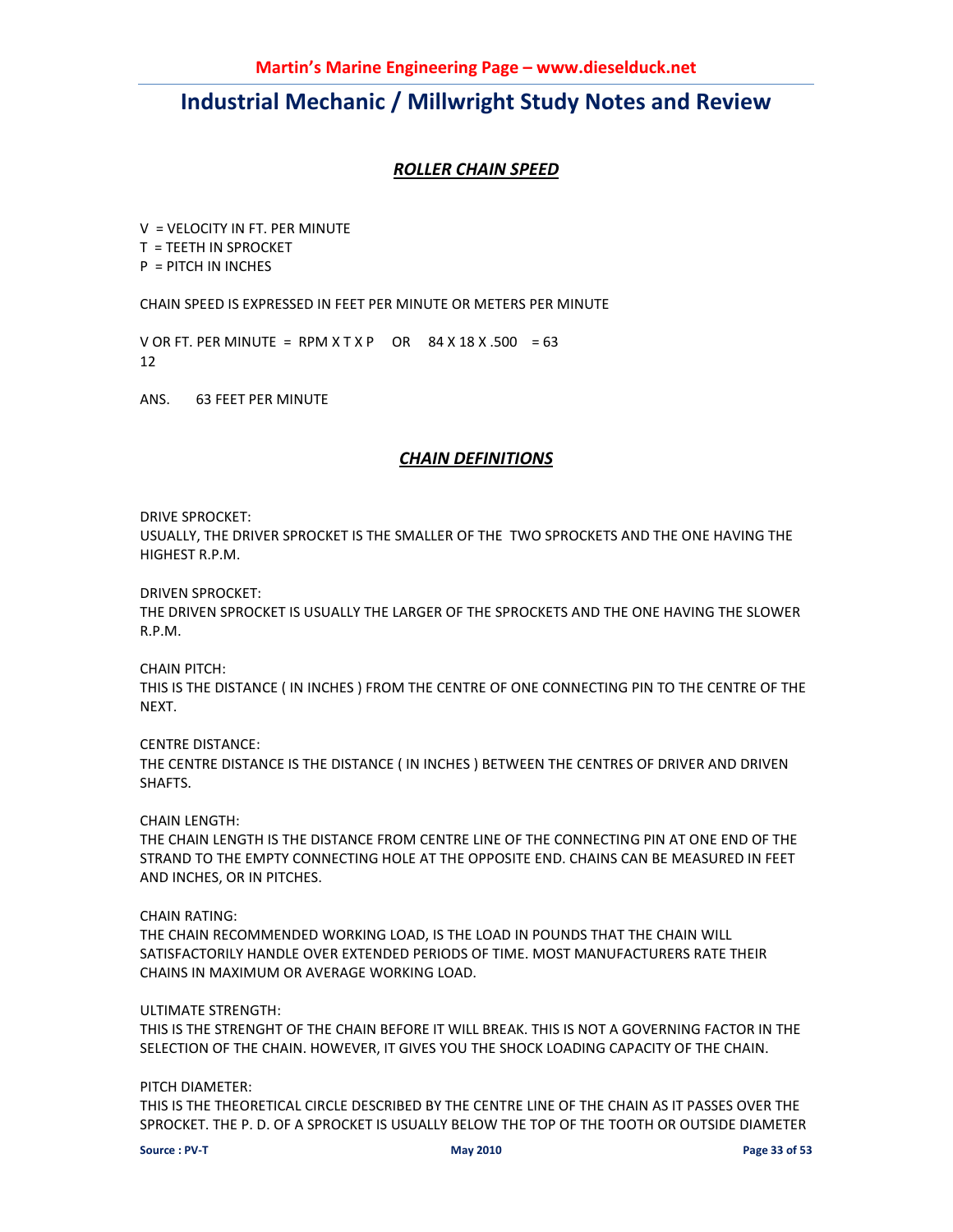(O. D.) OF THE SPROCKET. ON DRIVES THAT HAVE SHORTENED TEETH (SUCH AS SILENT CHAINS) THE PITCH DIAMETER MAY BE LARGER THAN THE DIAMETER OF THE CIRCLE AT THE TOP OF THE TEETH.

#### **STANDARD ROLLER CHAIN NUMBERS**

THE RIGHT HAND FIGURE IN THE CHAIN NUMBER IS ZERO FOR ROLLER CHAINS OF THE USUAL PROPORTIONS, 1 FOR A LIGHTWEIGHT CHAIN AND 5 FOR A ROLLERLESS BUSHING CHAIN.

THE NUMBER TO THE LEFT OF THE RIGHT-HAND FIGURE DENOTES THE NUMBER IF 1/8 INCH IN THE PITCH.

THE LETTER H FOLLOWING THE CHAIN NUMBER DENOTES THE HEAVY SERIES, THUS THE NUMBER 80H DENOTES A 1 INCH PITCH HEAVY CHAIN.

THE HYPHENATED NUMBER 2 SUFFIXED TO THE CHAIN NUMBER DENOTES A DOUBLE STRAND, 3 A TRIPLE STRAND, 4 A QUADRUPLE STRAND AND SO ON.

#### **HEAVY SERIES:**

THESE CHAINS MADE IN ¾ INCH AND LARGER PITCHES HAVE THICKER LINK PLATES THAN THOSE OF THE REGULAR STANDARD.

#### **LIGHTWEIGHT MACHINERY CHAIN:**

THIS CHAIN IS DESIGNATED AS NO. 41. IT IS ½ INCH PITCH, ¼ INCH WIDE HAS 0.306 DIAMETER ROLLERS, 0.141 INCH PIN DIAMETER AND SIDE PLATES 0.050 INCH THICK, MEASURING LOAD IS 18 POUNDS.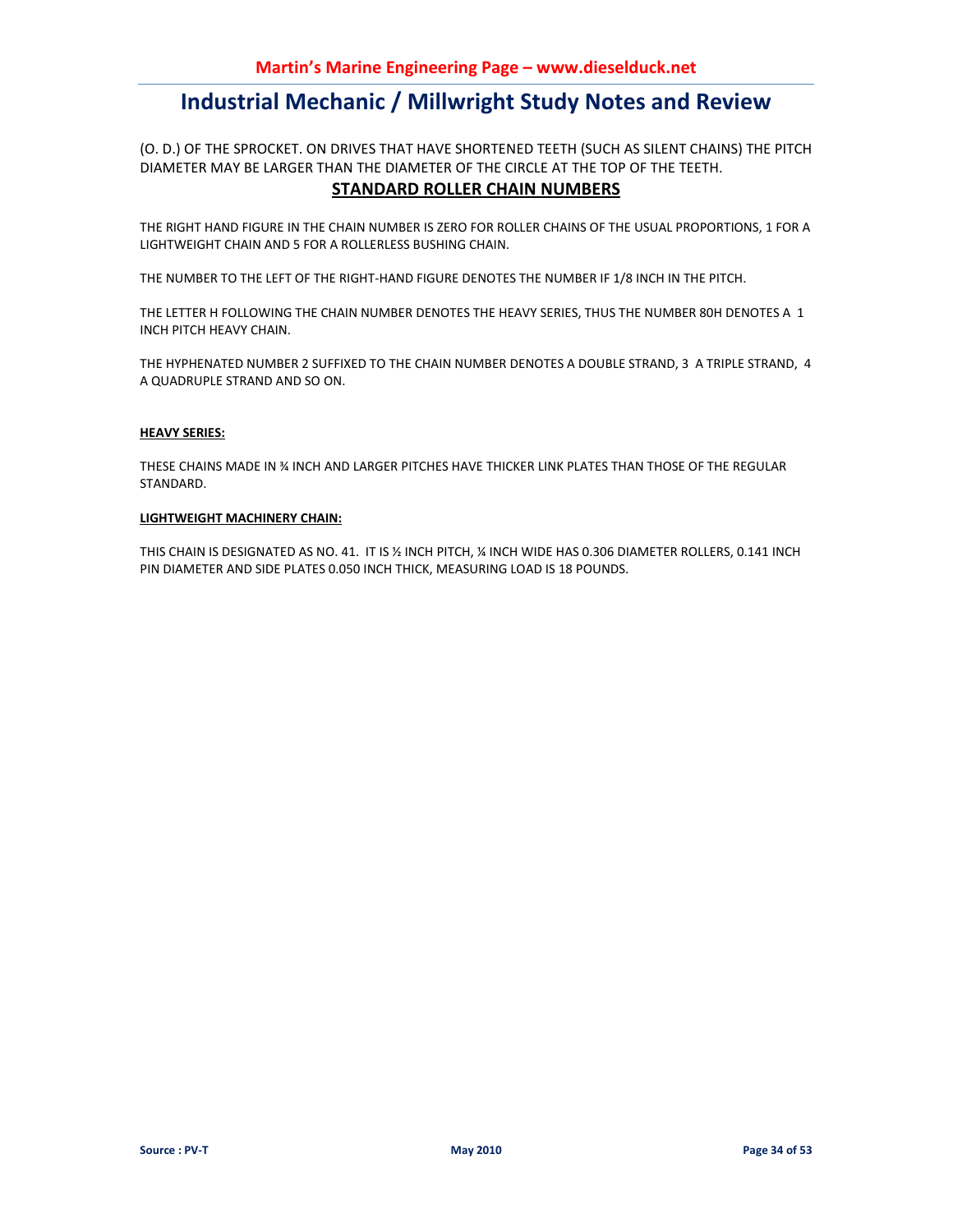### *METALLURGY*

PHYSICAL PROPERTIES OF FERROUS METALS:

BRITTLENESS -IS THE PROPERTY OF A METAL WHICH PERMITS NO PERMANENT DISTORTION BEFORE BREAKING. CAST IRON, WHICH BREAKS EASILY, IS AN EXAPLE OF BRITTLE METAL.

DUCTILITY - IS THE ABILITY OF THE METAL TO BE PERMANENTLY DEFORMED WITHOUT BREAKING. METALS SUCH AS MACHINE ( MILD ) STEEL, WHICH MAY BE DRAWN INTO WIRE IS A DUCTILE MATERIAL.

ELASTICITY - IS THE ABILITY OF A METAL TO RETURN TO ITS ORIGINAL SHAPE AFTER ANY FORCE, ACTING UPON IT, HAS BEEN REMOVED. PROPERLY HEAT-TREATED SPRINGS ARE GOOD EXAMPLES OF ELASTIC MATERIALS.

HARDNESS -MAY BE DEFINED AS THE RESISTENCE TO FORCEABLE PENETRATION OR PLASTIC DEFORMATION.

MALLEABILTY -IS THAT PROPERTY OF A METAL, WHICH PERMITS IT TO BE HAMMERED OR ROLLED INTO OTHER SIZES AND SHAPES.

TENSILE STRENGTH - IS THE MAXIMUM AMOUNT OF PULL THAT A MATERIAL WILL WITHSTAND BEFORE BREAKING. IT IS EXPRESSED AS THE NUMBER OF POUNDS PER SQUARE INCH OF PULL THAT IS REQUIRED TO BREAK A BAR HAVING A CROSS SECTION OF ONE SQUARE INCH.

TOUGHNESS - IS THE PROPERTY OF A METAL TO WITHSTAND IMPACT OR SHOCK.

ANNEALING -ANNEALING CONSISTS OF HEATING STEEL TO ABOVE ITS CRITICAL RANGE AND THEN ALLOWING IT TO COOL SLOWLY.

NORMALIZING -IT CONSISTS OF HEATING SOMEWHAT ABOVE CRITICAL THE RANGE, FOLLOWED BY AIR-COOLING.

HARDENING -IS ACOMPLISHED BY HEATING THE STEEL BEYOND THE CRITICAL TEMPERATURE AND FOLLOWING BY RELATIVELY FAST COOLING. IF HEATING FOR HARDENING IS BEING ACCOMPLISHED IN THE FORGE FIRE THE COLOR SHOULD BE A FULL RED AND TO CHECK ON THE TEMPERATURE A MAGNET MAY BE USED, AS THE STEEL AT OR ABOVE THE CRITICAL TEMPERATURE SHOULD BE NON-MAGNETIC. IF THE MAGNET IS BEING USED WHILE THE TEMPERATURE IS BEING RAISED FROM THE ROOM TEMPERATURE, THE CORRECT POINT TO STOP HEATING IS WHERE THE STEEL NO LONGER RESPONDS TO THE PULL OF THE MAGNET. IF A FURNACE IS BEING USED TO HEAT THE STEEL TO THE HARDENING HEAT A PYROMETER AIDS GREATLY IN DETERMINING THE CRITICAL TEMPERATURE.

TEMPERING -TEMPERING IS THE APPLICATION OF HEAT AFTER HARDENING. THE PURPOSE IS TO RELIEVE SOME OF THE HARDENING STRAINS AND ALSO TO SOFTEN THE STEEL. TEMPERING IS ACCOMPLISHED BY HEATING TO SOME PREDETERMINED TEMPERATURE AND FOLLOWED BY ANY RATE OF COOLING.

- 1. WHAT IS MEANT BY A PLAIN CARBON STEEL
- ANS. STEEL WHICH CONTAINS ONLY CARBON AND NO OTHER MAJOR ALLOY ELEMENT
- 2. WHAT IS MEANT BY AN ALLOY STEEL
- ANS. A CARBON STEEL TO WHICH ONE OR MORE ELEMENTS ARE ADDED
- 3. DEFINE HEAT TREATMENT
- ANS. THE HEATING AND COOLING OF STEEL TO GIVE IT SPECIFIC DESIRABLE QUALITIES.
- 4. MAGANESE IS BOTH ESSENTIAL AND A RESPECTED ELEMENT IN STEEL AND IS SOMETIMES CALLED
- ANS. THE " TOUGHENER"
- 5. SCRAP STEEL, LIMESTONE AND MOLTEN PIG IRON ARE THE BASIC CHARGE FOR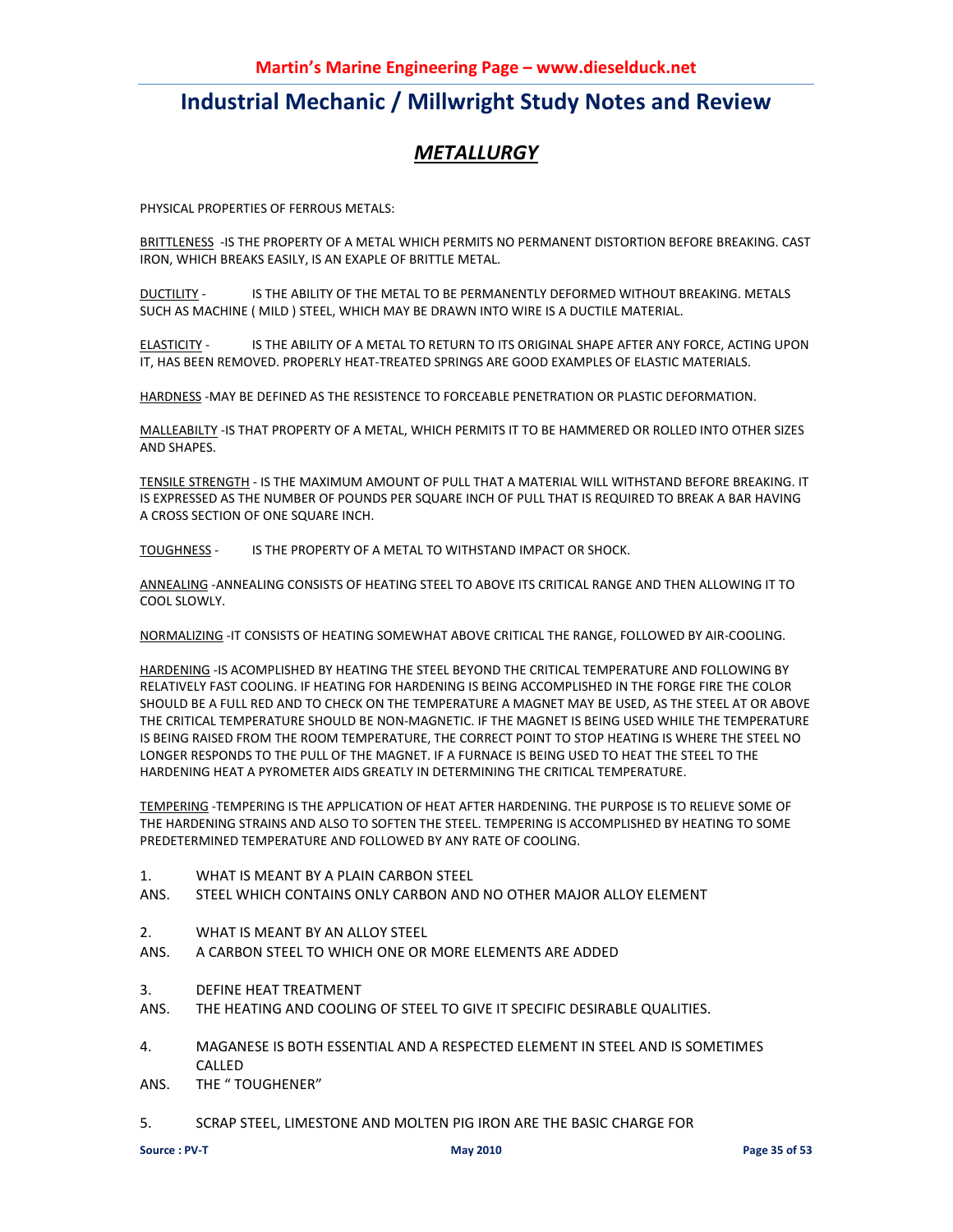- ANS. OPEN HEARTH FURNACE
- 6. THE PRINCIPLE ALLOYING ELEMENTS CONTAINED IN STAINLESS STEEL ARE
- ANS. CHROMIUM AND NICKEL
- 7. THE AMOUNT OF CARBON IN A PLAIN CARBON STEEL DETERMINES THAT STEEL'S ANS. HARDNESS
- 8. S. A. E. 1020 STEEL CONTAINS APPROXIMATELY
- ANS. .20% CARBON ( 0.18 0.23 )
- 9. BEFORE A CARBON STEEL IS CONSIDERED HARDENABLE BY HEATING AND QUENCHING ALONE, IT SHOULD CONTAIN A MINIMUM OF
- ANS. 0.35% CARBON
- 10. WHAT IS MEANT BY ANNEALING
- ANS. HEATING STEEL TO ABOVE ITS CRITICAL RANGE AND THEN ALLOWING IT TO COOL SLOWLY.
- 11. WHAT IS THE OPERATION CALLED TEEMING
- ANS. POURING MOLTON METAL FROM ALADLE INTO INGOT MOLDS
- 12. WHICH IS NOT A FERROUS METAL COPPER, CAST IRON, STEEL OR WROUGHT IRON.
- ANS. COPPER
- 13. PHYSICAL PROPERTIES OF FERROUS METAL ARE
- ANS. 1. TOUGHNESS, HARDNESS AND BRITTLENESS
	- 2. DUCTIBILITY AND ELASTICITY
	- 3. TENSILE STRENGTH AND MALLEABLITY
- 14. WHICH OF THE FOLLOWING FERROUS METALS IS SO BRITTLE THAT IT CAN BE EASILY BROKEN
- ANS. CAST IRON
- 15. WHAT IS HIGH CARBON STEEL
- ANS. STEEL CONTAINING 0.60% MORE OF CARBON
- 16. DEFINE INDUCTION HEATING
- ANS. A METHOD OF HEATING METAL BY MEANS OF AN INDUCTION COIL
- 17. DEFINE NORMALIZING STEEL
- ANS. THE HEATING OF STEEL TO APPROX. 100(F ABOVE ITS CRITICAL TEMPERATURE, THEN COOLING IT IN AIR
- 18. WHY IS LIMESTONE USED IN A BLAST FDURNACE
- ANS. TO PROVIDE A FLUX
- 19. DEFINE TEMPERING OF METAL
- ANS. A PROCESS THAT REDUCES THE AMOUNT OF HARDNESS IN METAL BY REHEATING THE METAL BELOW THE CRITICAL TEMPERATURE.
- 20. DEFINE "KILLED" STEEL
- ANS. STEEL FROM WHICH GAS HAS BEEN REMOVED IN THE LADLE BY THE ADDITION OF DEOXIDIZERS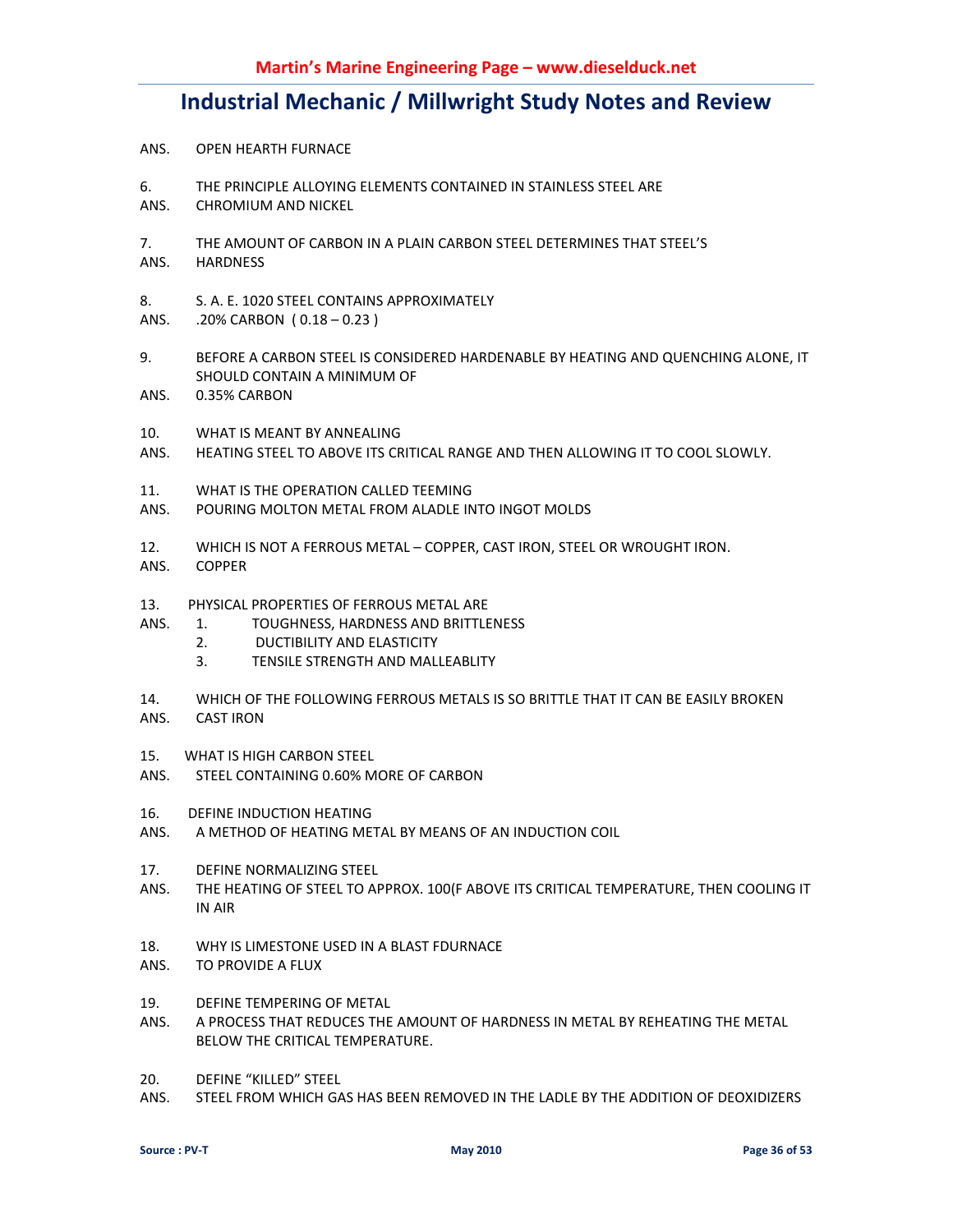- 21. DEFINE CASE HARDENING
- ANS. A METHOD OF CREATING A HARD THIN FILM OVER THE SURFACE OF LOW CARBON STEEL
- 22. THE METHOD OF HARDENING LOW-CARBON STEEL BY PLACING IT IN CONTACT WITH A CARBONACEOUS MATERIAL IS CALLED
- ANS. PACK HARDENING
- 23. THE UPPER LIMIT OR STRENGTH OF STEEL BEYONG WHICH IT WILL NOT RETURN TO ITS ORIGINAL SHAPE IS CALLED
- ANS. ELASTIC LIMIT
- 24. THE FURNACES WHICH HAVE THEIR HEARTH OPEN TO THE FLAMES WHICH MELT THE CHARGE IS CALLED
- ANS. OPEN HEARTH
- 25. A STANDARDIZED PROCEDURE BY WHICH THE HERDENABILITY OF A STEEL IS DETERMINED IS CALLED
- ANS. JOMINY TEST
- 26. IDENTIFYING METALS BY OBSERVING THE SPARKS WHEN THE METAL IS HELD TO A GRINDING WHEEL IS CALLED
- ANS. SPARK TEST
- 27. AN INSTUMENT FOR DETERMING ELEVATED TEMPERATURES IS CALLED
- ANS. PYROMETER
- 28. IN A BLAST FURNACE THE FIRST STEP IN THE MANUFACTURING OF CAST IRON OR STEEL IS THE PRODUCTION OF
- ANS. PIG IRON
- 29. WHICH FURNACE USES AN ELECTRODE TO MELT THE STEEL SCRAP
- ANS. ELECTRIC FURNACE
- 30. IN A HEAT TREATMENT FURNACE, WHAT IS USED IN CONJUNCTION WITH A PYROMETER TO CONTROL THE TEMPERATURE
- ANS. THERMOCOUPLE
- 31. WHAT IS THE CHIEF RAW MATERIAL USED TO MAKE IROM STEEL
- ANS. IRON ORE
- 32. PLAIN CARBON STEELS CONTAIN WHAT PERCENTAGE OF CARBON ANS. 0.80 TO 1.7
- 33. WHAT ARE ALLOY STEELS
- ANS. STEELS OTHER ELEMENTS CONTAINING IN ADDITION TO CARGON

34 WHAT IS DONE TO STEEL TO RELIEVE STRESSES AND STRAINS

ANS. NORMALIZE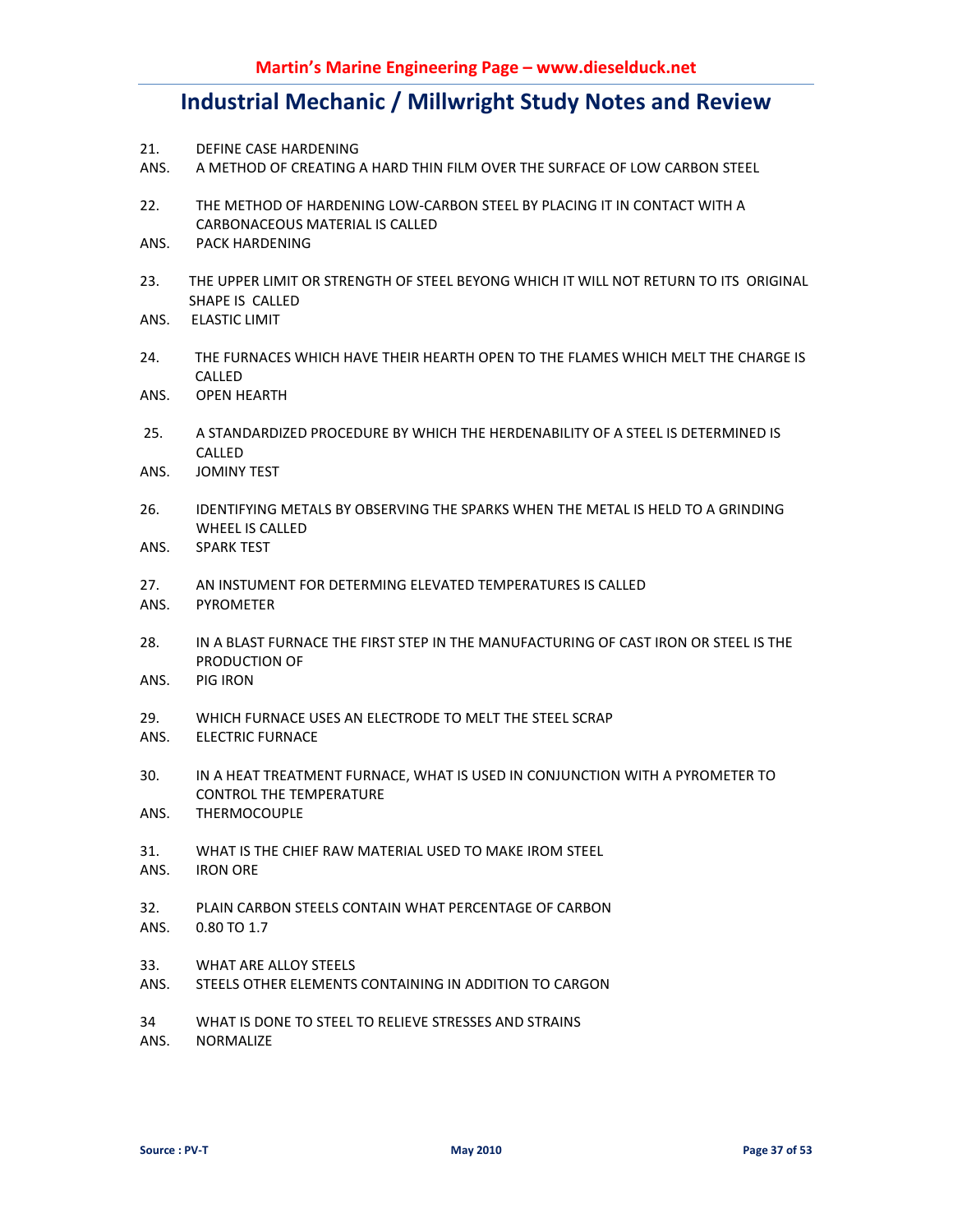### *LUBRICATION*

- 1. WHEN REFERRING TO OIL THE TERM "VISCOSITY" MEANS
- ANS. THE ABILITY TO FLOW
- 2. MATCH THE FOLLOWING TYPES OF LUBRICANTS WITH THEIR CHARACTERISTICS
	- A. HYDRODYNAMIC LUBRICANT 1. THIN FILM
		- B. BOUNDARY LUBRICANT 2. LIGHT GREASE
			-
		- C. INCOMPLETE LUBRICANT 3. THICH FILM
			-
- ANS. A - 3 B - 1 C - 2
- 3. LOW VISCOSITY OIL IS
- ANS. THIN LIKE WATER
- 4. WHICH IS THE SIMPLEST AUTOMATIC METHOD OF LUBRICATING ENCASED CHAIN DRIVES ANS. SPLASH LUBRICATION
- 5. WHAT IS THE FUNCTION OF A LUBRICANT
- ANS. TO REDUCE THE FRICTION ANS RSULTANT HEAT BETWEEN ADJACENT MACHINE PARTS WHICH MOVE IN RELATION TO EACH OTHER
- 6. HOW IS OIL KEPT FROM RUNNING OUT THE SHAFTS OF A GEAR BOX
- ANS. BY USING AN OIL SEAL
- 7. PARALLEL SHAFT REDUCERS HAVING SPLASH LUBRICATION REQUIRE THE REDUCER TO HAVE ANS. OIL TROUGHS OR DAMS
- 
- 8. WHAT IS USED WITH OIL WHEN USING THE OIL MIST LUBRICATION SYSTEM
- ANS. CLEAN DRY AIR
- 9. WHAT HAPPENS AS AN OIL OXIDIZES AND PICKS UP IMPURITIES
- ANS. THE OIL TURNS A DARKER COLOUR
- 10. WHEN SPEAKING OF OIL WHAT IS "POUR POINT"
- ANS. THE LOWEST TEMPERATURE AT WHICH OIL WILL FLOW UNDER THE INFLUENCE OF GRAVITY
- 11. DRIP FEED OILERS (DRIP OILERS) ARE ADVANTAGEOUS BECAUSE
- ANS. 1. GIVES A VISUAL SIGHT CHECK
	- 2. MEANS OF CONTROLLING THE FLOW OF OIL
	- 3. CAN BE SHUT OFF WHEN THE MACHINE IS NOT IN USE
- 12. WHAT IS THE OLDEST METHOD OF APPLYING OIL
- ANS. HAND OILER SQUIRT CAN
- 13. WHAT ARE THE TWO OIL LUBRICATING SYSTEMS
- ANS. ONCE TROUGH AND ENCLOSED SYSTEMS
- 14. THREE KINDS OF FRICTION ARE
- ANS. SLIDING, ROLLING AND FLUID
- 15. WHICH OF THE FOLLOWING IS A MULTIGRADE OPIL A. SAE 20 SAE 10W30 SAE 30 SAE 40
- ANS. SAE 10W30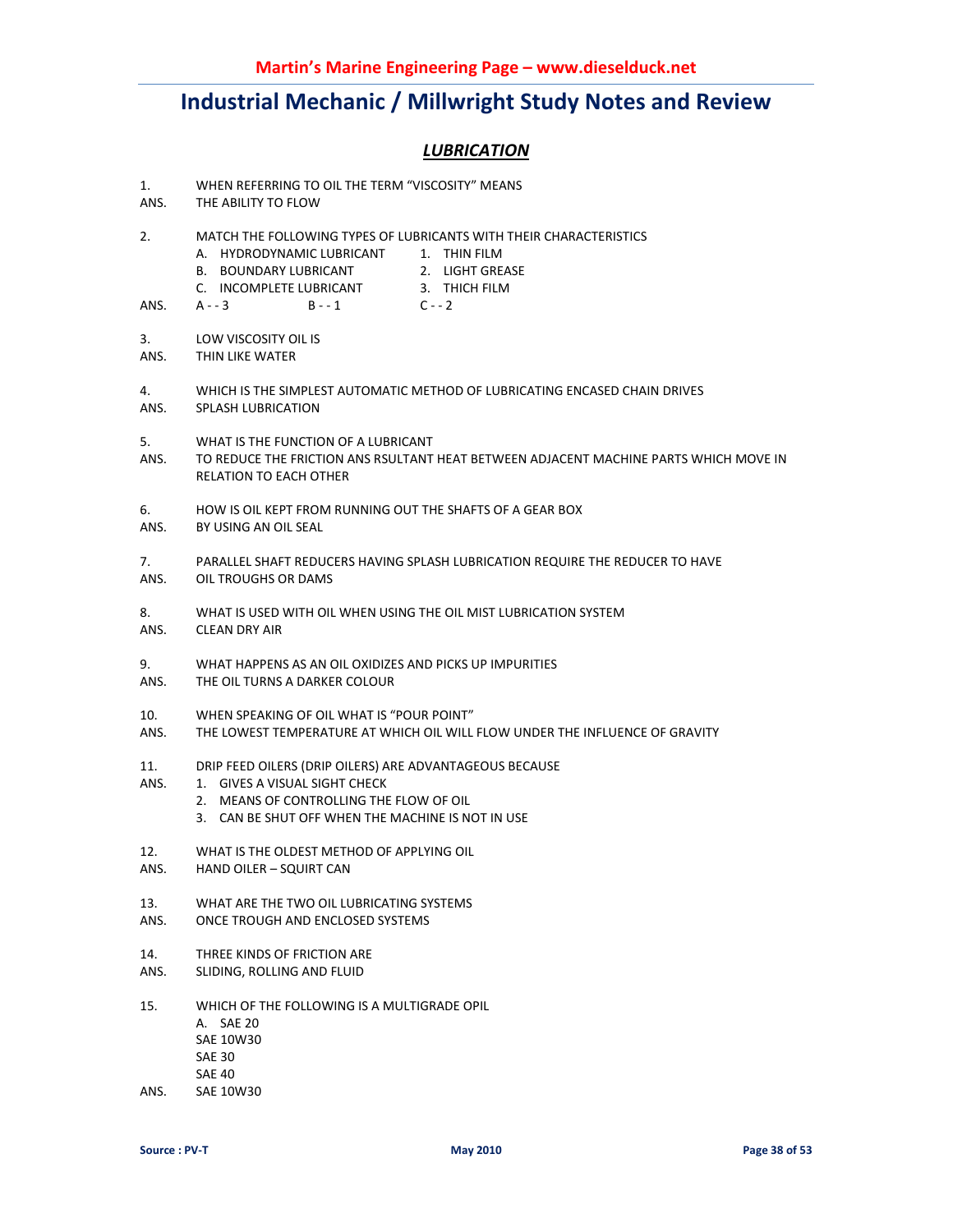### *FABRICATION*

- 1. WHICH OPPERATIONS ARE INCLUDED IN SHEET METAL DEVELOPMENTS
- ANS. CUTTING AND BENDING OPERATION
- 2. HEMS AND JOINST ARE MADE BY WHICH OF THE FOLLOWING METHODS
- ANS. BENDING THE SHEET METAL TO THE PARTS SLIP TOGETHER
- 3. SHEET METAL IS A FLAT METAL 12 OR MORE INCHES WIDE WITH A THICHNESS LESS THAN ANS. 0.25"
- 4. SCISSOR LIKE TOOLS FOR CUTTING METAL ARE CALLED
- ANS. SNIPS
- 5. BENDS ARE MADE WHEN FORMING SHEET METAL, OVER DIFFERENT TYPES OF STEEL ANVILS CALLED
- ANS. BENCH STAKES
- 6. WIDE SHEETS OF SHEET STOCK IS CALLED
- ANS. COILS
- 7. IN SHEET METAL WORKWHAT IS MENT BY THE TERM DEVILOPMENT
- ANS. ALL SHAPING AND FORMING OF SHEET METAL, EXCEPT FOR STRETCHING
- 8. REMOVING THE BURRS AND JAGGED AREAS ON CUT SHEET METAL IS KNOWN AS
- ANS. DRESSING
- 9. THE CURVED SLIVERS OF METAL THAT SOMETIMES REMAIN ON THE EDGE OF CUT SHEET METAL IS CALLED
- ANS. FISH HOOKS
- 10. WHAT MATERIALS MAY THE FACE OF SOFT- FACED HAMMERS BE MADE OF
- ANS. PLASTIC, COPPER AND LEAD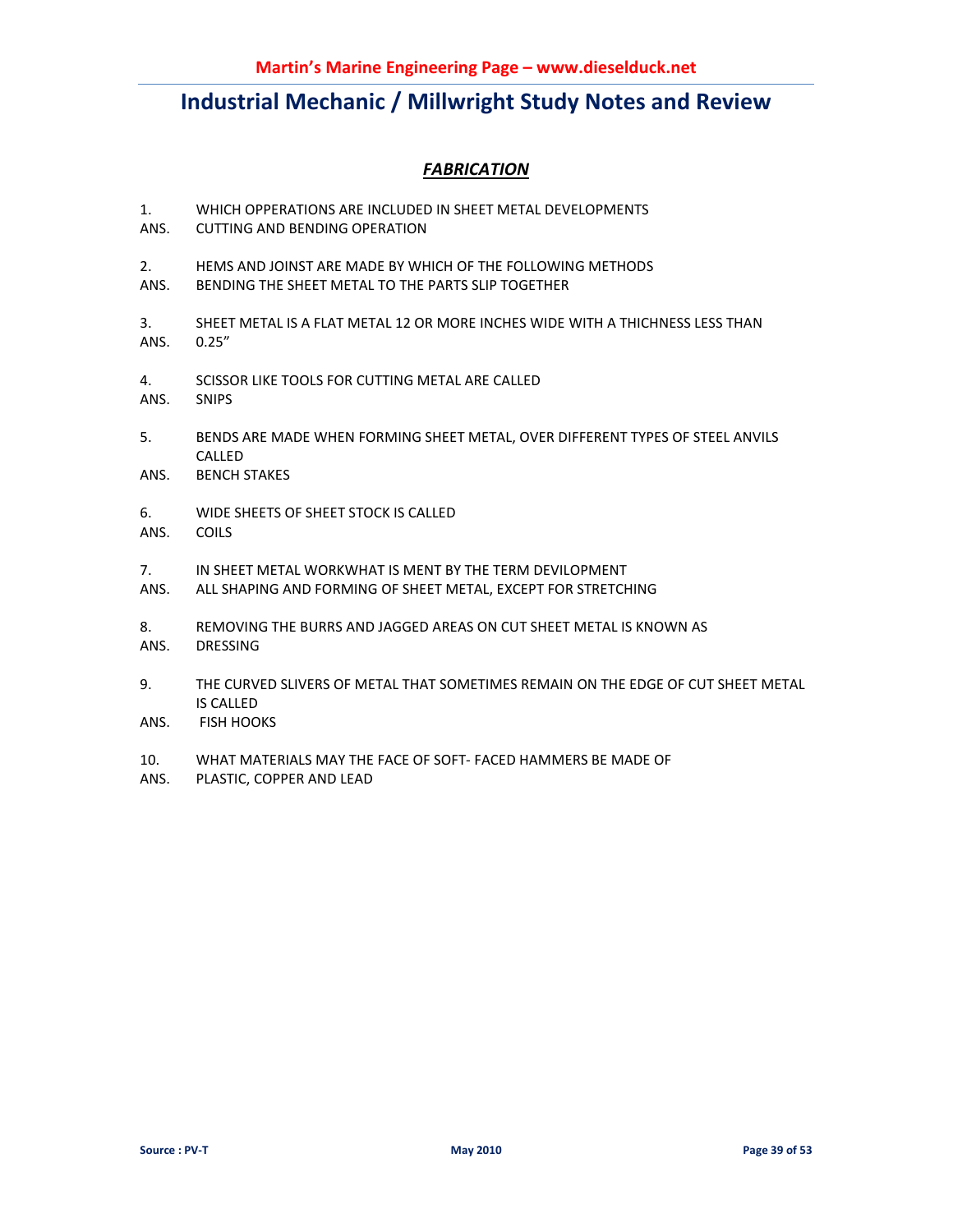### *WELDING*

- 1. BEFORE TURNING ON ANY CYLINDER VALVE THE
- ANS. REGULATOR ADJUSTING SCREW SHOULD BE DISENGAGED
- 2. THE SELECTION OF THE PROPER CUTTING DEPENDS MAINLY UPON
- ANS. THICKNESS OF THE STEEL TO BE CUT
- 3. THE FLAME ADJUSTMENT BEST SUITED FOR CUTTING MILD STEEL IS
- ANS. NUTRAL FLAME
- 4. TO ALLOW THROUGH PENETRATION AND FUSION WHAT TYPE " V " IS NEEDED ANS. 908 "V"
- 5. TWO CABLES ARE NECESSARY WHEN ARC WELDING TO THAS. TO COMPLETE THE CIRCUIT
- TO COMPLETE THE CIRCUIT
- 6. DIRECT CURRENT STRAIGHT IS OBTAINED BY
- ANS. CONNECTING THR ELECTRODE TO NEGATIVE
- 7. FREE ACETYLENE GAS SHOULD NEVER BE USED IN EXCESS OF
- ANS. 15 P.S.I.
- 8. THE JOINING OF TWO OR MORE PIECES OF METAL BY MELTING THEM AD CAUSING THEM TO FLOW TOGETHER IS KNOWN AS
- ANS. FUSION WELDING
- 9. THE AVERAGE PRESSURE IN OXYGEN CYLINDERS AT 70(F IS
- ANS 2200 P.S.I.
- 10. THE ACETYLENE REGULATOR MAY BE DISTINGUISHED FROM THE OXYGEN REGULATOR BY
- ANS. THE GRUVE CUT IN THE CIRCUMFERENCE OF THE REGULATOR CONNECTING THE NUT
- 11. AN ACETYLENE HOSEFITTING HAS A
- ANS. LEFT HAND THREAD
- 12. WHY IS IT BEST TO KEEP ACETYLENE CYLINDER UPWRIGHT AT ALL TIMES
- ANS. IF AN ACETYLENE CYLINDER IS USED IN THE HORIZONTAL POSITION, SOLVENT MAY BE LOST AND FLAME QUALITY MAY BE AFFECTED
- 13. WHAT IS THE PURPOSE OF CHEMICAL COATING ON ARC WELDING ROD
- ANS. 1. PROVIDES A " GASEOUS SHIELD " AROUND THE ARC WHICH PROTECTS THE MOLTEN METAL OF THE ELECTROD AGAINST OXIDIZATION IN CONTACT WITH THE OXYGEN ANDAND NITROGEN OF THE ATMOSPHERE 2. PROVIDES A MOLTEN FLUX FOR THE MOLTEN POOL, CARRIES IMPURITIES TO THE SURFACE OF THE WELD AND FORMS A PROTECTIVE SLAG WHICH INSOLATES THE WELDED JOINT AGAINST THE COOLING AFFECTOF THE ATMOSPHERE 3. IT STABELIZES THE ARC AND CONTROLS FLUIDITY OF THE METAL 4. IT TRANS MITS ALLOYING AGENTS IN ARC, TO MATCH THE BASE METAL ELECTROD COATING AS WELL AS PROTECTING THE WELD FROM HARME FUL ELEMENTS IN THE ATMOSPHERE, HAS A GREAT EFFECT OF THE NATURE OF THE WELD WHICH IS PRODUCED
- 14. WHY IS "FLUX" USED FHEN BRAZING
- ANS. INVISABLE OXIZEDS MAY BE DISOLVED, ALSO COMBINES WITHMETALIC IMPURITIES AND CARRIES THEM TO THE SURFACE OF THE BONDED JOINT
- 15. HOW IS THE PROPER WAY TO GROUND A WELDING MACHINE
- ANS. SECURE AND NO CURRENT THROUGH BEARINGS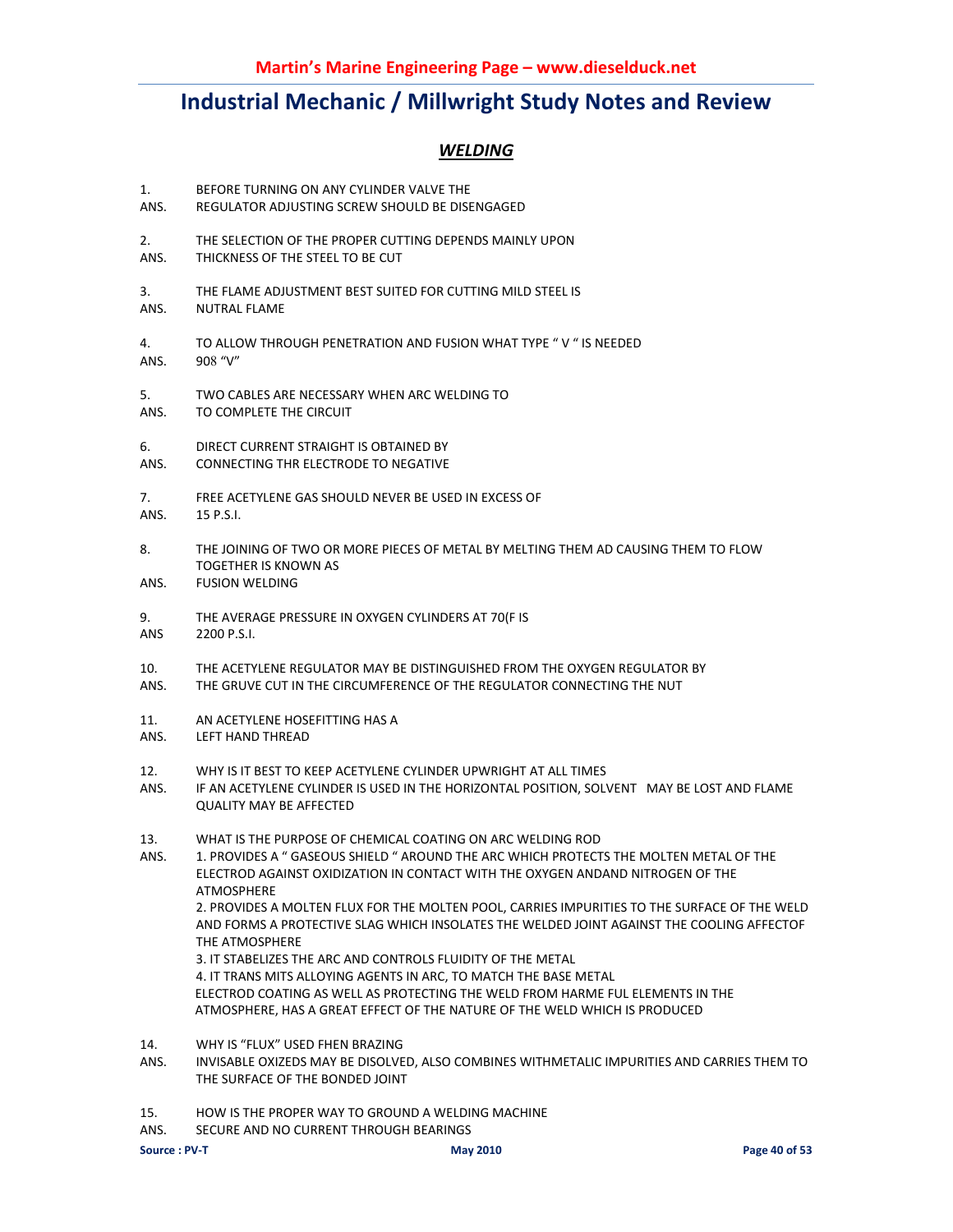### *GAUGE - - - - SHEET METAL*

| (GAUGE NO.) | 3  | . 2391 | (INCH THICKNESS) |
|-------------|----|--------|------------------|
|             | 4  | .2242  |                  |
|             | 5  | .2092  |                  |
|             | 6  | .1943  |                  |
|             | 7  | .1793  |                  |
|             | 8  | .1644  |                  |
|             | 9  | .1495  |                  |
|             | 10 | .1345  |                  |
|             | 11 | .1196  |                  |
|             | 12 | .1046  |                  |
|             | 13 | .0897  |                  |
|             | 14 | .0747  |                  |
|             | 15 | .0673  |                  |
|             | 16 | .0598  |                  |
|             | 17 | .0538  |                  |
|             | 18 | .0478  |                  |
|             | 19 | .0418  |                  |
|             | 20 | .0359  |                  |
|             |    |        |                  |

#### REF. - - - MACHINERY'S HANDBOOK

| METAL THICKNESS TIP SIZE OXYGEN P.S.I. |                | ACETYLENE P.S.I. |   |
|----------------------------------------|----------------|------------------|---|
| 1/8                                    | 000            | 20               | 3 |
| 3/16                                   | 00             | 20               | 3 |
| ¼                                      | 0              | 30               | 4 |
| 3/8                                    | 0              | 35               | 4 |
| $\frac{1}{2}$                          | 1              | 35               | 4 |
| 5/8                                    | 2              | 40               | 4 |
| $\frac{3}{4}$                          | $\overline{2}$ | 36               | 4 |
| $\mathbf{1}$                           | 2              | 41               | 4 |
| $1\frac{1}{4}$                         | $\overline{2}$ | 51               | 4 |
| $1\frac{1}{2}$                         | 3              | 42               | 5 |
| $\overline{2}$                         | 3              | 47               | 5 |
| 2 <sub>2</sub>                         | 4              | 38               | 5 |
| 3                                      | 4              | 44               | 5 |
| 4                                      | 4              | 54               | 5 |
| 5                                      | 5              | 56               | 6 |
| 6                                      | 5              | 67               | 6 |
| 8                                      | 5              | 78               | 6 |
| 10                                     | 6              | 83               | 6 |
| 12                                     | 6              | 125              | 6 |
| 14                                     | 7              | 100              | 7 |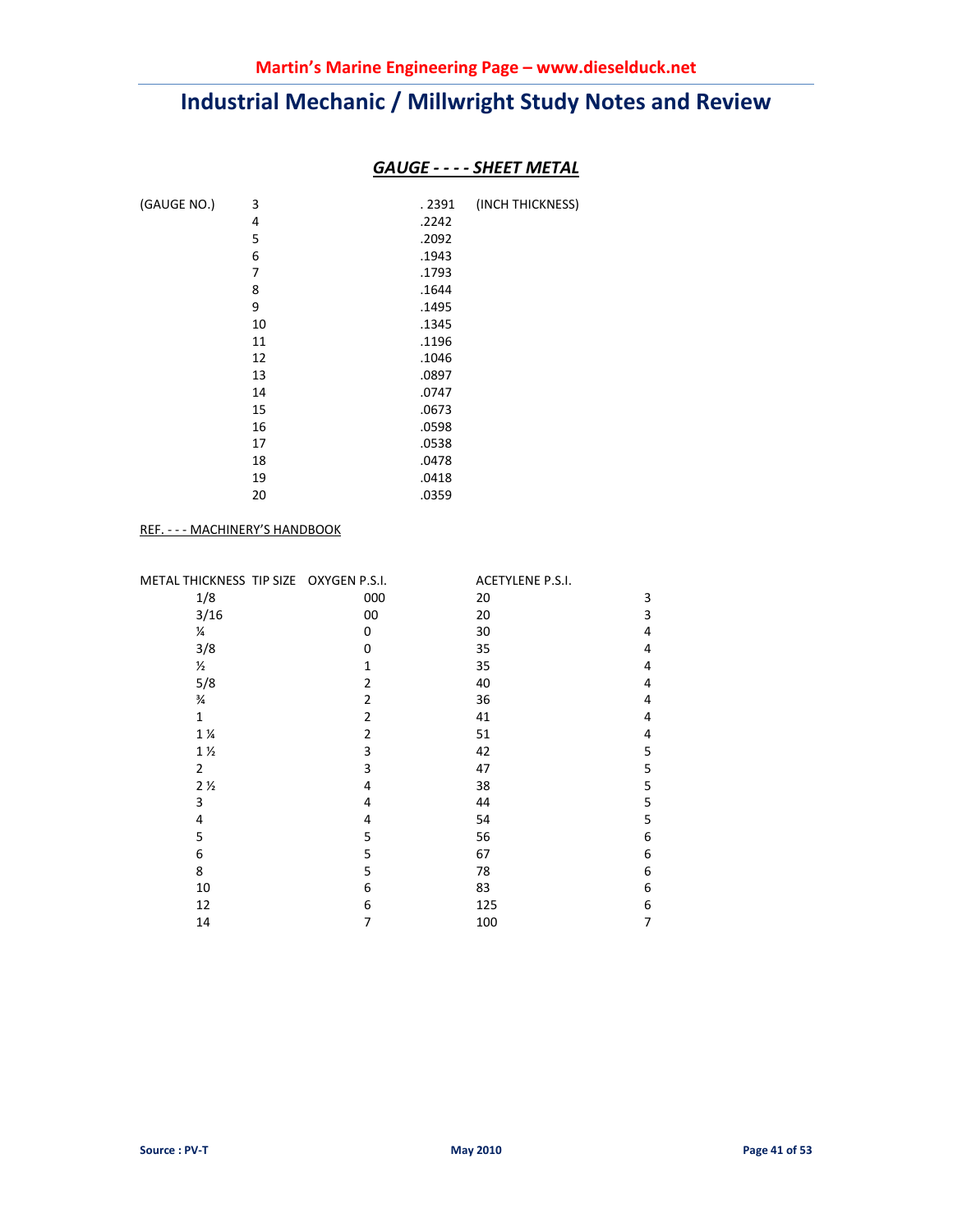### *HAND TOOLS*

- 1. WHY IS IT BETTER TO REDRESS THE SIDES OF A SCREWDRIVER BLADE ON THR " FACE " OF THE GRINDING WHEEL
- ANS. IT MAKES THE SIDES OF THE BLADE SLIGHTLY OS IT FITS THE SLOT OF THE SCREW BETTER
- 2. WHAT ARE VISE JAW CAPS ( SOFT JAWS ) SUED FOR
- ANS. TO PREVENT MARKING OF THE WORK PIECE BY THE SERRATED TEETH OF THE VISE JAW
- 3. WHEN USING A OPEN END WRENCH DOUBLE HEAD ( DOUBLE ENDED WRENCH ) HOW CAN YOU LOOSEN A NUT IN A RECTRICTED PLACE
- ANS. TURN THE WRENCH OVER
- 4. WHEN USING A OPEN END WRENCH, WHY IS IT BEST TO PULL THE WRENCH IN THE CORRECT DIRECTION
- ANS. TO AVOID SPREADING THE WRENCH OPENING
- 5. CHISELS AND PUNCHES ARE DANGEROUS IF THERE STRIKING FACES BECOME
- ANS. MUSHROOMED
- 6. WHY IS IT BEST TO HAVE THE CUTTING EDGE OF A CHISLE CONVEX
- ANS. TO SAVE THE CORNERS OF THE CUTTING EDGE
- 7. WHAT DOES A TORQUE WRENCH MESURE
- ANS. RESISTANCE TO TURNING
- 8. WHAT PUNCH IS USED IN SHIFTING PARTS SO CORRESPONDING HOLES " LINE UP "
- ANS. ALIGNING PUNCH
- 9. WHAT CAUSES PINNING
- ANS. TOO MUCH PRESSURE ON THE FILE ESPECIALLY WHEN USING A SMOOTH FILE
- 10. WHEN SMALL PARTICALS OF THE MATERIAL BEING FILLED BECOMES CLOGGED IN THE TEETH OF THE FILE IT IS CALLED
- ANS. PINNING
- 11. WHY SHOULD A HAND REAMER ALWAYS BE TURNING IN A CLOCKWISE DIRECTION
	- 1. NOT TO DULL THE REAMER
	- 2. TO ALLOW THE CUTTINGS TO ESCAPE
	- 3. TO HAVE AN ACCURATE SIZE HOLE
	- 4. THIS IS THE CUTTING DIRECTION
- ANS. 1, 3 AND 4
- 12. WHAT IS THE LEAST NUMBER OF TEETHWHICH SHOULD CONTACT THE MATERIAL BEING SAWED
- ANS. TWO TEETH
- 13. THE THIN SECTION BETWEEN THE FLUTES ON A DRILL GIVES RIGIDITY AND STRENGTH WHICH IS CALLED THE…
- ANS. WEB
- 14. TOOL USED TO TIGHTEN NUTS AND BOLTS TO PROPER TORQUE
- ANS. TORQUE WRENCH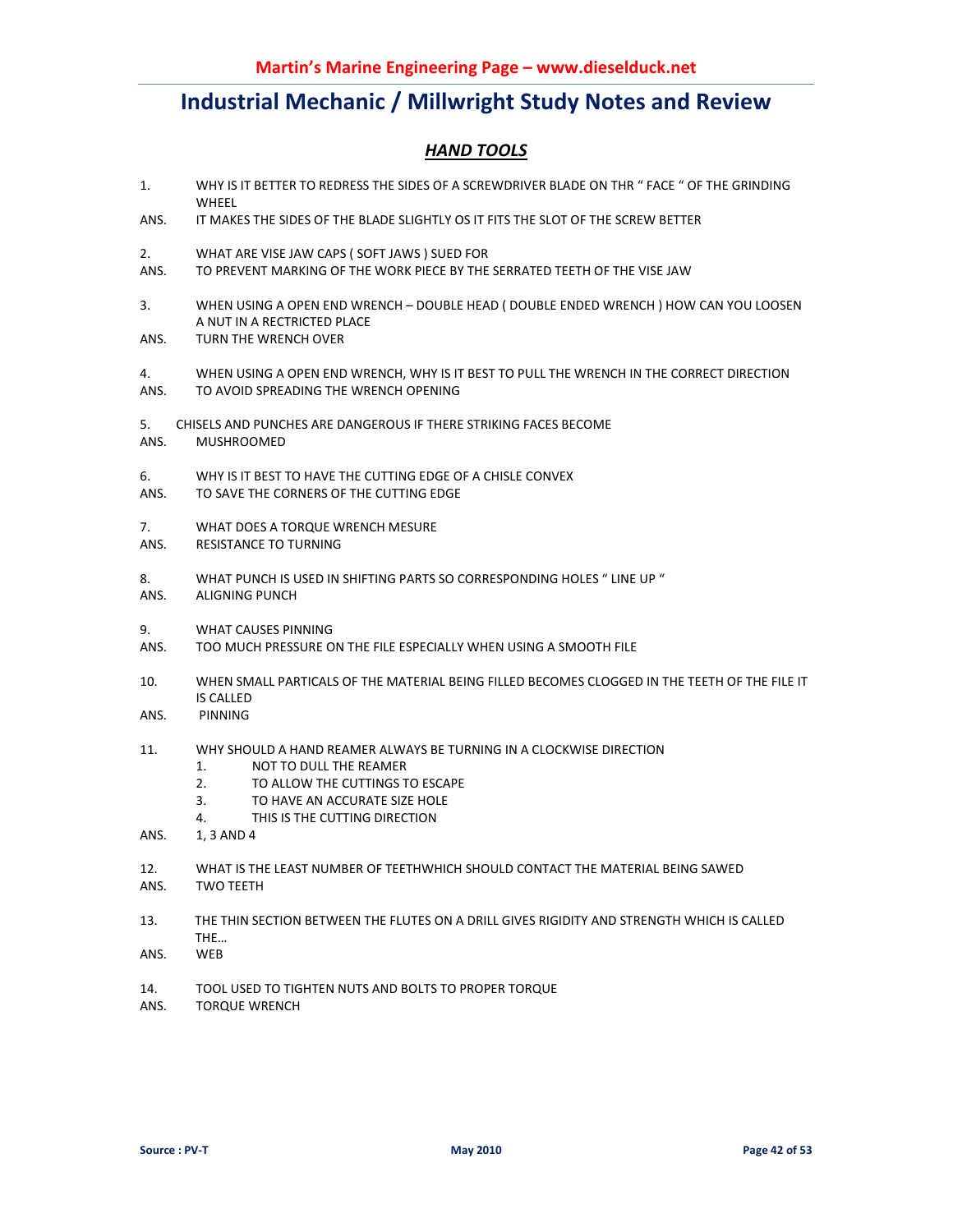### *POWER TOOLS*

- 1. NAME FOUR OF THE MOST ESSENTAIL PARTS OF AN ENGIN LATHE
- ANS. BED, CARRAGE, HEAD STOCK, TAIL STOCK
- 2. THE SIZE OF THE LATHE IS DETERMINED BY
- ANS. SWING AND LENGTH OF THE BED
- 3. CUTTING SPEED ON THE LATH IS MESURED IN
- ANS. FEET PER MINUTE
- 4. THE TAPER ON THE LATHE TAIL STOCK SPINDIL IS A
- ANS. MORSE TAPER
- 5. THE TOOL HOLDER RECOMMENDED FOR MACHINING WORK CLOSE TO THE LATHE CHUCK JAWS IS THE
- ANS. LEFT HAND
- 6. THE MANDREL IS USED TO HOLD
- ANS. REAMED OR BORED WORK BETWEEN THE CERTRES
- 7. ONE IMPORTANT ADVANTAGEOF THE RADIAL DRILLING MACHINE IS
- ANS. LARGER AND HEAVER WORK MAY BE DRILLED
- 8. A DRILL DRIFT IS
- ANS. A TAPERED WEDGE USED FOR REMOVING DRILLS
- 9. HOW IS THE SIZE OF THE DRILL PRESS DETERMINED
- ANS. BY THE DISTANCE IN INCHES FROM THE EDGE OF THE COLUMN TO THE CENTER OF THE SPINDLE
- 10. KNURLING A WORKPIECE IS DONE TO
	- 1. PROVIDE A NON SLIP GRIP
	- 2. ENLARGE THE DIAMETER OF THE WORKPIECE
	- 3. INPROVE THE APPERANCE
- ANS. ALL THE ABOVE
- 11. WHAT TWO ATTACHMENTS COULD BE USED ON THE LATHE TO SUPPORTA CYLINDRICAL SHAFT DURING MACHINING
- ANS. STEADY REST AND FOLLOW REST
- 12. USING TWO SIDE MILLING CUTTERSTO MACHINE THE OPPOSITE SIDES OF A WORKPIECEPARALLEL IN ONE CUT IS CALLED
- ANS. SRTADDLE MILLING
- 13. WHAT IS THE NAME OF THE MILLING MACHINE ATTACHMENT, WHICH CONVERTS THE ROTARY MOTION OF THE SPINDIL INTO RECIPROCATING MOTION FOR CUTTING KEYWAYS, SPLINES ETC. ANS. SLOTTING ATTACHMENT
- 14. WHAT IS MENT BY " TRUING " A GRINDING WHEEL
- ANS. THE OPERATION OF REMOVING ANY HIGH SPORTS ON THE WHEEL
- 15. WHAT IS MENT BY " DRESSING " A GRINDING WHEEL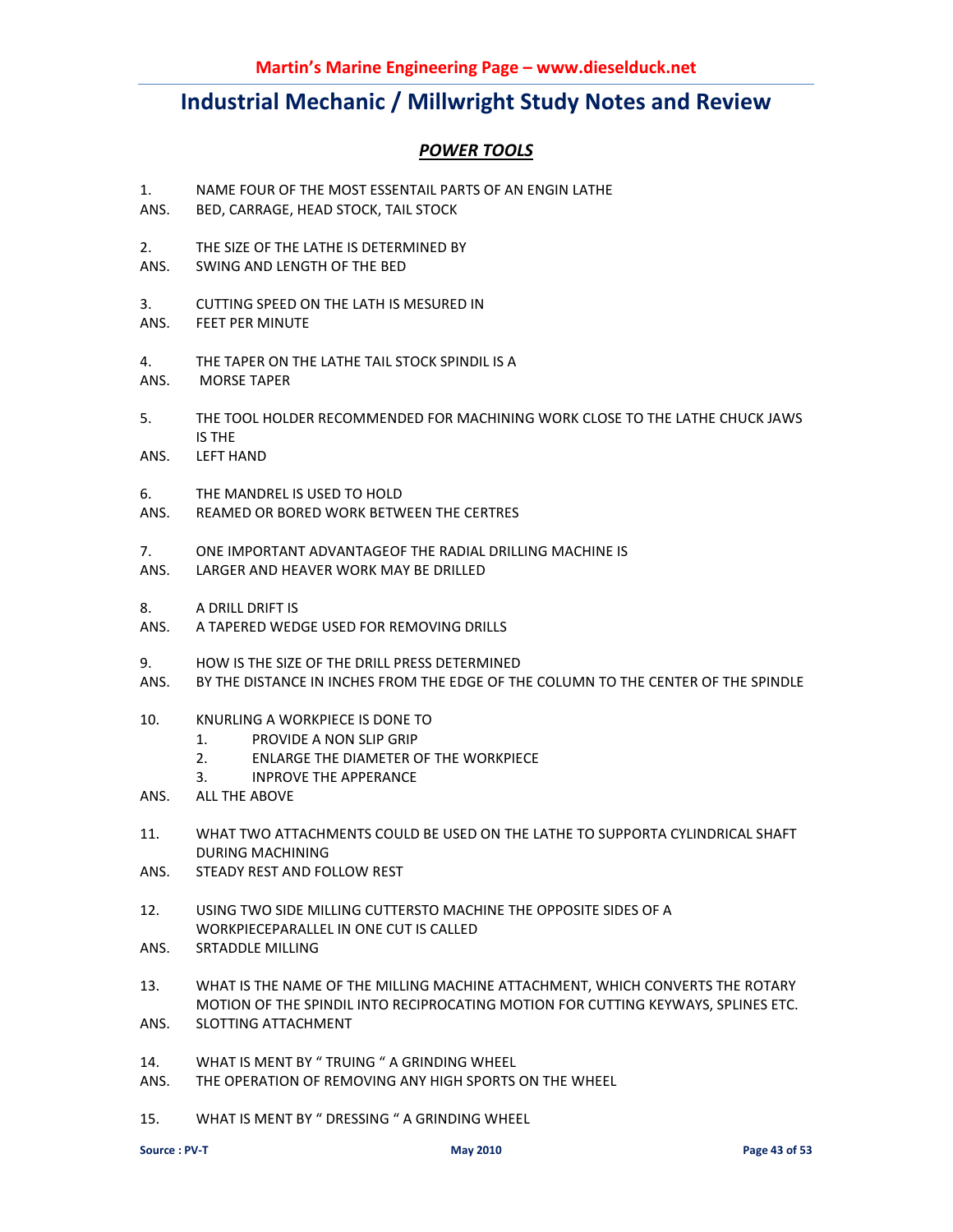- ANS. THE OPERATION OF REMOVING THE DULL GRAINS AND METAL PARTICLES
- 16. WHEN TURNING A SHAFT IN A LATHE WITH TAIL STOCK OFF CENTRE
- ANS. SHAFT WILL BE TAPERED
- 17. TO TURN DOWN A SQUARE SHAFT IN A LATHE WHAT TYPE OF CHUCK IS USED
- ANS. FOUR JAW INDIPENDAN CHUCK
- 18. CRITICAL STAGE OF A MACHINE'S OPERATION RE RPM IS
- ANS. OPPERATING SPEED
- 19. WHAT IS GEAR RATIO ON A DIVIDING HEAD

ANS.  $40 - 1$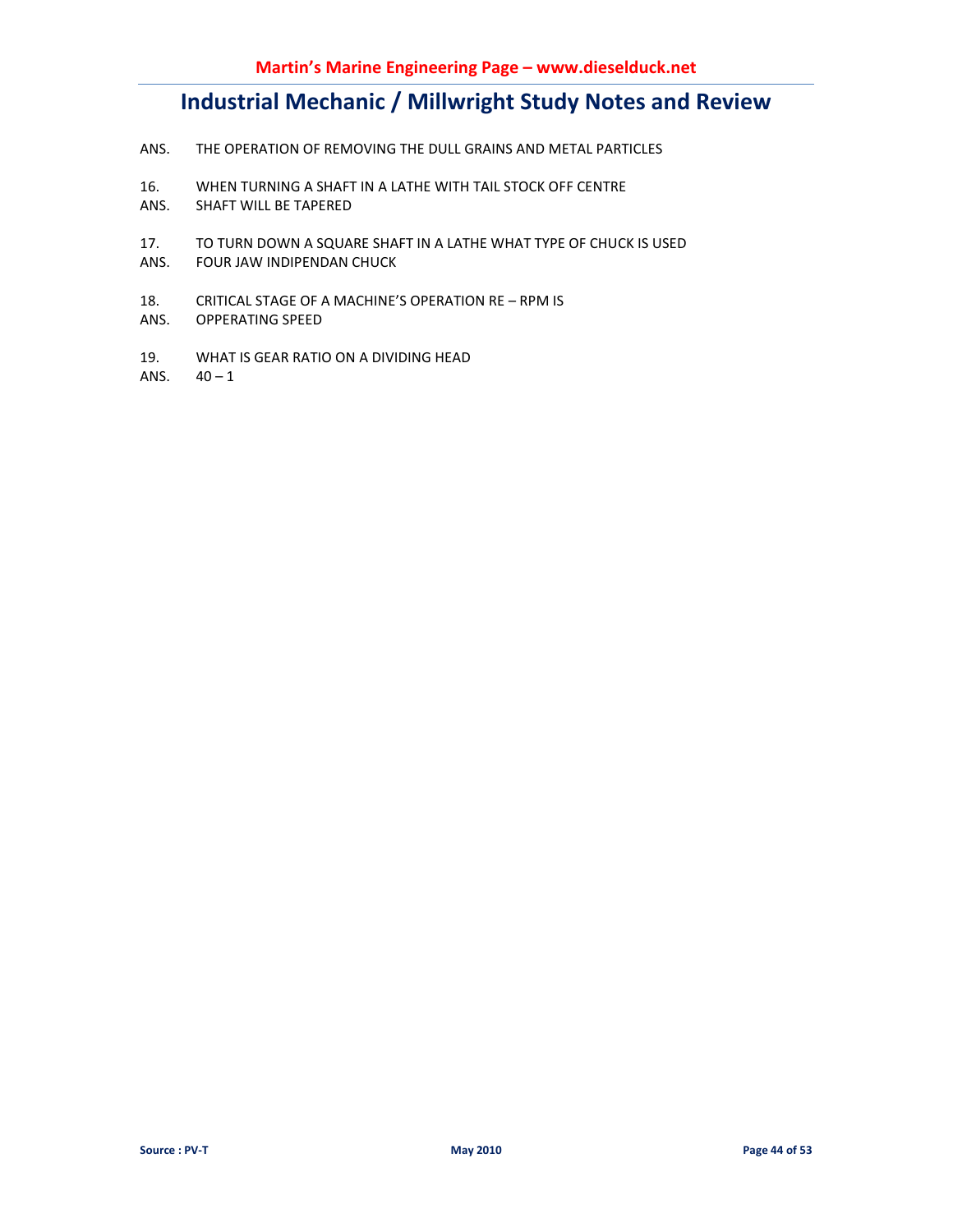### *STANDARD TAPERS*

- A. MORSE TAPER: 5/8" PER FOOT RANGE IN SIZE FROM #0 TO #7 (TWIST DRILLS, REAMERS, ETC)
- B. JARNO: 6" PER FOOT RANGE IN SIZE FROM #2 TO #20 (SOME VERTICAL MILLING MACHINE SPINDLES)
- C. BROWN AND SHARPE TAPER 5" PER FOOT RANGE IN SIZE FROM #1 TO #18
- D. STANDARD TAPER PIN ¼" PER FOOT USED FOR THE ASSEMBLY AND ALIGNMENT OF MACHINERY
- E. AMERICAN STANDARD STEEP MACHINE TAPER 3 ½" PER FOOT RANGE IN SIZE FROM #5 TO #60 (#40 AND #50 TAPERS ARE SIZES USED FOR MILLING MACHINES)

NOTE: TAPERS GREATER THAN 88 ARE USUALLY REFERRED TO AS ANGLES

### *FASTENING TECHNIQUES*

- 1. IF YOU HAVE A TRIPLE STAR SHREAD WITH A PITCH OF .0833, HOW FAR WILL A NUT MOVE ALONG THE SHAFTIN ONE COMPLETE REVOLUTION.
- ANS. 0.2499
- 2. WHAT IS THE PURPOSE OF " DOWEL PINS "
- ANS. FOR THE ASSEMBLY AND ALIGNMENT OF MACHINERY PARTS
- 3. MATCH THE FOLLOWING SCREW FASTENER DEFINITIONS
	- 1. 10% STRONGER
	- 2. FAST AND EASY ASSEMBLY
	- 3. EASIER TO TAP HARD MATERIALS
	- 4. LESS CHANCE OF CROSS THREADING
	- 5. USED WITH THINNER WALL THICKNESS
	- 6. LEAST EFFIECTED BY ABUSIVE HANDLING
- ANS. COARSE THREAD --- 2,4,6. FINE THREAD --- 1,3,5.
- 4. WHICH OF THE FOLLOWING KEYS REQUIRE A SPECIAL SHAPE MILLING CUTTER TO PRODUCE THE KEYSEAT ANS. WOODRUFF KEY
- 5. CLASSES OF THREAD FITS 1A, 2A, AND 3A REAFER TO
- ANS. EXTERNAT THREADS
- 6. TORQUE VALUES ARE DESIGNED TO
	- 1. GIVE PROPER RE LOAD ON FASTENERS
	- 2. CHECK THE LENGTH OF THE FASTENER
	- 3. CHECK THE DIAMETER OF THE FASTENER
	- 4. PREVENT SHEARING OF THREADS
- ANS. 1 AND 4
- 7. WHICH OF THE FOLLOWING NEEDS A LEFT HAND THREAD
- ANS. TURN BUCKEL
- 8. THE PIN USED FOR ALIGNMENT IS A
- ANS. DOWEL PIN
- 9. WOODRUFF KEYS ARE DESIGNATED BY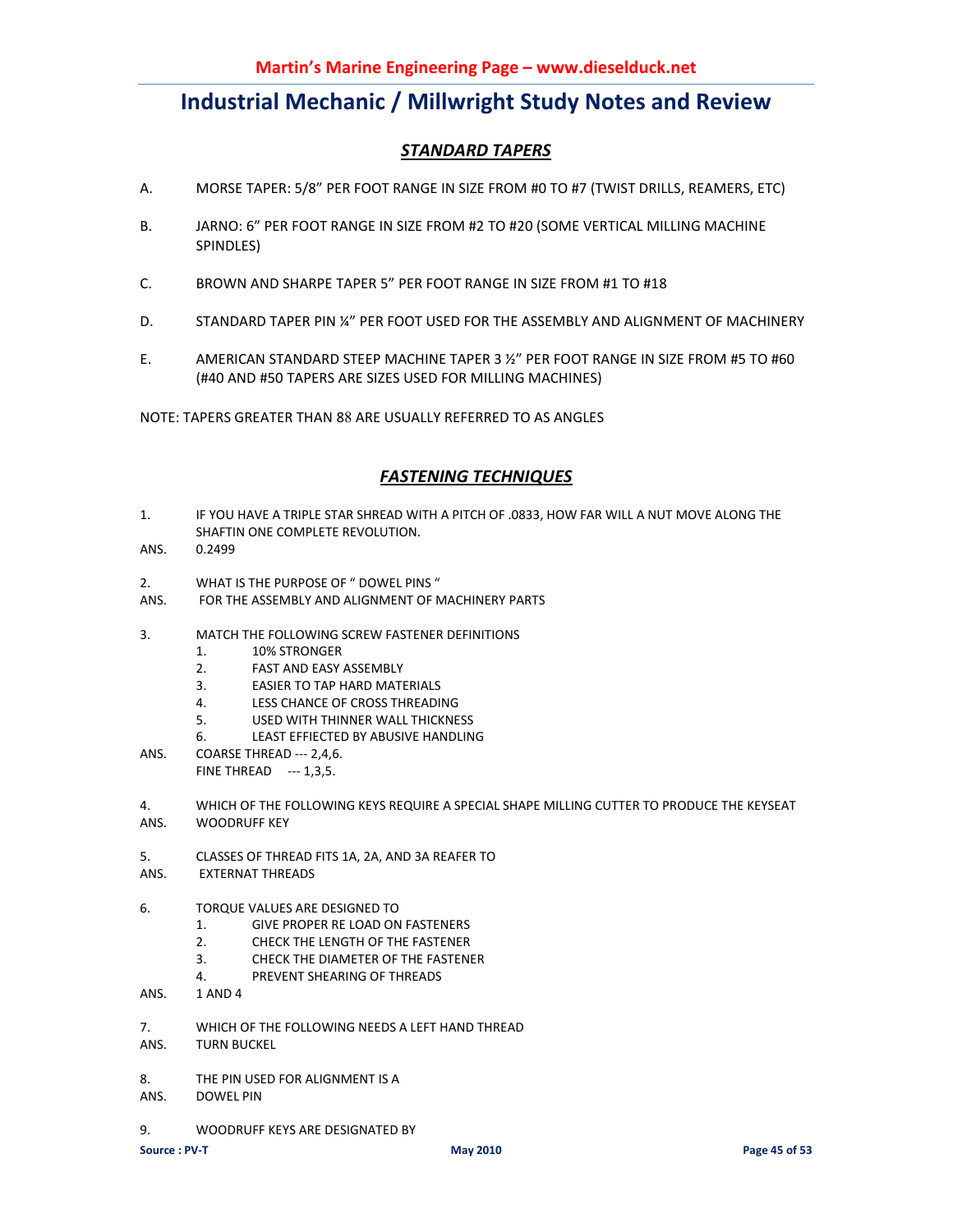- ANS. NUMBER
- 10. STANDARD TAPER PINS HAVE THE FOLLOWING TAPER PER FOOT
- ANS. ¼ INCH
- 11. THE WIDTH IS OF A SQUARE KEY IN A SHAFT SHOULD BE
- ANS. ¼ THE DIAMETER OF THE SHAFT
- 12. GIB HEAD TAPER KEYS HAVE A TAPER OF
- ANS. 1/8" TAPER IN 12 INCHES
- 13. THE STRONGEST SCREW THREAD IS PRODUCED WITH ANS. A THREAD ROLLING MACHINE
- 14. TENSILE STRENGTH IN EFFECT, IS DETERMINED BY MEASURING THE ABILITY TO WITHSTAND ANS. A DIRECTLY APPLIED PULL
- 15. TENSILE STRENGTH IS MEASURED IN
- ANS. LBS. PER SQUARE INCH
- 16. THE DISTANCE FROM A POINT ON A THREAD TO THE CORRESPONDING POINT ON THE NEXT THREAD IS CALLED
- ANS. PITCH

#### *THREAD TERMINOLOGY*

MAJOR DIAMETER - OR OUTSIDE DIAMETER IS THE LARGEST DIAMETER OF A SCRWE THREAD OF NUT

MINOR DIAMETER – IS THE SMALLEST DIAMETER ACROSS THE BOTTOM. THIS WAS FORMERLY KNOWN AS THE ROOT DIAMETER.

INCLUDE ANGEL OF A THREAD – IS THE ANGEL BETWEEN EACH SIDE OF THE THREAD. FOR EXAMPLE, THE INCLUDED ANGEL OF A " AMERICAN NATIONAL FORM" THREAD IS 608

PITCH (P) – IS THE DISTANCE FROM ANYONE ONE POINT ON ONE THREAD TO THE CORRESPONDING POINT ON THE NEXT THREAD MEASURED ALONG THE LENGTH OF THE WORK, OR P = .1/TPI (THREAD PER INCH )

LEAD – IS THE DISTANCE THREAD ADVANCES IN ONE COMPLETE TURN ALONG ITS AXIS. FOR EXAMPLE ON A SINGEL THREAD THE LEAD IS EQUAL TO THE PITCH; ON A DOUBLE THREAD (THE THREAD WITH TWO STARTS) THE LEAD IS EQUAL TO TWICE THE PITCH

CREST – IS THE TOP OR PEAK OF EACH THREAD

ROOT – IS THE BOTTOM OF THE GROOVE OF EACH THREAD

DEPTH OF THREAD – IS THE VERTICAL DISTANCE FROM THE ROOT TO THE CREST OF THE THREAD

PITCH DIAMETER – IS THE DIAMETER OF AN IMAGINARY CYLINDER EQUAL TO HALF THE DEPTH OF THE THREAD, IT IS THE BASIC DIAMETER FOR ROLLING THREADS

HELIX ANGLE - IS THE ANGLE DEVILOPED BY THE CIRCUMFRENCE OF THE OUTSIDE DIAMETEROF THE THREAD AND THE PITCH, THE HELIX ANGLE IS REQUIRED FOR THREAD ROLLING DIES OR FOR THREAD MILLING

TOLERANCE – IS THE AMOUNT OF VARIATION PERMITED IN THE SIZE OF A PART, FOR EXAMPLE, A TOLERANCE OF .002" IMPLIES A VARIATION OF + OR - .001"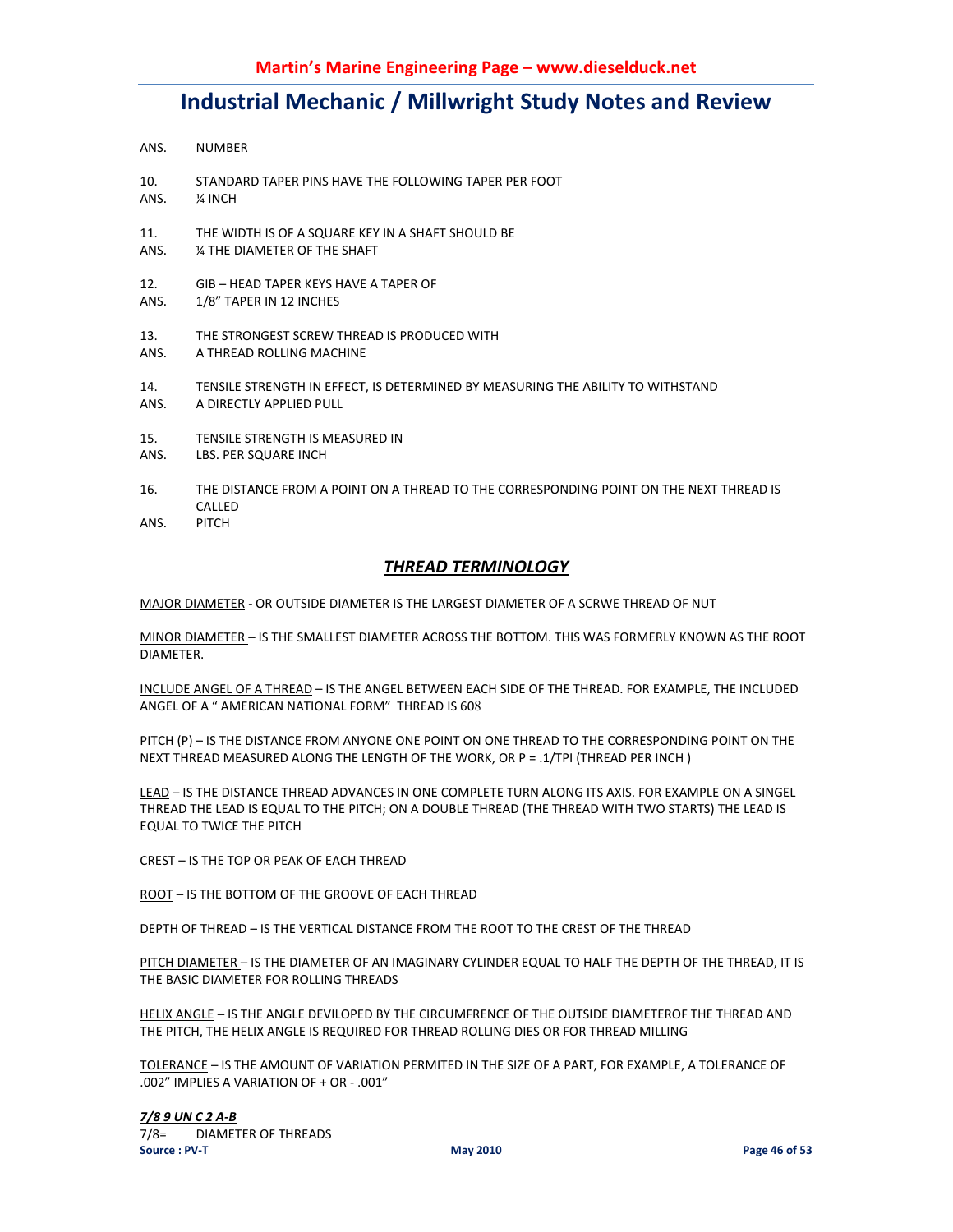- 9= NUMBER OF THREADS PER INCH
- UN= UNIFIED NATIONAL FORM THREADS
- C= THREAD SERIES
- 2= CLASS OF FIT
- A-B= EXTERNAL OR INTERNAL THREADS

### *SCREW THREAD CLASSES TO FIT*

SCREW THREAD CLASSES TO FIT HAVE BEEN ESTABLISHED FOR THE PURPOSE OF ASSURING THE MANUFACTURE OF INTERCHANGABLE SCREW THREAD PARTS.

THESE CLASSES INCLUDE 1A, 2A, AND 3A AS APPLIED TO EXTERNAL THREADS, AND 1B, 2B, AND 3B APPLIED TO INTERNAL THREADS.

THE REQUIREMENTS FOR A SCREW THREAD FITFOR SPECIAL APLICATIONS CAN BE MET BY SPECIFYING THE PROPER COMBINATION OF CLASSES FOR THE COMPONENTS. MOST REQUIREMENTS, HOWEVER, WILL BE SATISFIED BY SELECTING ONE OF THE FOLLOWING COMBINATIONS; ANY VARIATION IN THESE THREAD ELEMENTS MUST BE " DEDUCTED FROM THE PITCH DIAMETER TOLERENCE ".

CLASS 1A AND 1B --- THESE CLASSES 1A EXTERNAL AND 1B INTERNAL ARE USED ON THREDED COMPONENTS WHERE QUICK AND EASY ASSEMBLY IS NECESSARY,AND WHERE A LIBERAL ALLOWANCE IS REQUIRED TO PERMIT READY ASSEMBLY, EVEN WITH SLIGHTLY BRUISED OR DIRT – CLOGGED THREADS

CLASSES 2A AND 2B --- THESE CLASSES 2A EXTERNAL AND 2B INTERNAL, ARE DESIGNED FOR SCREWS, BOLTS, AND NUTS. THEY ARE ALSO SUITED FOR A WIDE VARIETY OF OTHER APPLICATIONS.AN ALLOWENCE IS PROVIDED WHICH MINIMIZES GALLING AND SEIZURE AS ENCOUNTERED IN ASSEMBLY AND USE. TO A LIMITED EXTENT, IT ALSO ACCOMODATES PLATING, FINISHES, OR COATINGS.

CLASSES 3A AND 3B --- THESE CLASSES 3A EXTERNAL AND 3B INTERNAL, ARE PROVIDED FOR THOSE APPLICATIONS WHERE CLOSENESS TO FIT AND ACCURACY OF LEAD ARE IMPORTANT. THESE THREADS ARE CONTAINED CONSISTANCLY ONLY THROUGH THE USE OF HIGH QUALITY PRODUCTION SUPPORTED BY A VERY EFFICIENT SYSTEM OF GAUGING AND INSPECTION.

THE PITCH DIAMETER FOR CLASSES 1, 2, ANS 3 FOR EACH STANDARD DIAMETER AND NUMBER OF THREADS PER INCH MAY BE FOUND IN MOST MECHANICAL ENGINEERING HANDBOOKS.

### *KEYS*

- 1. SQUARE KEY (WIDTH IS USUALLY ¼ DIAMETER OF SHAFT)
- 2. GIB HEAD TAPER KEY (THIS KEY IS TAPERED)
- 3. PRATT AND WHITNEY KEY (ENDS ARE ROUNDED)
- 4. WOODRUFF KEY (SEMICIRCULAR IN SHAPE)

KEY SEAT -- IS MACHINED IN THE SHAFT. KEYWAY – IS MACHINED IN THE HUB.

#### *BLUEPRINT*

- 1. A BLUE PRINT WITH 3 VIEWS IS CALLED
- ANS. ORTHOGRAPHIC
- 2. THE PURPOSE OF A AUXILARY VIEW IS TO SHOW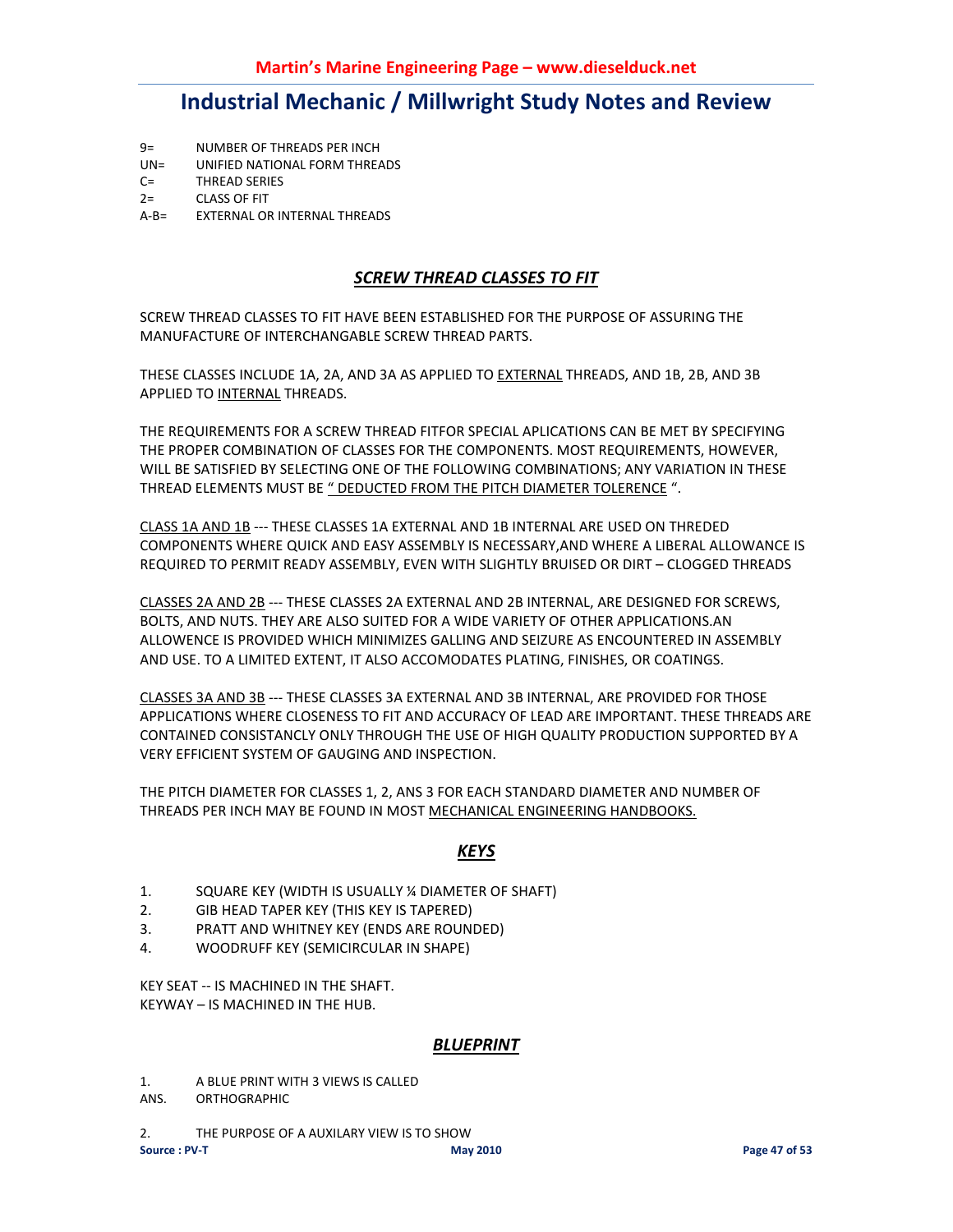- ANS. THE TRUE SHAPE AND SIZE OF AN INCLINED SURFACE
- 3. THE LOCATION OF AN AUXILIARY VIEW IS PLOTTED BY USING<br>ANS. PROJECTION LINES PROJECTION LINES
- 4. WHAT IS THE CUTTING PLANE LINE ANS. AN IMAGINARY LINE
- 5. WHAT ARE PHANTOM LINES
- ANS. 1. LINES USED TO INDICATE THE ALTERNATE POSITIONOF A PART 2. LINES WHICH SHOW THE POSITION OF THE ADJOINING PART
- 6. THE MOST PROMINENT LINE ON A DRAWING SHOULD BE
- ANS. THE OBJECT LINE
- 7. WHAT IS MENT BY ALPHABET OF LINES
- ANS. IT MEANS THE SAME IN DRAWINGS AS LETTERS MEAN TO WORDS
- 8. A CIRCLE DRAWN IN " ISOMETRIC " APPEARS AS AN
- ANS. ELLIPSE
- 9. A STRIGHT LINE GOINING ANY TWO POINTS ON THE CIRCUMFRENCE OF A CIRCLE IS CALLED A/AN ANS. CHORD
- 10. A LINE THAT TOUCHES BUT DOES NOT CUT THE CIRCUMFRENCE OF A CIRCLE IS CALLED A ANS. TANGENT
- 11. THE AMOUNT OF VARIATION ALLOWED ON A DIMENTION IS CALLED THE
- ANS. TOLERANCE
- 12. WHAT IS A " BOLT CIRCLE "
- ANS. A CIRCULAR CENTER LINE
- 13. WHAT IS MENT WHEN IS TI STATED THAT AN OBJECT IS DRAWN TO SCALE
- ANS. TO PREPARE VIEWS OF IT TO A SIZE THAT IS DIRECTLY PROPORTIONAL TO IT'S ACTUAL SIZE
- 14. THE TOTAL NUMBER OF DEGREES IN ANY TRIANGLE IS
- ANS. 1808

15.EACH PART OF A CIRCLE WHICH IS DIVIDED INTO 12 PARTS IS EQUAL TO ANS. 308

#### *MEASUREMENT*

- 1. A LARGE CIRCLE MAY BE MADE WITH A TOOL CALLED
- ANS. TRAMMEL
- 2. THE DIVISIONS ON A STEEL RULE ARE CALLED
- ANS. GRADUATIONS
- 3. THE DIVICE THAT COMPRESSES THREE INTERCHANGEABLE TOOS ( SQUARE , CENTER HEAD, AND PROTRACTOR ) IS
- ANS. COMBINATION SET
- 4. WHAT IS THE DIFFERENCE BETWEEN A SCALE AND A RULE 1. A SCALE IS GRADUATED IN PROPORTION TO A UNIT OF LENGTH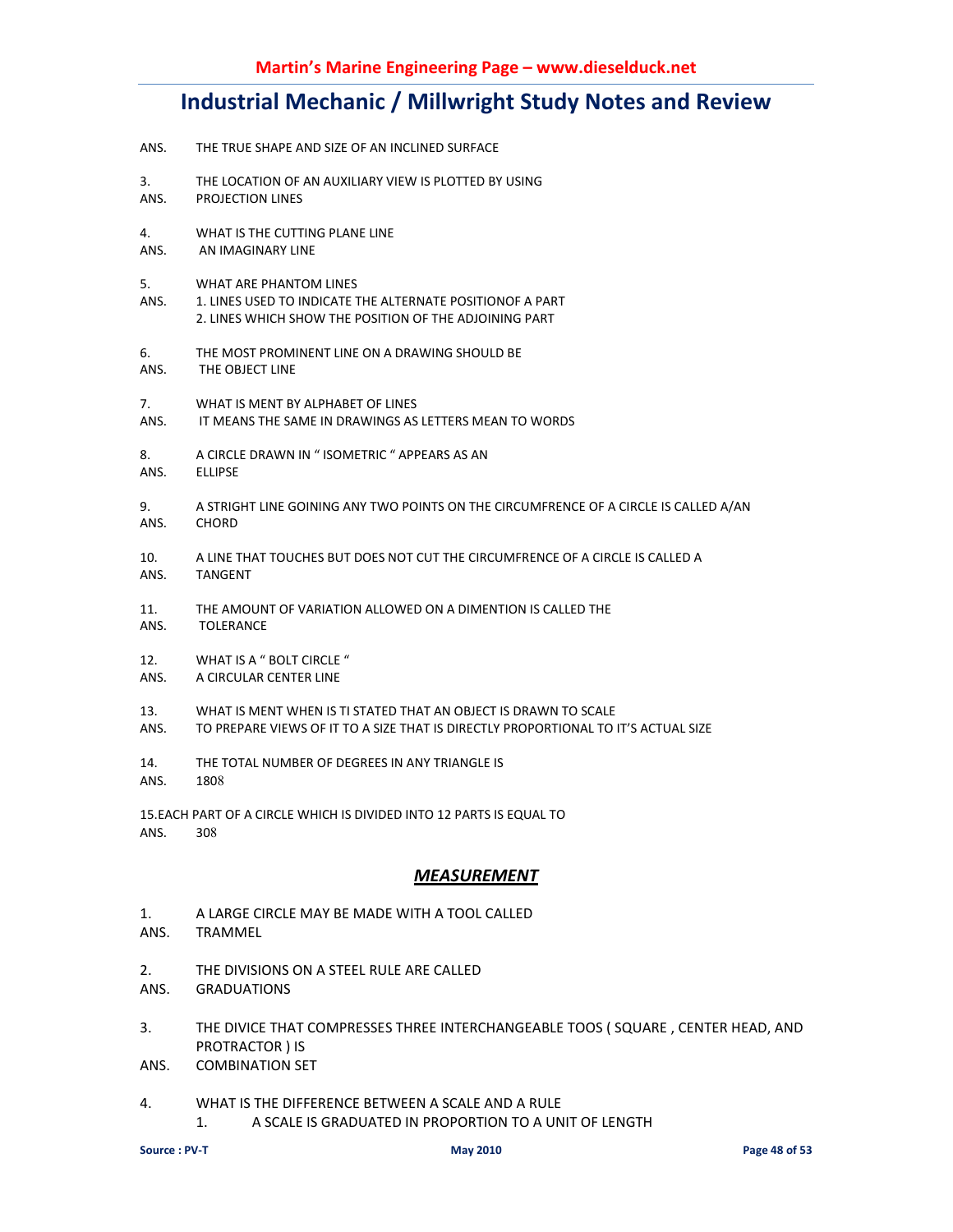- 2. THE MACHINIST'S STEEL RULE, THE GRADUATIONS REPRESENTE FULL SIZE INCHES
- 3. BOTH CAN BE MAD FROM THE SAME TYPE OF METAL
- ANS. ALL OF THE ABOVE
- 5. WHICH OF THE FOLLOWING ARE SOURCES OF MEASUREMENT ERROR
	- 1. INHERENT INSTRUMENT ERROR
	- 2. OBSERVATIONAL ERROR
	- 3. MAINPULATIVE ERROR
	- 4. BIAS
- ANS. ALL THE ABOVE
- 6. WHAT IS THE REFERENCE POINT
- ANS. STARTING POINT
- 7. WHAT IS THE MEASURED POINT
- ANS. THE POINT WHERETHE CORRECT MEASUREMENT SHOWS ON THE STEEL RULE
- 8. "FEELER" GAUGES ARE FOR THE PURPOSE OF
- ANS. CHECKING CLEARENCES BETWEEN TWO SURFACES IN THOUSANDTHS OF AN INCH
- 9. THE FLEXABLE STEEL RULE IS PARTICULARY USEFULL IN MEASURING
- ANS. CURVED SURFACES
- 10. TO ENSURE A DIAMETER WILL BE MEASURED CORRECTLY WHEN A CALIPER IS USED, THE CALAPER SHOULD BE
- ANS. SLIPED OVER WITH A DELICAT TOUCH
- 11. ALL MEASUREMENT REQUIRES WHICH OF THE FOLLOWING
	- 1. THE PART
	- 2. THE MEASUREING DEVICE
	- 3. THE STANDARD
- ANS. ALL THE ABOVE
- 12. A TOOL THAT CAN BE USED TO MAKE ACCURATE MEASUREMENTS BUT MUST BE USED WITH A MICRO METER
- ANS. TELESCOPING GAUGE
- 13. THE VERNIER CALIPER HAS AN ADVANRAGE OVER THE VERNER MICROMETER IN THAT IT
- ANS. CAN BE USED TO MAKE BOTH INSIDE AND OUTSIDE MEASUREMENTS OVER THE RANGE OF SIZE
- 14. STRIGHTEDGES ARE USED TO
	- 1. CHECH SURFACES FOR FLATNESS
	- 2. ACT AS A GUIDE WHEN SCRIBING LONG, STRIGHT LINES IN LAYOUT WORK
	- . 3. LINE UP PULLIES, SHEAVES ETC.
- ANS. ALL THE ABOVE
- 15. PRECISION MEASURING TOOLS ARE DIVIDED INTO CATEGORIES WHICH ARE
	- 1. FOR OUTSIDE MEASUREMENT
	- 2. FOR INSIDE MEASUREMENT
	- 3. FOR DEPTH MEASUREMENT
	- 4. FOR THREAD MEASUREMENT
- ANS. ALL THE ABOVE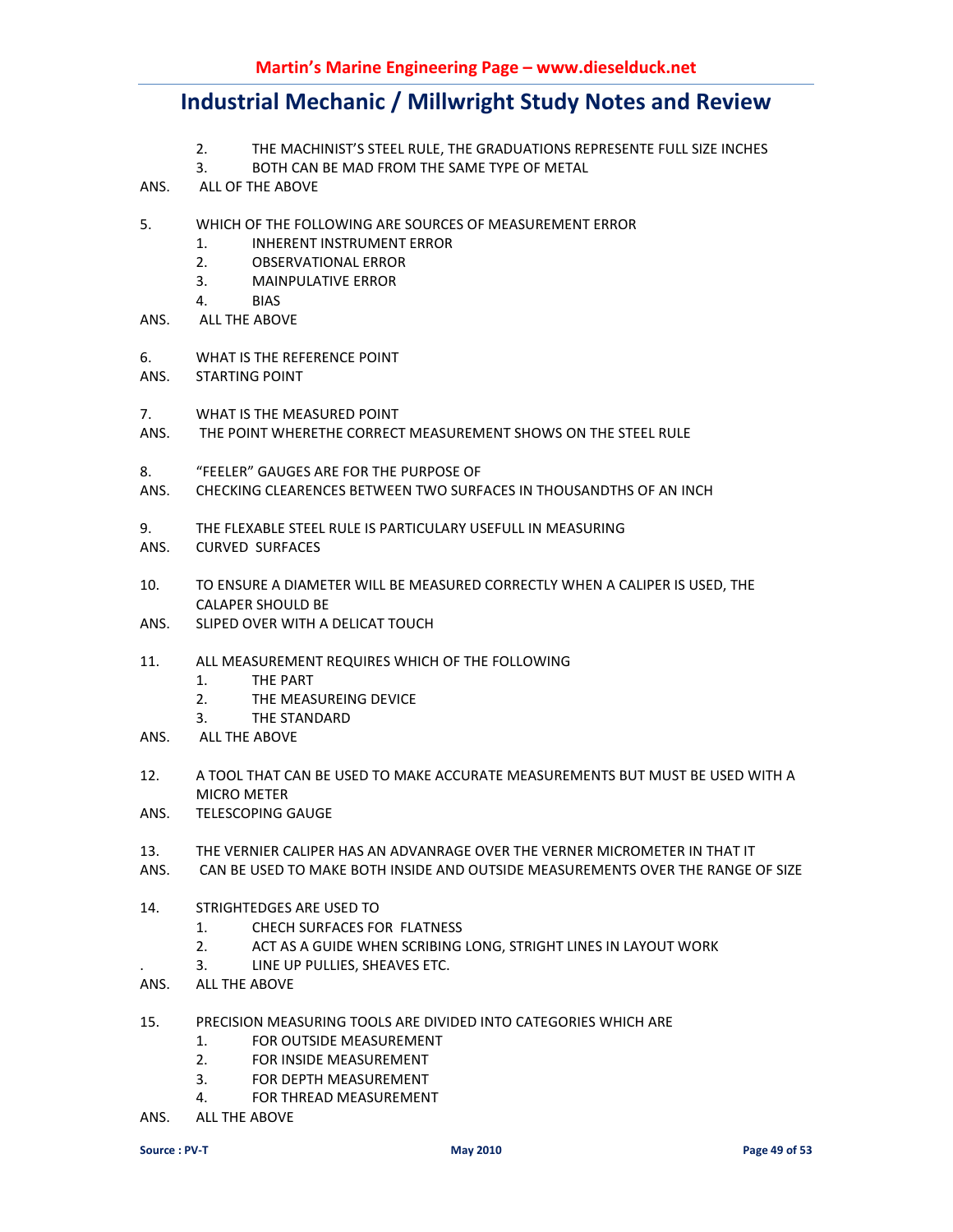- 16. A VERNIER GUAGE WEIGHT IS ALWAYS USED WITH A
- ANS. SURFACE PLATE OR AN ACCURAT FLAT SURFACE
- 17. A SMALL HOLE GUAGE MEASURES BY
- ANS. USING A TAPERED PLUNGER WHICH IS DRAWN UP BY THE SCEW CAUSING THE TWO HALVES OF THE BALL TO OPEN UP AND CONTACT THE HOLE
- 18. THE VERNIER CALIPER CAN MEASURE TO WHAT PART OF AN INCH
- ANS. 0.001
- 19. WHAT IS AN OFFSET SCRIBER
- ANS. A VERNIER WEIGHT GUAGE ATTACHMENT WHICH PERMITS THE SETING OF WEIGHTS FROM THE FACE OF THE SURFACE PLATE
- 20. WHEN READING THE GRADUATIONS OF A MICROMETER DEPTH GUAGE, HOW ARE THEY COMPAIRED TO A STANDARD MICROMETER
- ANS. THEY ARE REVERSED

### *LAYOUT*

- 1. TRAMMELS ARE USED TO SCRIBE
- ANS. LARGE ARCS
- 2. A CENTER HEAD OF A COMBINATION SQUARE CAN BE USED IN LAYOUT
- ANS. TO LOCATE CENTER OF ROUND WORK
- 3. NAME THREE DIFFERENT MATERIALS THAT SURFACE PLATES ARE MADE OF
- ANS. CERAMIC, CAST IRON AND GRANITE
- 4. LAYOUT IS THE ERM APPLIED TO
- ANS. TRANSFER OF LINES AND DEMENTIONS TO THE WORKPIECE
- 5. BEFORE A MACHINED SURFACE IS TO HAVE LAYOUT WORK PERFORMED ON IT, IT SHOULD BE ANS. CLEANED AND DEGREASED
- 6. IN THE PROCESS OF LAYING OUT, FINE ADJUSTMENTS IN POSITIONING A WORK PIECE ON A SURFACE PLATE SHOULD BEST BE DONE WITH
- ANS. SMALL JACKS
- 7. THE SQUARE HEAD ON A COMBINATION SQUARE CAN BE USED TO LAY OUT ANS. A 458 ANGLE
- 8. NAME TWO SUBSTANCES WHICH IS USED ON ROUGH CASTINGS AND TO SHOW UP THE SCRIBED LINES ANS. (1) CHALK AND (2) A MIXTURE OF LIME AND ALCOHOL
- 9. TO MAKE LAY OUT LINES EASIER TO SEE ON THE SHINY FLASH OF METAL WE CAN USE.
- ANS. LAYOUT DYE (BLUING)
- 10. THE BEST METHOD OF SCRIBING ARCS FROM AN EXISTING HOLE WOULD BE TO USE
- ANS. A FALSE CENTRE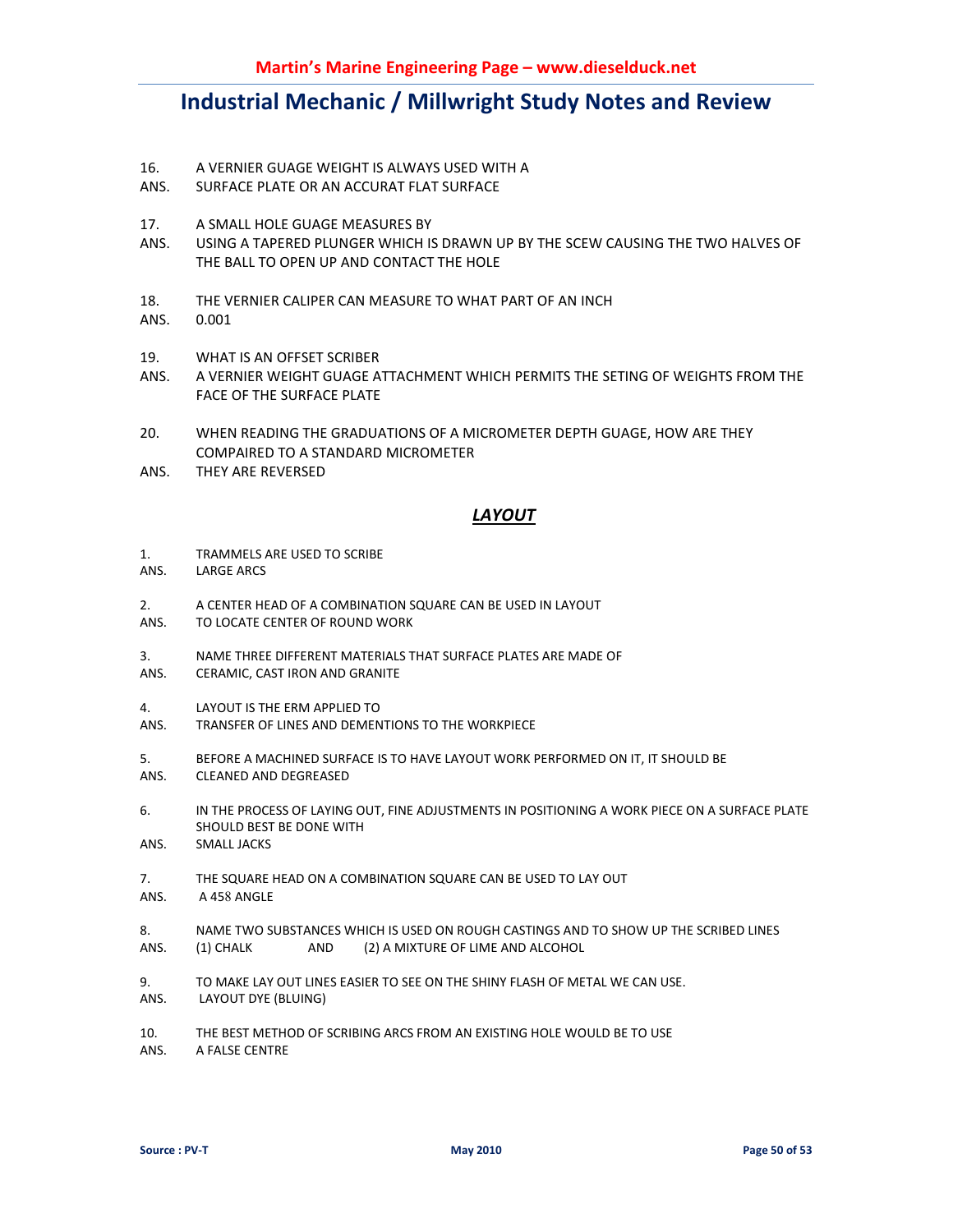### *FORMULA FOR CEMENT*

MIX;

1 PART CEMENT 2 PARTS SAND 2 ½ PARTS STONE (¾" MAX) ADD WATER AS REQUIRED

NOTE TO FIND THE NUMBER OF CU. YDS. OF CONCRETE NEEDED – MULTIPLY THE NUMBER OF SQUARE FEET BY THE BEPTH IN INCHES THEN DIVIDE THE RESULT BY 324 (L X W X D 4 324)

EXAMPLE: 9 FT. X 18 FT. PATIO 4 IN. DEEP

9 X 18 = 162 SQ. FT. X 4 IN. DEEP = 648

AND DIVIDE BY 324 = 2 CU. YDS OF CONCRETE OR 9 X 18 X 4/12 X1/27 = 2 CU. YDS. CONCRETE

### *BASIC STEPS OF LIFTING AND HANDLING*

SIZE UP THE LOAD AND CHEQUE OVERALL CONDITIONS. DO NOT ATTEMPT TO LIFT ALONE IF THE OBJECT APPEARS TOO HEAVY, OR AKWARD. CHEQUE ADICUATE SPACE FOR MOVEMENT AND GOOD FOOTING

LOOK FOR SLIVERS, NAILS, AND SHARPE ENDS ETC. WHEN HANDELING MATERIALS OR PACKAGES, IF POSSIBLE REMOVE THEM

MAKE CERTAIN OF GOOD BALANCE. FEET SHOULDER WIDTH APART; ONE FOOT BESIDE AND ONE FOOT BEHIND THE ARTICLE TO BE LIFTED.

BEND THE KNEES, DO NOT STOOP. KEEP THE BACK STRAIGHT, NOT VERTICAL; THERE IS A DIFFERENCE. TUCKING IN THE CHIN TO MAKE CERTAIN THE BACK IS STRAIGHT

GRIP THE LOAD WITH PALMS OF THE HANDS AND THE FINGERS. THE PALM GRIP IS MUCH MORE SECURE. WITH GRIP TAKEN, TUCK IN THE CHIN TO MAKE SURE THE BACK IS STRAIGHT

USE BODY WEIGHT TO START THE LOAD MOVING AND THEN LIFT BY PUSHING UP WITH THE LEGS, MAKING FULL USE OF THE STRONGEST SET OF MUSCLES.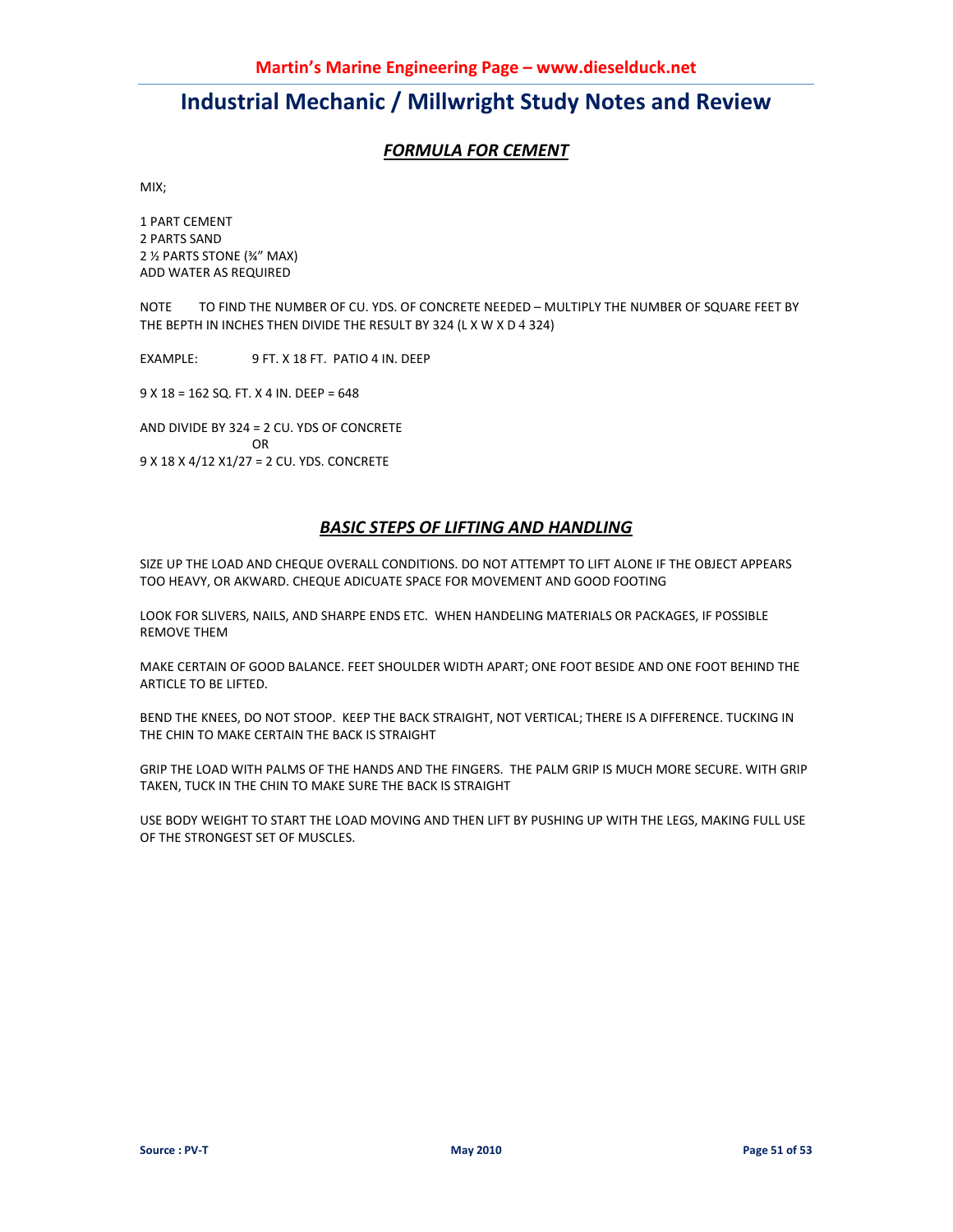### *METRIC SYSTEM*

THE FOLLOWING IS THE STANDARD TABLE OF PREFIXES USED IN THE METRIC SYSTEM. THE UNIT MEANING – METER, LITER, GRAM. ETC.

| MEGA                             | 1,000,000 TIMES THE UNIT  |                      |              |
|----------------------------------|---------------------------|----------------------|--------------|
| HACTOKILO                        | 1000,000 TIMES THE UNIT   |                      |              |
| <b>MYRIA</b>                     | 10,000 TIMES THE UNIT     |                      |              |
| KILO                             | 1,000 TIMES THE UNIT      |                      |              |
| HECTO                            | <b>100 TIMES THE UNIT</b> |                      |              |
| DECA                             | <b>10 TIMES THE UNIT</b>  |                      |              |
| UNIT                             | <b>1 TIMES THE UNIT</b>   |                      |              |
| DECI                             | 1/10 UNIT                 |                      |              |
| CENTI                            | $1/100$ UNIT              |                      |              |
| Milli                            | 1/1000 UNIT               |                      |              |
| DECIMILLI                        | 1/10,000 UNIT             |                      |              |
| CENTIMILLI                       | 1/100,000 UNIT            |                      |              |
| MICRO                            | 1/1,000,000 UNIT          |                      |              |
| LENGTH                           |                           | <b>WEIGHT</b>        |              |
| 10 MILLIMETERS 1 CENTIMETER      |                           | 10 MILLIGRAMS        | 1 CENTIGRAM  |
| <b>10 CENTIMETERS 1DECIMETER</b> |                           | <b>10 CENTIGRAMS</b> | 1 DECIGRAM   |
| 10 DECIMETERS 1 METER            |                           | 10 DECIGRAMS         | 1 GRAM       |
| 10 METERS<br>1 DECAMETER         |                           | 10 GRAMS             | 1 DECAGRAM   |
| <b>10 DECAMETERS 1HECTOMETER</b> |                           | 10DECAGRAMS          | 1 HECTOGRAM  |
| <b>10 HECTOMETERS1KILOMETER</b>  |                           | 10 HECTOGRAMS        | 1 KILOGRAM   |
|                                  |                           | 1,000 KILOGRAMS      | 1 METRIC TON |
|                                  |                           |                      |              |

#### **FLUID**

| <b>10 MILLILITERS</b> | <b>1 CENTILITER</b> |
|-----------------------|---------------------|
| <b>10 CENTILITERS</b> | 1 DECILITER         |
| <b>10 DECILITERS</b>  | 1 LITER             |
| <b>10 LITERS</b>      | <b>1DECALEITERS</b> |
| <b>10 DECILITERS</b>  | <b>1HECTOLEITER</b> |
| <b>10 HECTOLITERS</b> | 1 KILOLEITER        |

#### *COMBINATION SET*

#### COMBINATION SET – CONSISTS OF A STEEL RULE, SQUARE HEAD, CENTER HEAD AND PROTRACTOR

THE STEEL RULE – OR BLADE IS MARKED IN 1/8, 1/16, 1/32 ANS 1/64. IT IS A VERY GOOD AND USEFUL MEASURING TOOL BUT ONLY ACCURATE TO 1/64 OF AN INCH. THE SAME APPLIES IF YOU ARE MEASURING OVER THE LENGTH OF THE RULE. EG, IF YOU ARE MEASURING A 4 FT, SHAFT YOU WOULD NOT PLACE THE 12 INCH RULE ON THE SHAFT AND MARKE OFF 12 INCHES, THEN MARK OFF 24 INCHES. ETC. WHAT YOU WOULD USE IS A RULE THAT WOULD BE FOUR FEET OR OVER.

SQUARE HEAD – SLIDES ON THE STEEL RULE AND CAN BE POSITIONED AS REQUIRED. THE SQUARE HEAD HAS AN ACCURATLY GROUND 90( FACE PLUS A 45( MITER FACE. THERE IS A SPIRIT LEVEL INCORPORATED IN THE HEAD WHICH IS VERY USEFULL IN LEVELING.